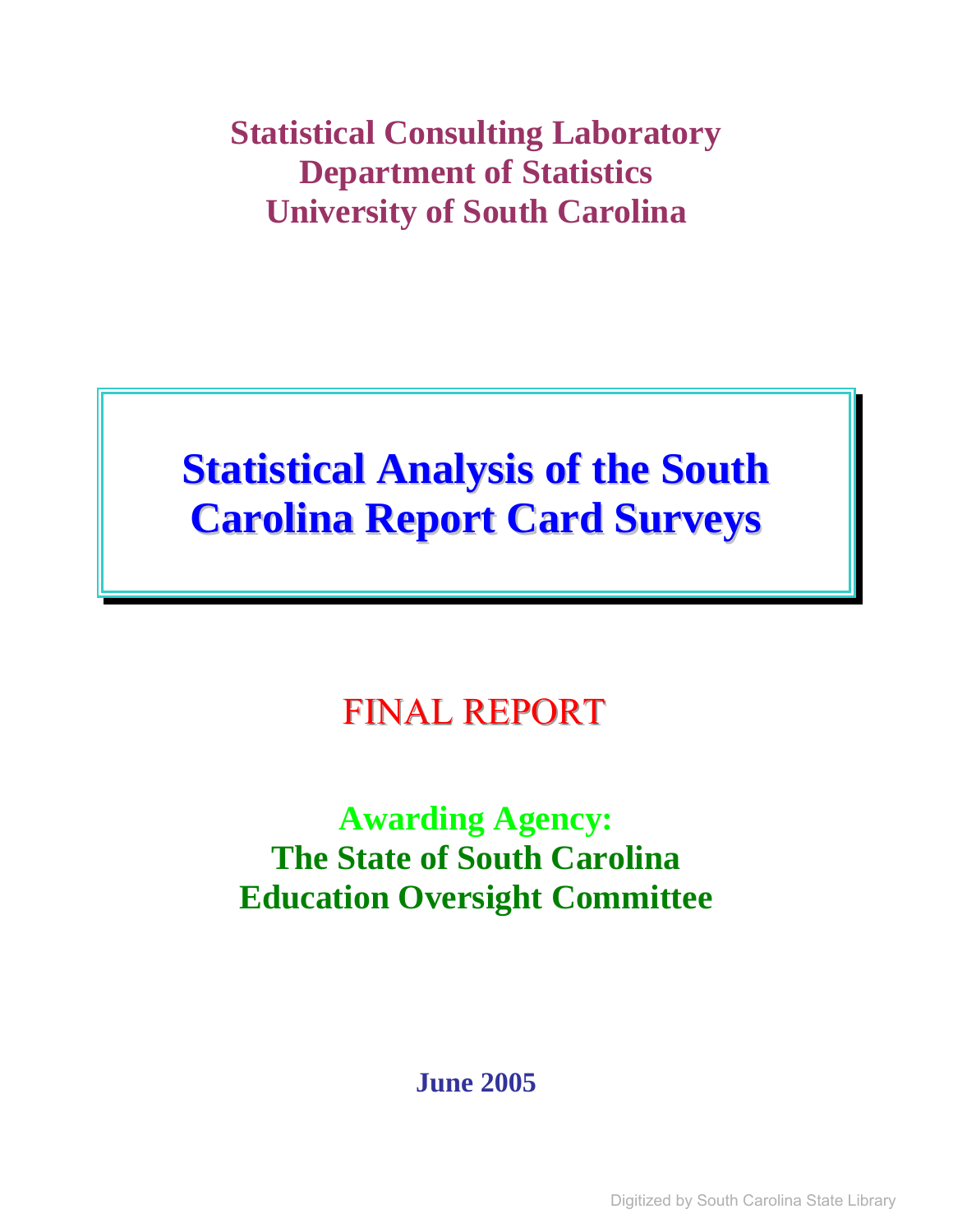## **Research Team**

*Roumen Vesselinov, Ph.D. John Grego, Ph.D. Brian Habing, Ph.D. Emmy McKinney, M.A. Lalita Das, Ph.D. student* 

#### **Questions can be directed to:**

Roumen Vesselinov Department of Statistics University of South Carolina LeConte College 200-C Columbia, SC 29208

(803) 777-5074 Phone (803) 777-4048 Fax roumen@sc.edu

## **Acknowledgements**

The authors would like to thank the Department of Statistics at USC, particularly Dr. James Lynch, Chair of the Department, and Debra Williams, Business Manager of the Department.

Thanks should be extended also to the USC Sponsored Awards Management (SAM) and particularly Ms. Danielle McElwain and Mr. R. Steven Etheredge, Director of Pre-Award Services.

We would like to thank Mr. David Potter, Director of Research and the whole Education Oversight Committee for the opportunity to work on this interesting and challenging project.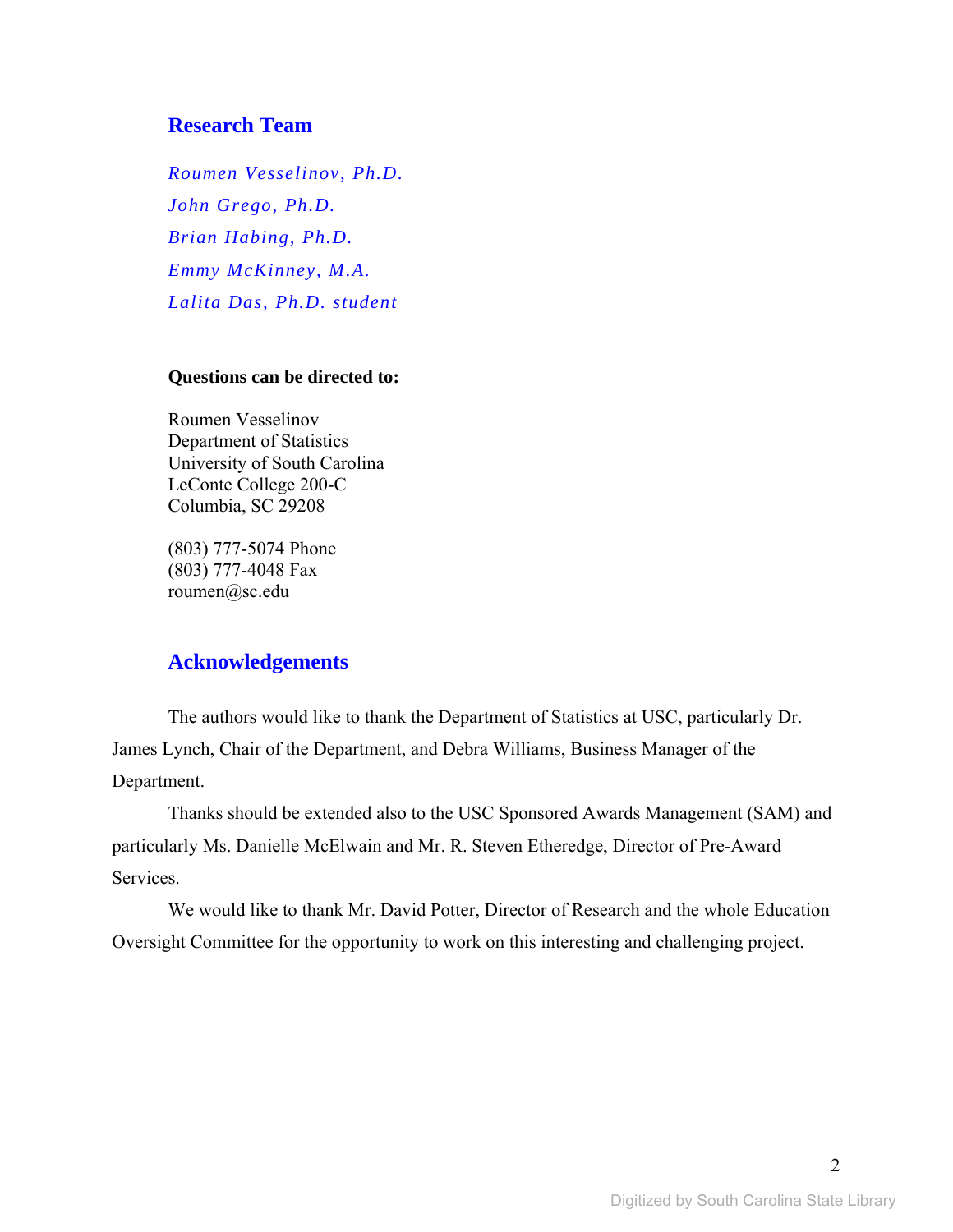## **CONTENTS**

|                |                                        | Page           |
|----------------|----------------------------------------|----------------|
|                | <b>INTRODUCTION</b>                    | 5              |
|                | <b>METHODOLOGY</b>                     | $\overline{7}$ |
|                | <b>PART A. ANALYSIS WITH COMBINED</b>  |                |
|                | <b>DATA FROM ALL SCHOOLS</b>           | 20             |
| A.             | <b>Student Survey</b>                  | 21             |
| 1.             | <b>Overall Scale</b>                   | 21             |
| 2.             | Learning Environment Scale             | 23             |
| 3.             | Social and Physical Environment Scale  | 24             |
| 4.             | Home-School Relations Scale            | 25             |
| <b>B.</b>      | <b>Teacher Survey</b>                  | 26             |
| $1_{\cdot}$    | Overall Scale                          | 26             |
| 2.             | Learning Environment Scale             | 28             |
| 3.             | Social and Physical Environment Scale  | 29             |
| 4.             | Home-School Relations Scale            | 30             |
| $\mathbf{C}$ . | <b>Parent Survey</b>                   | 31             |
| 1.             | <b>Overall Scale</b>                   | 31             |
| 2.             | Learning Environment Scale             | 33             |
| 3.             | Social and Physical Environment Scale  | 34             |
| 4.             | Home-School Relations Scale            | 35             |
| 5.             | Section 4 Scale                        | 36             |
| 6.             | Section 5 Scale                        | 37             |
| 7.<br>8.       | <b>Rate Scale</b><br>True/False Scale  | 38<br>39       |
|                |                                        |                |
|                | <b>PART B. ANALYSIS BY SCHOOL TYPE</b> | 40             |
| А.             | <b>Student Survey</b>                  | 41             |
| 1.             | Overall Scale                          | 41             |
| 2.             | Learning Environment Scale             | 42             |
| 3.             | Social and Physical Environment Scale  | 43             |
| 4.             | Home-School Relations Scale            | 44             |
| В.             | <b>Teacher Survey</b>                  | 45             |
| 1.             | Overall Scale                          | 45             |
| 2.             | Learning Environment Scale             | 46             |
| 3.             | Social and Physical Environment Scale  | 47             |
| 4.             | Home-School Relations Scale            | 47             |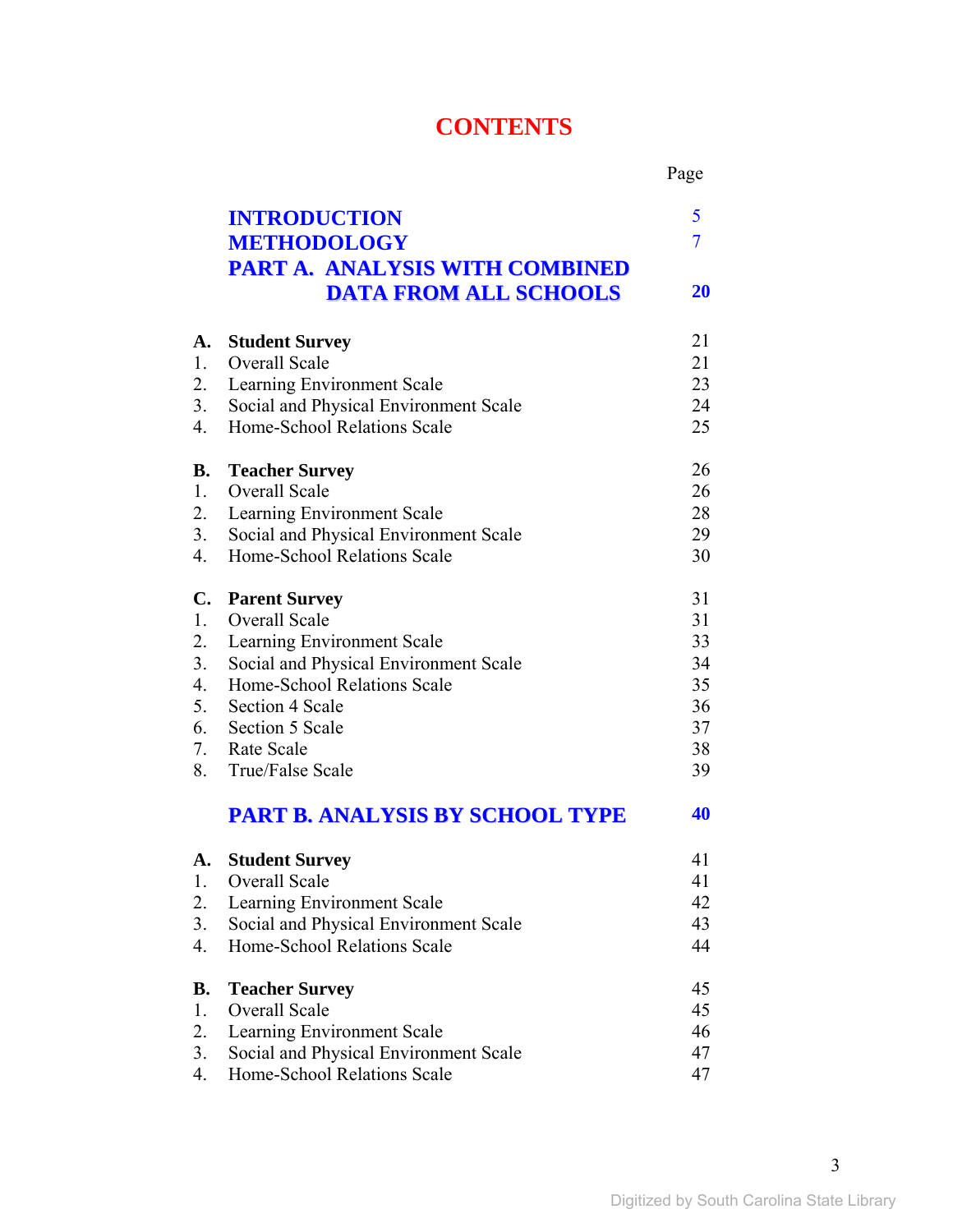|         | C. Parent Survey                      | 48 |
|---------|---------------------------------------|----|
| $1_{-}$ | <b>Overall Scale</b>                  | 48 |
| 2.      | Learning Environment Scale            | 49 |
| 3.      | Social and Physical Environment Scale | 49 |
| 4.      | Home-School Relations Scale           | 50 |
| 5.      | Section 4 Scale                       | 50 |
|         | 6. Section 5 Scale                    | 51 |
|         | 7. Rate Scale                         | 52 |
| 8.      | True/False Scale                      | 52 |
|         | <b>CONCLUSION</b>                     | 53 |
|         | <b>RECOMENDATIONS</b>                 | 56 |
|         | <b>FURTHER ANALYSIS</b>               | 59 |
|         | <b>REFERENCES</b>                     | 63 |
|         | <b>SOFTWARE</b>                       | 63 |
|         |                                       |    |

| <b>APPENDIX A.</b>            |
|-------------------------------|
| <b>COMDINED DATA ANALYSIS</b> |

**APPENDIX B ANALYSIS BY SCHOOL TYPE**  Separate

Separate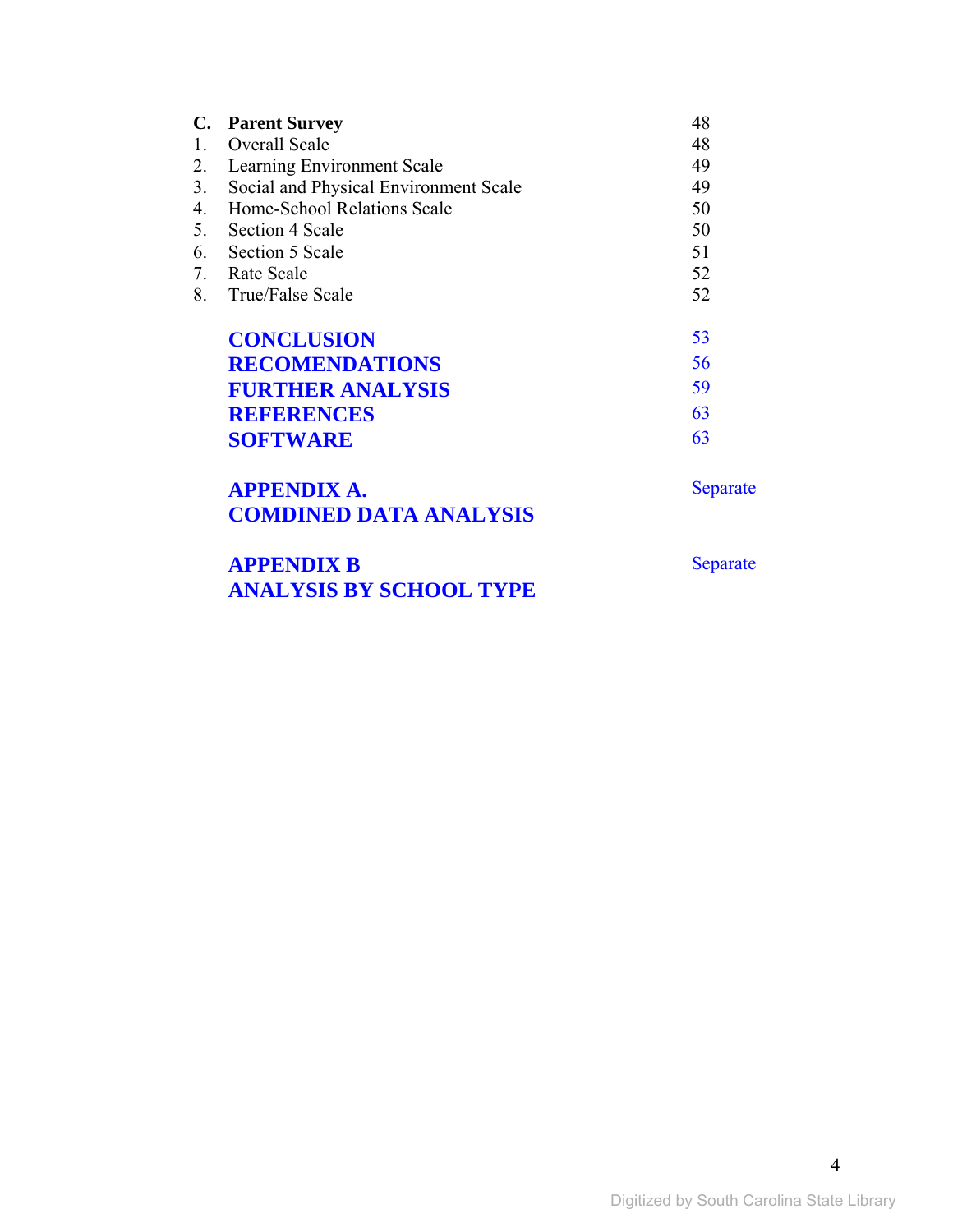## **INTRODUCTION**

This project was initiated by Mr. David Potter, Director of Research for the SC Education Oversight Committee (EOC). He approached the Statistical Consulting Laboratory in April of 2005.

The main objective of this project is to test the quality of the scales used in the SC Report Card Surveys. We were supplied with the data for the 2003/4 school year. Originally we planned to analyze the scales using combined data from all schools and by the school type: elementary, middle and high school. Later on, during the initial phase we discovered that there were 3 additional types of schools: career centers, primary schools, and special schools. These 3 types were added to the analysis. See the scales and their items in the next section of this report.

Working in close cooperation with Mr. David Potter we were able to identify the school type for each school which in some cases proved difficult. Finally we arrived at the following samples and surveys.

|                              | <b>Student</b> | <b>Teacher</b> | <b>Parent</b>  |
|------------------------------|----------------|----------------|----------------|
| <b>School Type</b>           | <b>Surveys</b> | <b>Surveys</b> | <b>Surveys</b> |
| <b>1. Elementary Schools</b> | 52,138         | 20,571         | 33,780         |
| 2 Middle Schools             | 43,829         | 9,010          | 20,124         |
| 3. High Schools              | 32,471         | 10,881         | 10,890         |
| <b>4. Career Centers</b>     | 3,615          | 680            | 1,299          |
| <b>5. Primary Schools</b>    |                | 825            |                |
| <b>6. Special Schools</b>    | 483            | 148            | 208            |
| Total                        | 132,536        | 42,115         | 66,301         |
|                              |                |                |                |

**Table I1. Sample Size** 

Primary schools had data only from teachers and special schools had relatively few observations.

The student and teacher surveys have 3 subscales and one overall scale. The parent survey has 7 subscales and one overall scale. There are 16 scales in total for testing with combined data from all schools and by school type. Overall, analysis was performed on 16 scales with 19 different samples, or 304 scale analyses altogether. Each scale analysis involves 4 different groups of methods. For details on the methods see the Methodology section of this report.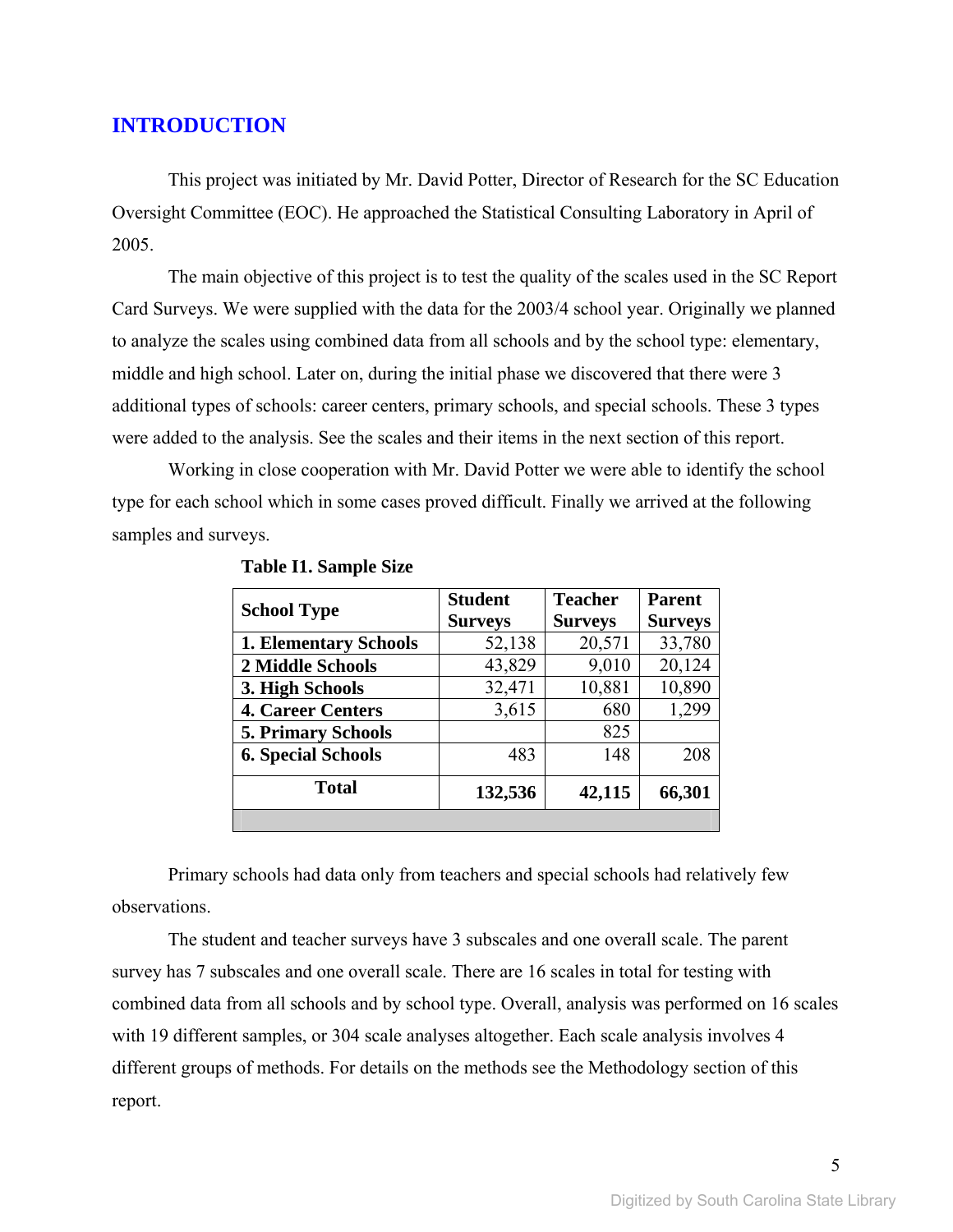Obviously this large number of analyses, samples and school types was one of the challenges of this project. We tried to present the results in as concise format as possible. For the combined data analysis the results for each subscale are presented in a summary table. For the analysis by school type the results are presented in one summary table per scale where the accent is on the possible differences by school type and combined data from all schools. For both types of analysis, with combined data and by school type, two separate appendices contain all the summary information from the 4 different methods for each scale. These appendices can be useful for learning more details than the body of the text contains.

### **ACRONYMS USED IN THE TEXT**

FA – Factor Analysis

| $\mathbf{I}^{\prime}$ | Tavul Aliatysis                      |
|-----------------------|--------------------------------------|
| RC                    | Reproducibility and Consistency      |
| CC                    | Conditional Covariance based methods |
| <b>HCA</b>            | Hierarchical Cluster Analysis        |
| <b>MDS</b>            | Multidimensional Scaling             |
| LE                    | Learning Environment                 |
| <b>SPE</b>            | Social and Physical Environment      |
| <b>HSR</b>            | Home-School Relations                |
| H                     | Loevinger's H coefficient            |
| <b>MO</b>             | Mokken scale                         |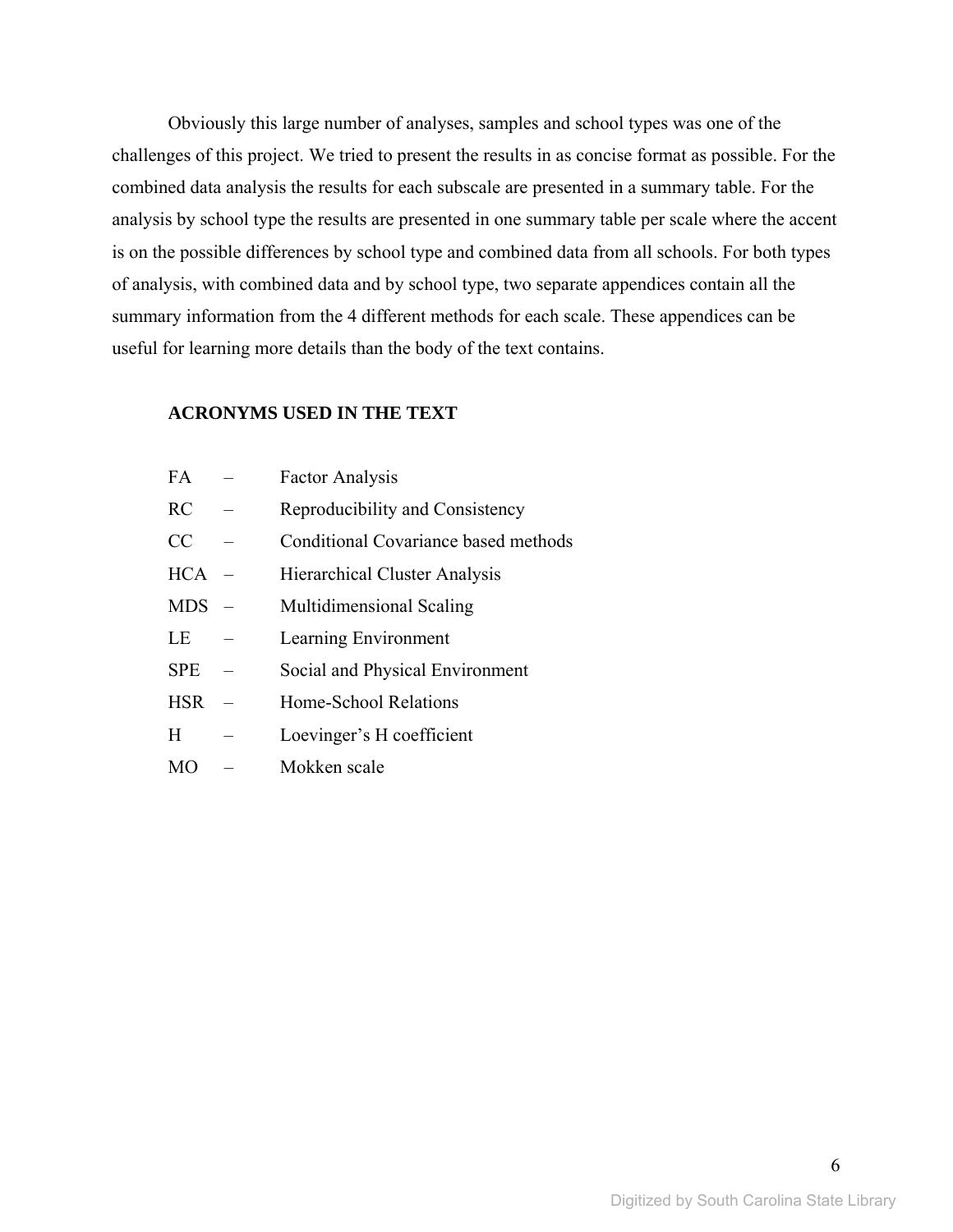#### **METHODOLOGY**

#### **Scales – Basic Concepts**

**Scales** can be described as ordinal indices that are thought to measure a latent variable. In a narrow sense scales are defined as sets of items which stand in ordinal relationship to each other. **Guttman Scales** variables with two response levels consist of set of items constituting a unidimensional series such that an answer to a given item predicts the answers to all previous items in the series. This is a deterministic scale which means that if a respondent answers positively to a particular item he/she will answer all less difficult items positively too. Guttman scales for polytomous items have similar characteristics.

**Difficulty** of an item is related to the propensity to endorse a particular item. For example, the item "*Does your school do everything possible to help students?*" has low propensity of endorsement, i.e. it is a more difficult item. The item "*Do you think your school at least tries to help students?*" has higher propensity for endorsement, i.e. it is less difficult.

**Mokken Scales** are similar to Guttman scales but they are probabilistic, i.e. in Mokken scales a respondent answering an item positively will have a significantly greater probability of answering a less difficult item in a positive way as well.

**Likert Scales** are scales for which the ordinality refers only to an ordinal relationship of values within a single item. These values are not necessarily ordinal with respect to each other (item to item).

Under the narrow definition of a scale only Guttman and Mokken scales are real scales. Likert scales do not necessarily meet this strict criterion although sets of Likert items can be used to form scales.

In a Mokken scale all items have different difficulties that are reflected in different proportions of positive responses. The trace line of an item is a plot of the probability of positive response to an item (Y axis) against the value of a latent trait (X axis). The trace lines of items should be monotone and should not intersect, i.e. there is no double monotonicity. In addition, the trace lines should be steep enough to produce only a small number of Guttman errors. A **Guttman error** is an exception to the rule that a positive answer to one item implies a positive answer to a less difficult item.

**Loevinger's H** coefficient measures the conformity of a set of items to Mokken criteria and validates their use together as a scale of a unidimensional latent variable. It is based on the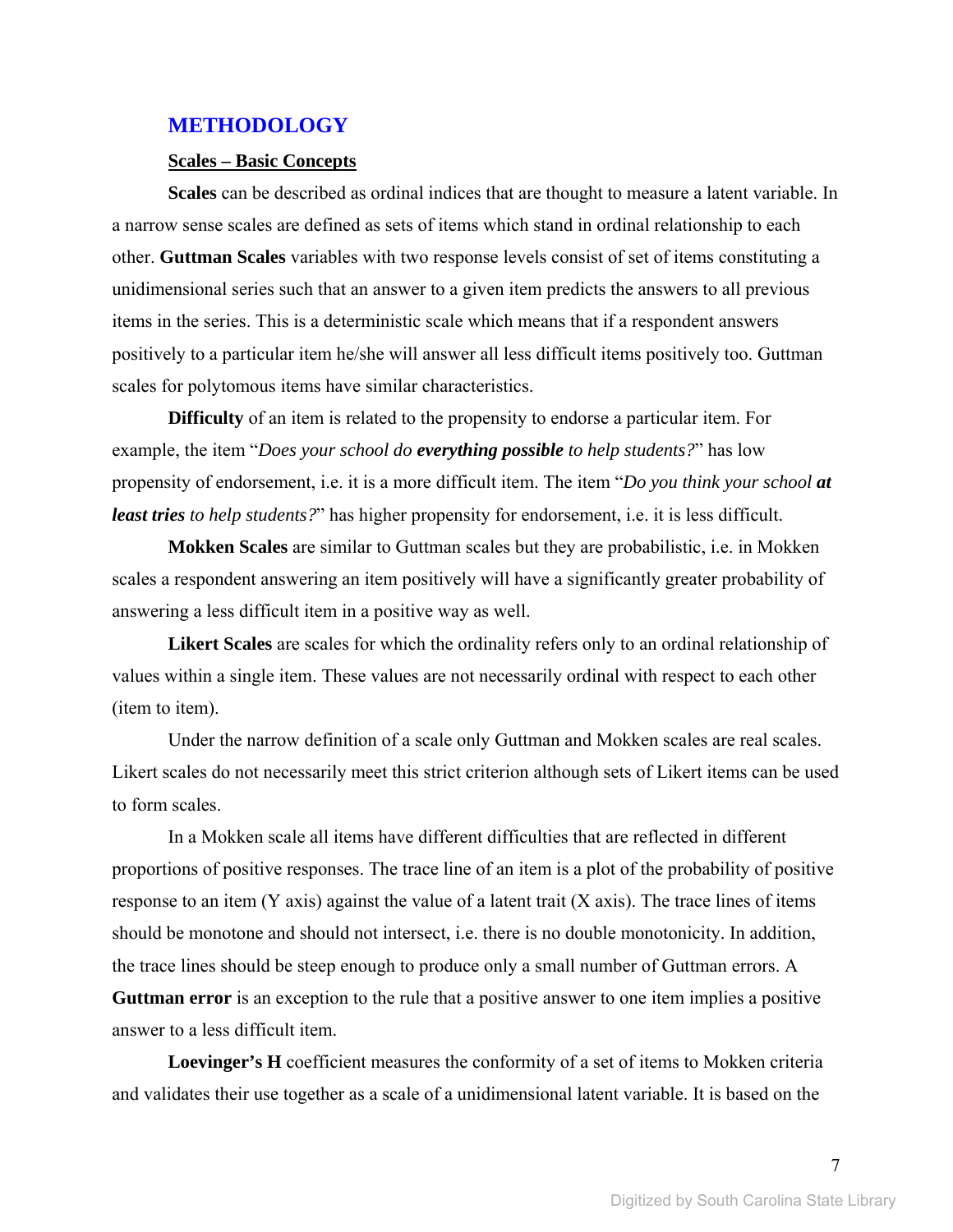number of observed Guttman errors and the total errors expected under the Null hypothesis that items are totally unrelated. When there are no Guttman errors,  $H_{ii} = 1$  (item j is easier that item i). When the response is random  $H_{ii}=0$ . One can sum across all j's to get  $H_i$  which gives a measure of the fit of item "i" to the Mokken scale.

If we average across all item pairs we get the overall H which is a measure for the whole scale. We will consider the following **classification of scales** corresponding to the overall Loevinger's H coefficient:

- 1. Weak scale:  $0.3 \leq H \leq 0.4$
- 2. Moderate scale:  $0.4 \leq H \leq 0.5$
- 3. Strong scale:  $H \ge 0.5$

The threshold of H=0.3 is arbitrary but widely used for practical purposes. Cases with H<0.3 cannot be considered scales in a Mokken sense.

**Assumption of unidimensionality**. Scales are usually assumed to measure a single trait, dimension or meaning.

### **METHODS:**

#### **A. Factor Analysis (FA)**

Factor analysis can be described as a family of techniques for investigation of the relationship between a set of observed variables and underlying latent factors or dimensions. The observed variables can be thought of as components of the latent variables. The model is trying to explain the variance in the observed variables in regard to the latent factors. Linear FA is analogous to multivariate linear regression model where the dependent variable is the latent trait, and the independent variables are the observed variables, while the factor loadings play the role of regression coefficients.

If a group of variables is shown to relate strongly to the same dimension, it can be said that they share this dimension in common. By determining what variables relate to a given dimension and defining what is common to them and how they differ from the other unrelated variables we can derive an understanding of this dimension.

In theory, linear FA is designed for continuous response variables, although it generally works well for items with 5 or more categories. For 3 or 4 category items linear FA can be used with caution. There are some difficulties that can occur for 2 category items so in general linear FA is not applied here.

8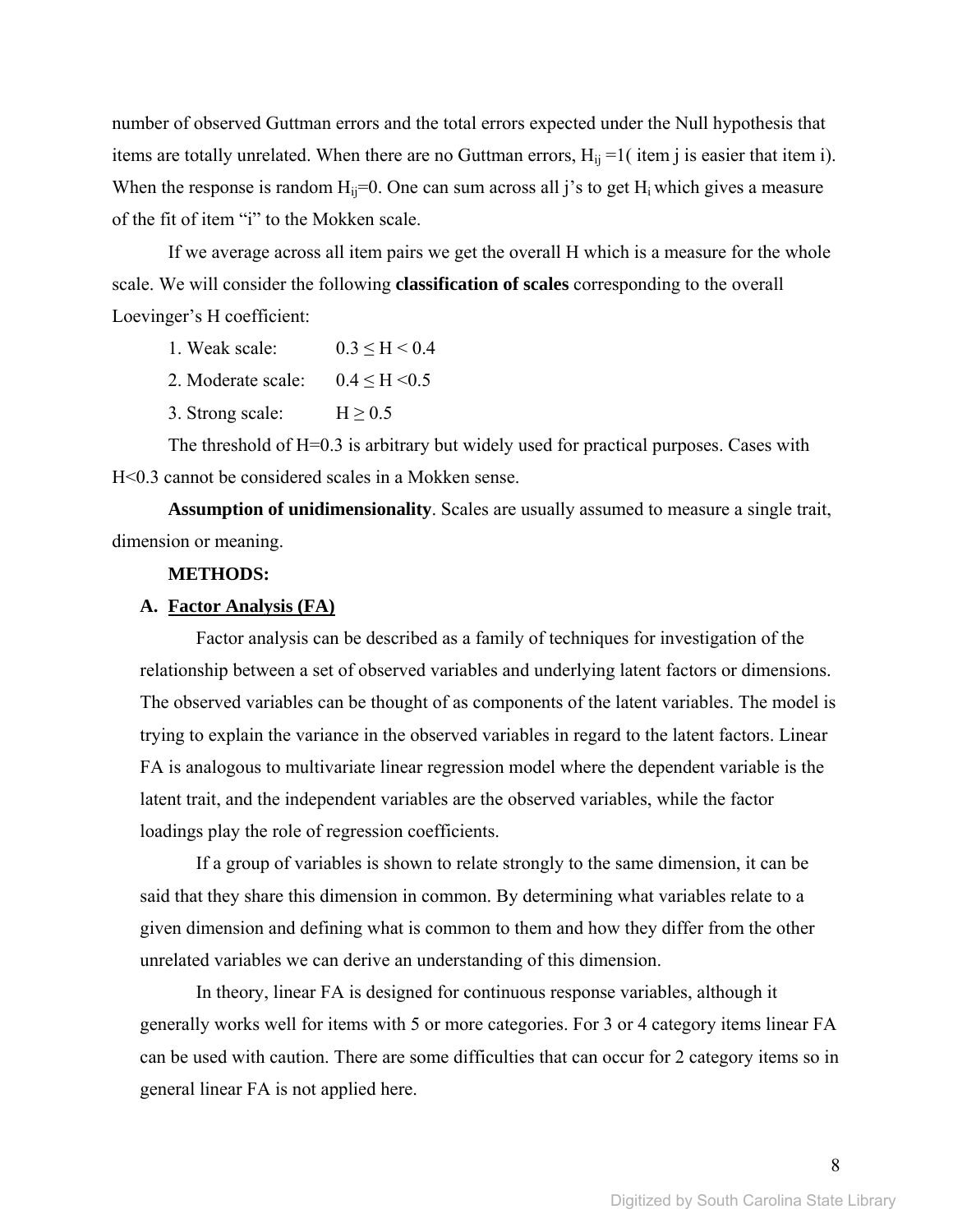There are two basic approaches to factor analysis: exploratory and confirmatory factor analysis. Exploratory factor analysis tries to uncover the underlying dimensions. Confirmatory factor analysis is based on a theoretical model of the dimensions and their underlying components and it tries to determine to what extent the dimensions explain the relationships among observed variables. We will be employing exploratory factor analysis in this project.

#### **Initial Extraction.**

There are many different methods for extraction of the factors, including principal component FA, principal factor FA, maximum likelihood FA, iterated principal factor FA, image factoring FA, unweighted and generalized least squares, etc. In practice, very often different methods for extraction produce the same results. We have chosen maximum likelihood factor analysis for this project. The data is assumed to be multivariate normal but the method is somewhat robust to assumption violations and it is very flexible.

The rule of thumb for the sample size is that we should have at least 50 observations and at least 5 times as many observations as variables. Our samples satisfy this criterion. The loadings on the factors will use a threshold of loading greater than 0.3. In other words, if the coefficient for a particular item is greater than 0.3 this items will be considered to be part of this factor. In some cases one item may be highly correlated  $(>0.3)$  to more than one factor. It this case we will note that this item is double loaded.

#### **Number of Factors.**

For selecting the number of factors we will use a combination of rules:

- 1. **Eigenvalues greater than one** rule all factors with eigenvalue greater than one will be possible candidates for inclusion.
- 2. The **scree plot** represents the number of possible factors versus the eigenvalues. It will give us additional guidance as to where the effect levels off or the "elbow effect". We will take the highest number of factors before the effect levels off. A typical scree plot is shown in Figure 1.
- 3. The **percent explained variance** will give us additional reason for including or excluding a factor**.** It seems reasonable that a good model should be able to explain at least 50% of the total variance. If a factor explains insignificant amount of the variance it can be excluded from analysis.

9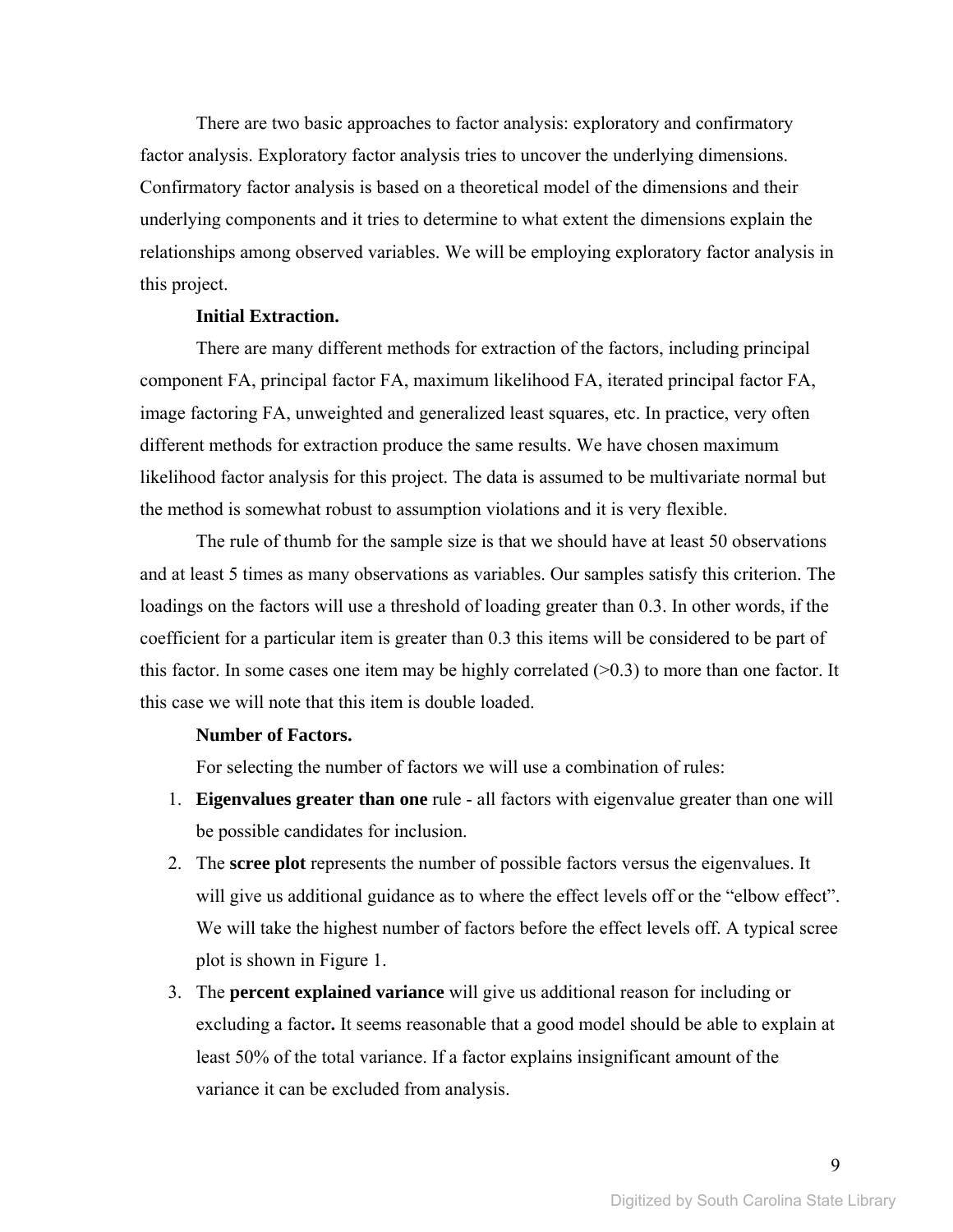**Figure 1. Scree Plot** 



From the initial phase the communalities for each variable are used. They show the proportion of the variance for that variable accounted for by the factors. If the communality for a particular variable is low (e.g., <.50) this would mean that the factor analysis does not account for a lot of this variable's variance. The reason could be that this variable is very different from the other variables and measures something different, or the measurement of this variable is very unreliable, or that the number of factors extracted is too small.

## **Factor Rotation.**

After the initial extraction, the axes (factors) are rotated so they will more closely align with the points representing the variables. The rotations can be two types, orthogonal and oblique. The group of orthogonal rotations includes Varimax, Quartimax, Equamax, etc. The oblique group includes Direct Oblimin, Promax, and Orthoblique. For orthogonal rotation, the factors are kept independent from each other and their interpretation is very clear. Oblique rotations allow the factors to be correlated with each other which makes their interpretation more difficult but the assumptions are more realistic. In this analysis we will use Varimax rotation to determine the factors and Promax rotation for additional consideration and confirmation of the results.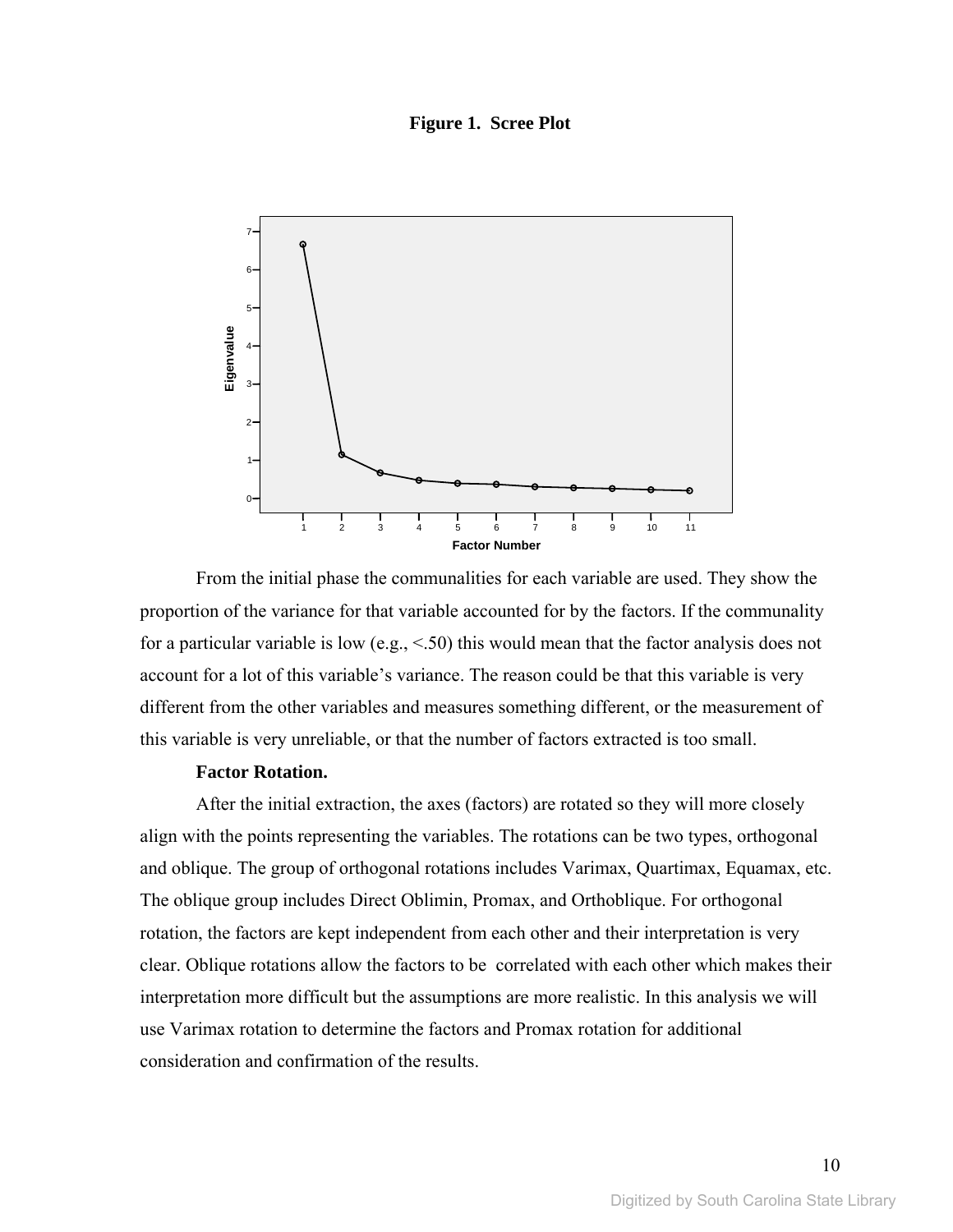|                 | <b>Initial</b> | <b>Extraction</b> |
|-----------------|----------------|-------------------|
| Q <sub>43</sub> | .662           | .806              |
| Q44             | .657           | .758              |
| Q45             | .600           | .639              |
| Q46             | .663           | .660              |
| Q47             | .674           | .638              |
| Q48             | .573           | .596              |
| Q49             | .600           | .591              |
| Q50             | .671           | .709              |
| Q51             | .632           | .637              |
| Q52             | .547           | .551              |
| 053             | .725           | .775              |

**Table 1. Communalities\*** 

\*Extraction Method: Maximum Likelihood

#### **Example:**

Table 1 above shows the communalities for each variable included in FA. None of them is less than 0.5 but if there were any we may consider removing these items or further investigating them particularly in the factor loadings in the rotated matrix. The example in Table 2 using the Varimax rotation shows that Factor #1 is highly related to items Q53, Q50, Q46, Q48, Q51, Q49, Q47, and Q52, and Factor #2 is highly related to items Q44, Q43 and Q45. Three items have significant loadings on both factors: Q45, Q46, and Q47.

|     | Factor |      |  |
|-----|--------|------|--|
|     |        | 2    |  |
| Q53 | .762   | .297 |  |
| Q50 | .726   | .285 |  |
| Q46 | .706   | .355 |  |
| Q48 | .701   | .178 |  |
| Q51 | .699   | .205 |  |
| Q49 | .696   | .227 |  |
| Q47 | .653   | .399 |  |
| Q52 | .639   | .289 |  |
| Q44 | .249   | .873 |  |
| Q43 | .264   | .824 |  |
| O45 | .393   | .702 |  |

#### **Table 2. Rotated Factor Matrix\***

 \* Extraction Method: Maximum Likelihood. Rotation Method: Varimax with Kaiser Normalization.

11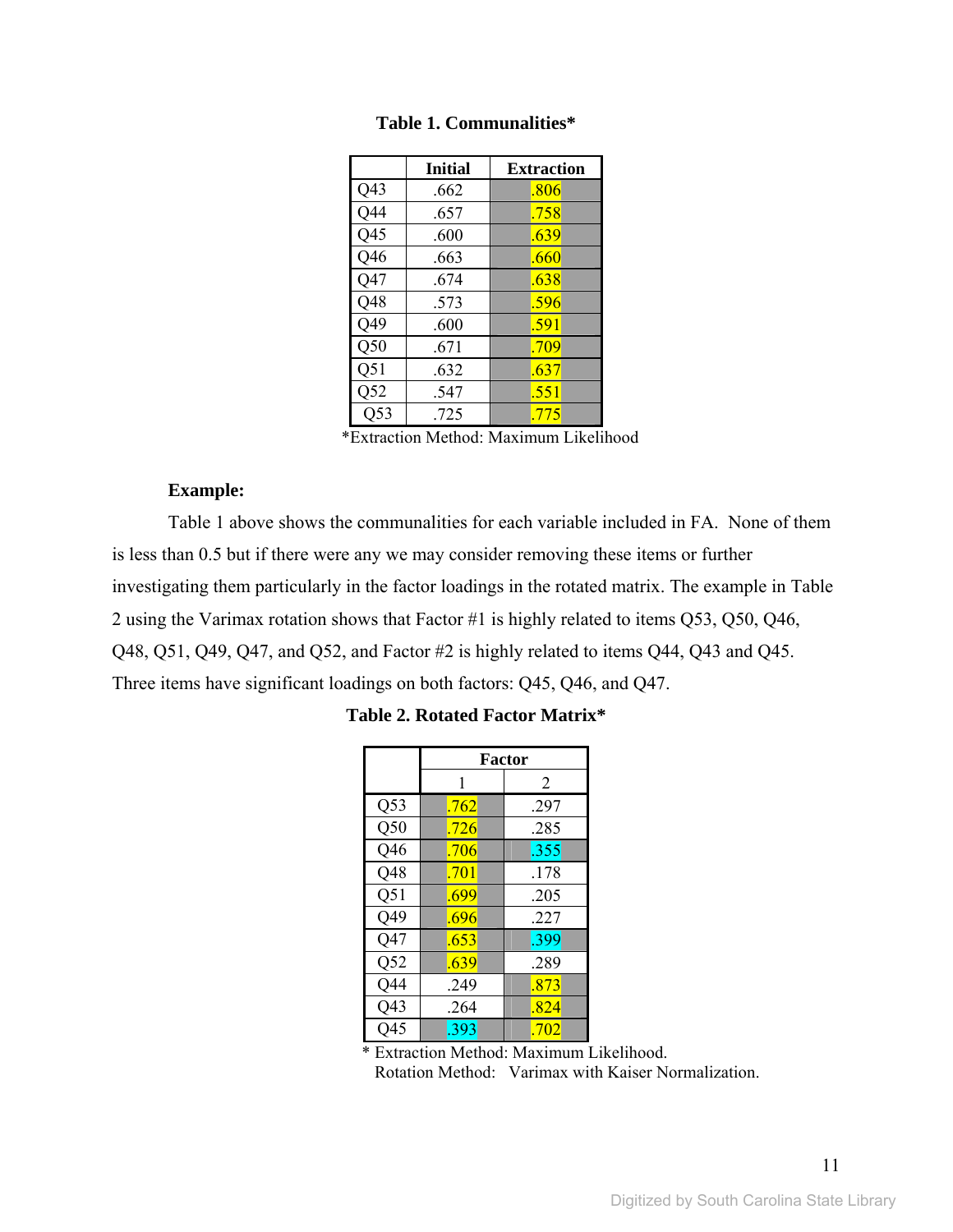|     | <b>Factor</b> |         |  |
|-----|---------------|---------|--|
|     | 1             | 2       |  |
| Q53 | .802          | .024    |  |
| Q48 | .780          | $-.094$ |  |
| Q51 | .766          | $-.061$ |  |
| Q50 | .763          | .026    |  |
| Q49 | .752          | $-.032$ |  |
| Q46 | .708          | .119    |  |
| Q52 | .655          | .069    |  |
| Q47 | .624          | .198    |  |
| Q44 | $-.078$       | .956    |  |
| Q43 | $-.039$       | .890    |  |
| 045 | .172          | .683    |  |

#### **Table 3. Pattern Factor Matrix\***

 \* Extraction Method: Maximum Likelihood. Rotation Method: Promax with Kaiser Normalization.

In Table 3 the pattern matrix from a Promax rotation of the same factors is presented. In this case it basically confirms the findings of the Varimax rotation.

The model explains 61.7% of the total variance, with Factor 1 explaining 38.1% and Factor 2 explaining 23.6%.

#### **B. Reproducibility and Consistency (RC)**

**Cronbach's Alpha** is the most common estimate of reproducibility and consistency of a scale. This coefficient measures the extent to which item responses correlate highly with each other. Cronbach's alpha is not a measure of unidimensionality. For example an instrument with two very distinctive parts with highly correlated items within each part can get very high Cronbach's alpha regardless of the obvious two dimensions. Separate dimensions (clusters) can be highly correlated internally but not correlated between each other. Alpha is an estimated lower bound on reliability.

In general reliability will increase with the number of items, even when the set of items is not unidimensional. Reliability is a necessary but not sufficient condition for validity of scale items.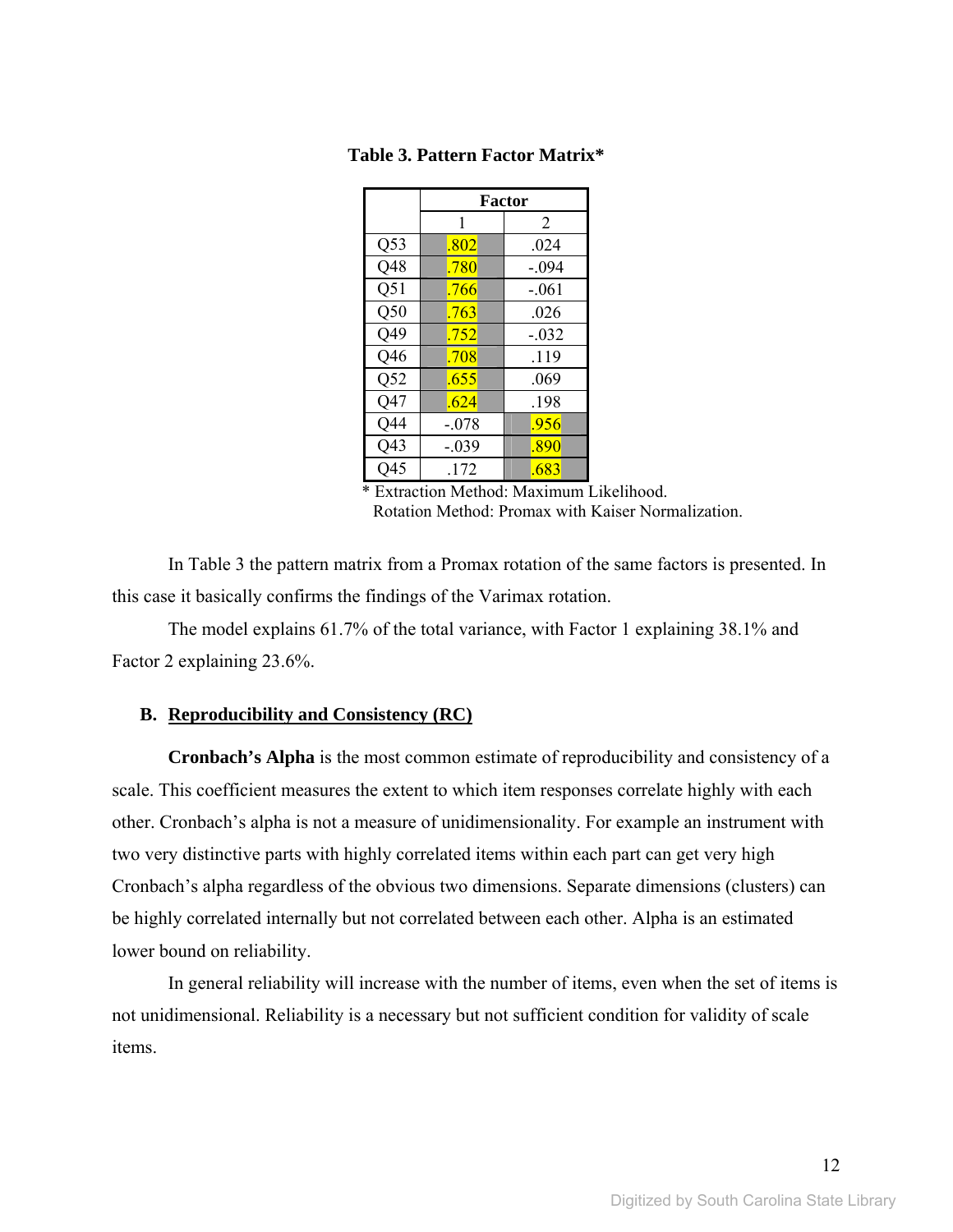We will use the widely accepted cut-off of Alpha=0.70 or higher for a set of items to be considered a reliable scale. When Alpha is at least 0.70 the standard error of measurement will be less than 0.55 standard deviations. In addition to Cronbach's Alpha we will use two other measures for reliability, Rho and Lambda whose interpretation is very similar to the one for Cronbach's Alpha.

**Example.** Table 4A and Table 4B below show the Cronbach's Alpha for a scale of 11 items to be equal to 0.937 which means that the scale has very high reproducibility and consistency. The last column shows the scale's Alpha if a particular item is removed. For this example the reliability goes down if any item is excluded. If there was an item which when excluded increases the scale reliability or does not change the scale we can suggest removing this item from the scale.

|            | Cronbach's Alpha   |            |
|------------|--------------------|------------|
| Cronbach's | Based on           |            |
| Alpha      | Standardized Items | N of Items |
|            |                    |            |

**Table 4A. Reproducibility and Consistency** 

#### **Table 4B. Item-Total Statistics**

|      | Scale Mean | Scale        | Corrected   | Squared     | Cronbach's           |
|------|------------|--------------|-------------|-------------|----------------------|
| Item | if Item    | Variance if  | Item-Total  | Multiple    | <b>Alpha</b> if Item |
|      | Deleted    | Item Deleted | Correlation | Correlation | <b>Deleted</b>       |
| Q43  | 31.02      | 41.172       | .630        | .667        | .936                 |
| Q44  | 30.98      | 41.337       | .641        | .662        | .935                 |
| Q45  | 31.27      | 39.688       | .711        | .604        | .932                 |
| Q46  | 31.57      | 38.692       | .779        | .670        | .930                 |
| Q47  | 31.41      | 39.069       | .779        | .680        | .930                 |
| Q48  | 31.47      | 39.513       | .720        | .579        | .932                 |
| O49  | 31.47      | 39.662       | .733        | .605        | .932                 |
| Q50  | 31.66      | 38.024       | .792        | .677        | .929                 |
| Q51  | 31.75      | 37.134       | .749        | .636        | .932                 |
| Q52  | 31.34      | 38.682       | .722        | .547        | .932                 |
| Q53  | 31.61      | 36.836       | .835        | .730        | .927                 |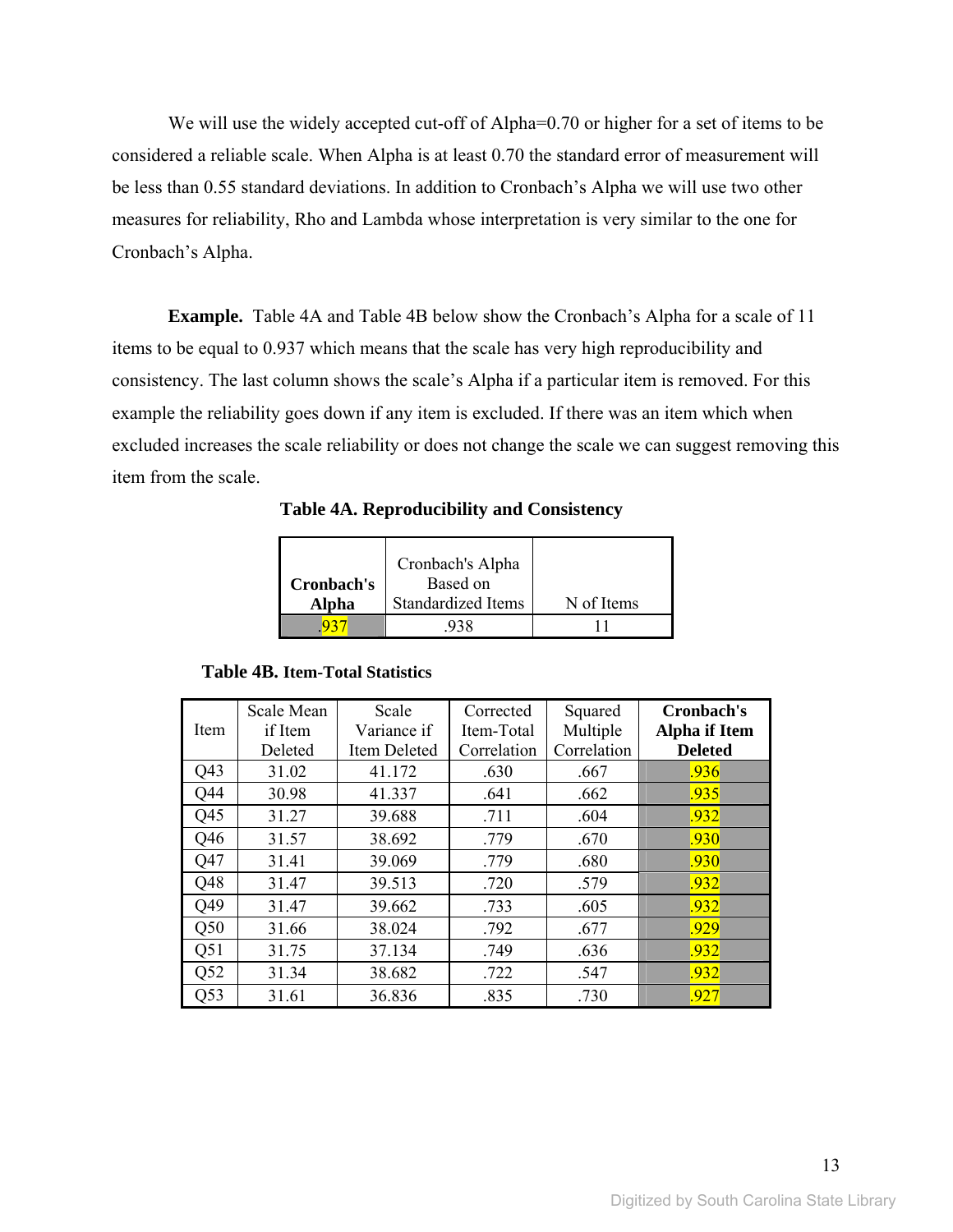## **C. Conditional Covariance (CC) - Based Nonparametric Multidimensionality Assessment**

#### **Step 1. Hierarchical Cluster Analysis (HCA)**

We will be using Conditional Covariance-Based Nonparametric multidimensionality assessment (Stout et al, 1996). The procedure is available through the software package HCA/CCPROX which stands for agglomerative hierarchical cluster analysis. The package performs a latent multidimensionality-sensitive hierarchical cluster analysis on either dichotomous or polytomous items. This nonparametric procedure is able to quickly cluster the items into progressively larger and larger dimensionally homogeneous groups. It allows us to examine the scale's dimensionality at a variety of agglomeration levels, ranging from which pairs of items are most closely dimensionally related, to which two item clusters best dimensionally summarize the entire scale.





The HCA presented in Figure 2 shows that there are 3 larger clusters: Cluster 1: Q43, Q44 and Q45; Cluster #2: Q51, Q52, Q50 and Q53; Cluster #3: Q48, Q49, Q46, Q47. One problem with the HCA is that sometimes it forces clusters that are basically not very different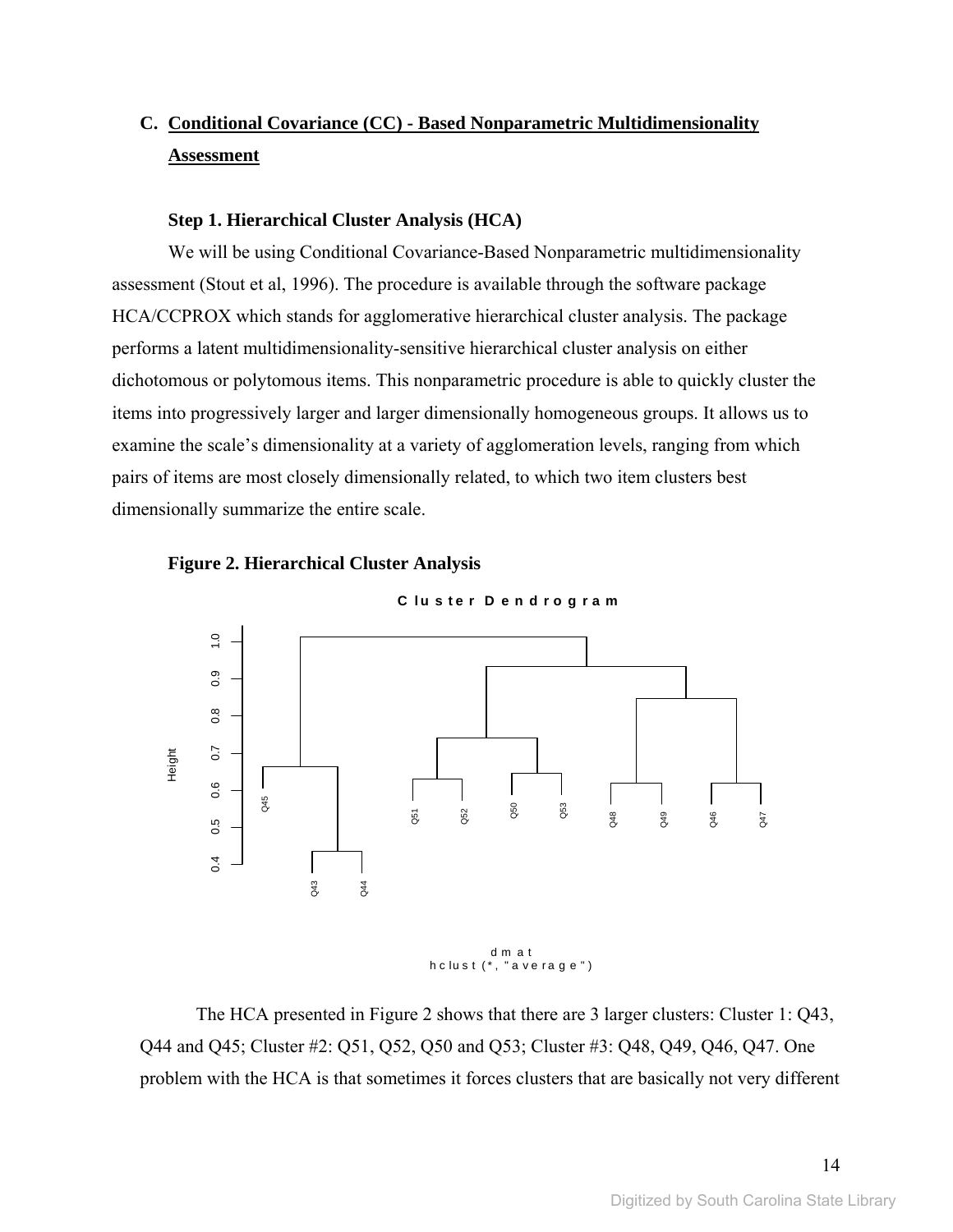from each other. That is why additional step is necessary to further investigate the scalability before the final decision is made.

#### **Step 2. Multidimensional Scaling (MDS)**

Kruskal's non-metric multidimensional scaling is used for the analysis. This method is part of a large class of methods based on cases represented in a low-dimensional Euclidean space, usually 2-dimensional. The representation is such that the proximity of the points on the graph reflects the similarities of their variables. Multidimensional scaling will be used in close relation to the HCA described in Step 1 above.





In this case the analysis of Figure 3 confirms the results from HCA that there are 3 distinctive clusters or subscales of this scale. In general the multidimensional scaling representation might show that some or all of the clustering is not necessary and thus the scale may be unidimensional.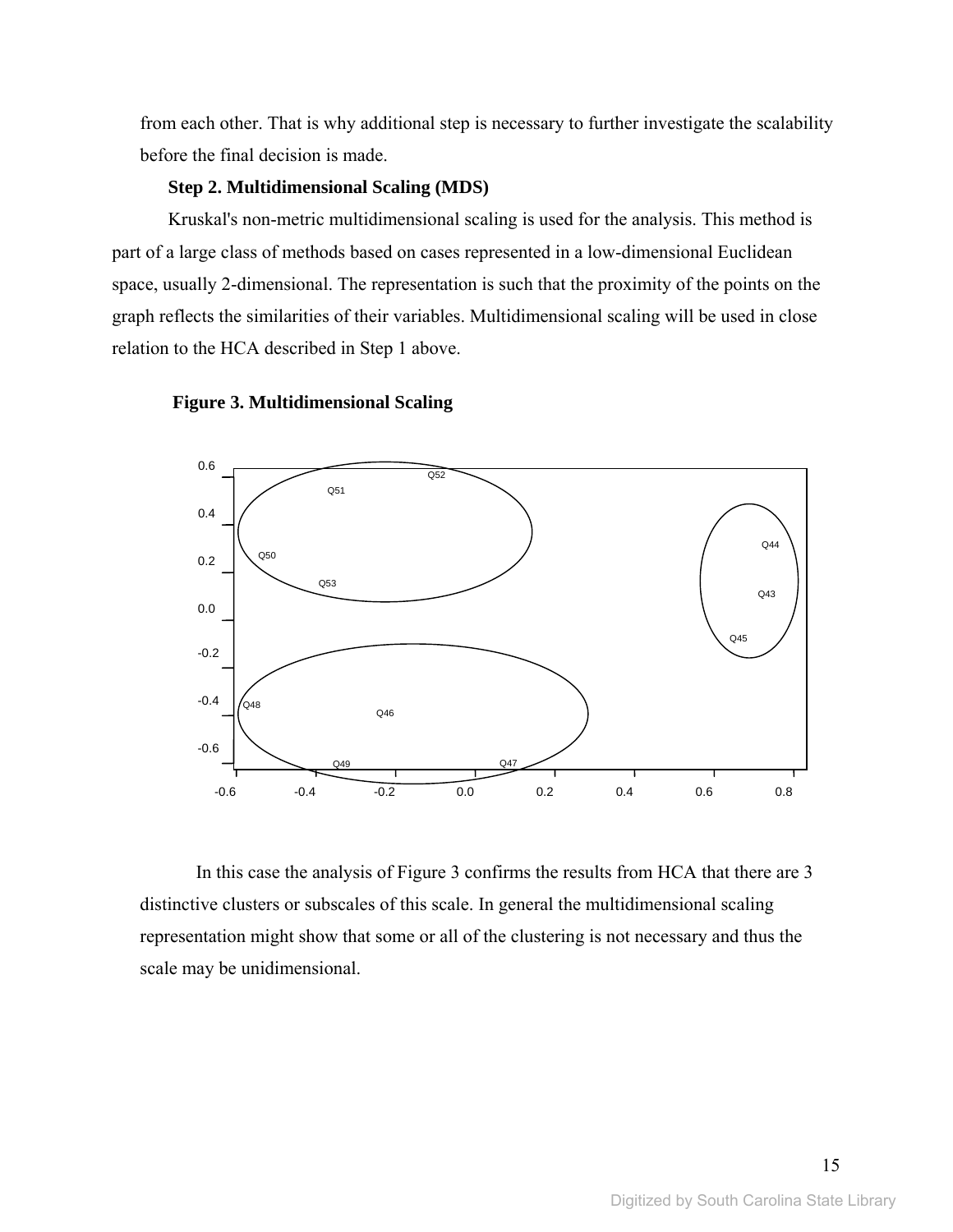#### **D. Mokken Scale Analysis**

We will perform Mokken scale analysis for polytomous and dichotomous scale items using nonparametric cumulative item response theory (IRT). We will test the scalability of a given scale or construct one or more unidimensional scales from an item pool. We will be able to present an evaluation of the model fit of a given scale, including the assessment of its reliability and suggestions for removal of misfitting items.

#### **Example 1:**

We are analyzing the same data as in the above examples. In this case we will use 0.4 as the threshold level for Loevinger's H for an item inclusion in the scale.

**Scale 1.** On the first round Scale 1 is formed and it contains all 11 items. No items are left for further analysis. The scale has 11 items with overall H=0.68 (min H=0.62) and reliability Rho=0.94. This is a strong scale with high reliability.

| k     | н    | Rho  |                   |
|-------|------|------|-------------------|
| 11    | 0.68 | 0.94 |                   |
|       |      |      |                   |
|       |      |      |                   |
| Label |      | Mean | ItemH             |
|       |      | 2.81 | 0.67              |
|       |      | 2.89 | 0.71              |
|       |      | 2.95 | 0.73              |
|       |      | 2.98 | 0.70              |
|       |      | 3.08 | 0.65              |
|       |      | 3.09 | 0.66              |
|       |      | 3.15 | 0.70              |
|       |      | 3.22 | 0.66              |
|       |      | 3.28 | 0.66              |
|       |      | 3.54 | 0.62              |
|       |      | 3.57 | 0.63              |
|       |      |      | Item coefficients |

#### **Example 2:**

This time we are analyzing a scale with 18 items. We will use 0.3 as the threshold level for the Loevinger's H for an item's inclusion in the scale.

**Scale 1a.** On the first round, Scale 1 is formed and it contains 14 of the 18 items. Four items are excluded: LEQ1, LEQ14, LEQ16, LEQ17 due to the low level of the H coefficient. The scale has 14 items with overall H=0.37 (min H=0.3) and reliability Rho=0.87. This is a weak scale with high reliability.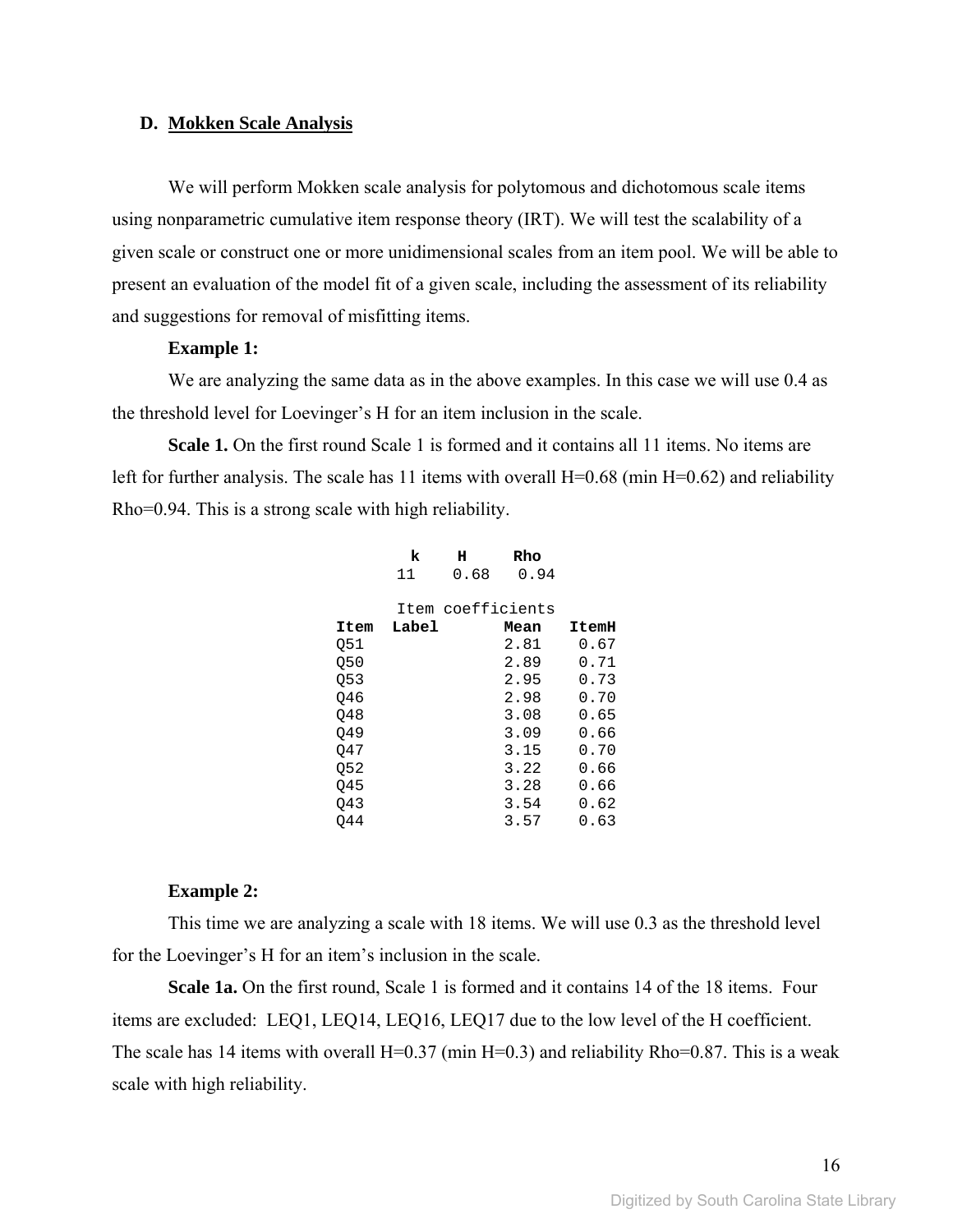|       | Scale           | 1:   |       |
|-------|-----------------|------|-------|
|       | k               | н    | Rho   |
|       | 14              | 0.37 | 0.87  |
|       |                 |      |       |
| Item  |                 | Mean | ItemH |
| LEQ11 |                 | 2.71 | 0.39  |
| LEQ12 |                 | 2.80 | 0.30  |
| LEQ18 |                 | 3.05 | 0.41  |
| LEQ13 |                 | 3.06 | 0.36  |
| LEQ15 |                 | 3.10 | 0.38  |
| LEQ5  |                 | 3.11 | 0.42  |
| LEQ10 |                 | 3.23 | 0.38  |
| LEQ6  |                 | 3.37 | 0.43  |
| LEQ7  |                 | 3.37 | 0.35  |
| LEQ8  |                 | 3.43 | 0.32  |
| LEQ2  |                 | 3.43 | 0.39  |
| LEQ9  |                 | 3.61 | 0.33  |
| LEQ3  |                 | 3.63 | 0.37  |
| LEQ4  |                 | 3.67 | 0.30  |
|       | Excluded items: |      |       |
| Item  |                 | Mean | ItemH |
| LEQ16 |                 | 3.13 | 0.28  |
| LEQ17 |                 | 3.20 | 0.28  |
| LEQ1  |                 | 3.20 | 0.14  |
| LEQ14 |                 | 3.23 | 0.27  |

**Scale 1b.** On the next round of the search two of the leftover items comprise Scale 2: LEQ16 and LEQ17. This is a weak scale (H=0.31) with low reliability (Rho=0.48) and it will not be considered any further. The remaining two items LEQ1 and LEQ14 (with H=0.13 and H=0.25 respectively) are out of further consideration and do not belong to the scale.

|       | Scale<br>2: |                 |             |       |  |
|-------|-------------|-----------------|-------------|-------|--|
|       | k<br>2      | н<br>0.31       | Rho<br>0.48 |       |  |
| Item  |             |                 | Mean        | ItemH |  |
| LEQ16 |             |                 | 3.13        | 0.31  |  |
| LEQ17 |             |                 | 3.20        | 0.31  |  |
|       |             | Excluded items: |             |       |  |
| Item  |             |                 | Mean        | ItemH |  |
| LEQ1  |             |                 | 3.20        | 0.13  |  |
| LEQ14 |             |                 | 3.23        | 0.25  |  |

The conclusion is that only 14 out of the 18 items should be used to create a scale which is weak but very reliable.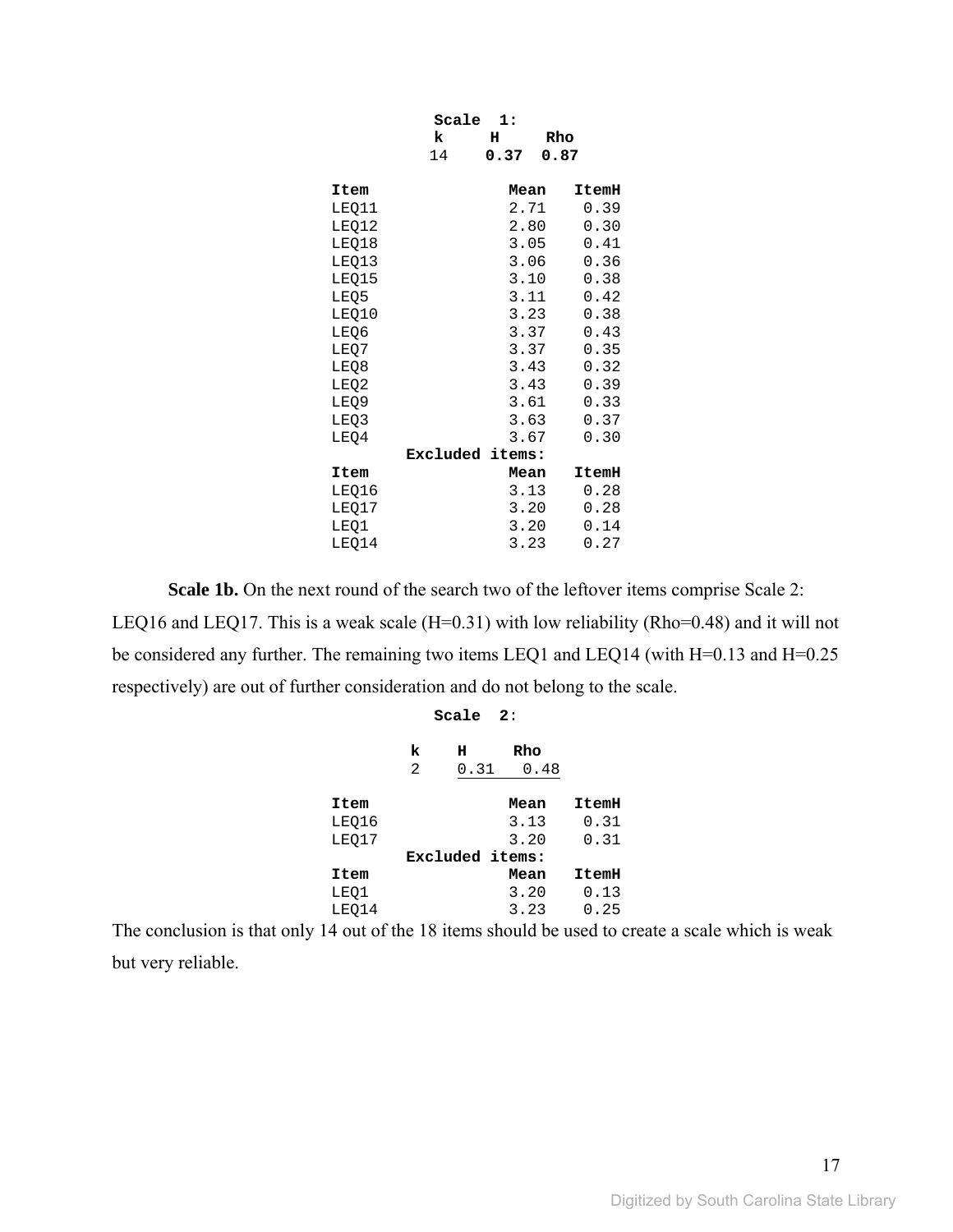### **E. Reliability and Scalability Relationship**

The main combinations for a scale are presented in Table 4.

|                                         | <b>Reliability</b>   |                                                     |  |  |
|-----------------------------------------|----------------------|-----------------------------------------------------|--|--|
| <b>Scalability</b>                      | Low<br>(Alpha < 0.7) | <b>High</b><br>$(Alpha \geq 0.7)$                   |  |  |
| Weak<br>$(0.3 \leq H \leq 0.4)$         | Bad scale            | Measuring a<br>construct that is not<br>homogeneous |  |  |
| <b>Moderate/Strong</b><br>$(H \ge 0.4)$ | Too few items        | Excellent scale:<br>Measures one thing<br>well.     |  |  |

### **Table 5. Reliability and Scalability Dimensions**

Excluded from the above Table 5 are cases with Loevinger's H<0.3 because they cannot be considered scales in the Mokken sense.

- **Case 1:** Weak scalability and low reliability. This is a case of a bad scale that should not be used in practice.
- **Case 2:** Weak scalability and high reliability. This scale measures some phenomenon well, but it is not homogeneous enough. This scale can be improved by creating separate subscales or redefining the latent variable in question.
- **Case 3:** Moderate to strong scalability and low reliability. This scale is technically very good, but the reliability could be improved significantly by including more questions/items.
- **Case 4:** Moderate to strong scalability and high reliability. This is an excellent scale. It measures one phenomenon and it is well defined and homogeneous.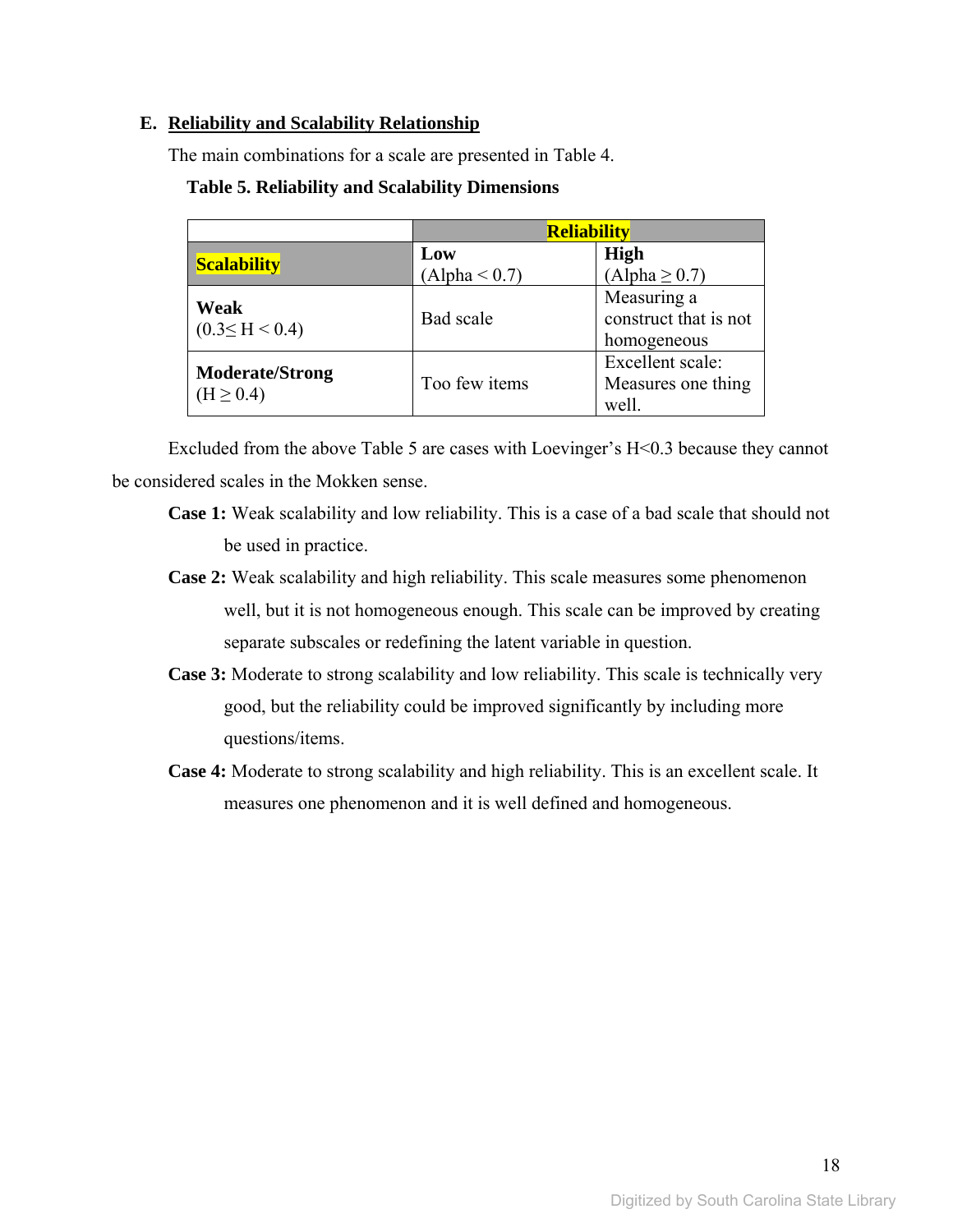## **F. Final Reconciliation of the Scale Analysis**

The three main components of the analysis - factor analysis, reliability and scalability - will guide us to make final decisions about each and every one of the scales.

In the example presented in the Methods section we can observe the following.

|                   | <b>Method</b>            | <b>Scale</b>         | <b>Items</b> | Loevinger's H | <b>Reliability</b> |
|-------------------|--------------------------|----------------------|--------------|---------------|--------------------|
| Original<br>Scale | All items<br>included    | Scale 0.             | Q43-Q53      | 0.68          | 0.94               |
|                   | <b>FA</b>                | Scale 1a.            | Q43-Q45      | 0.84          | 0.87               |
|                   |                          | Q46-Q53<br>Scale 1b. |              | 0.70          | 0.93               |
| Suggested         | <b>HCA/MDS</b>           | Scale 2a             | Q43-Q45      | 0.84          | 0.87               |
| <b>Scales</b>     |                          | Scale 2b             | Q46-Q49      | 0.71          | 0.88               |
|                   |                          | Scale 2c             | $Q50-Q53$    | 0.75          | 0.90               |
|                   | Mokken Scale<br>Analysis | Scale 3              | Q43-Q53      | 0.68          | 0.94               |

 **Table 6. Final Scale Analysis** 

**Conclusion.** The analyzed scale is strong and reliable. There is some evidence that groups of items might constitute subscales: Subscale 1: Items Q43-Q45; Subscale 2: Items Q46-Q49; and Subscale 3: Items Q50-Q53.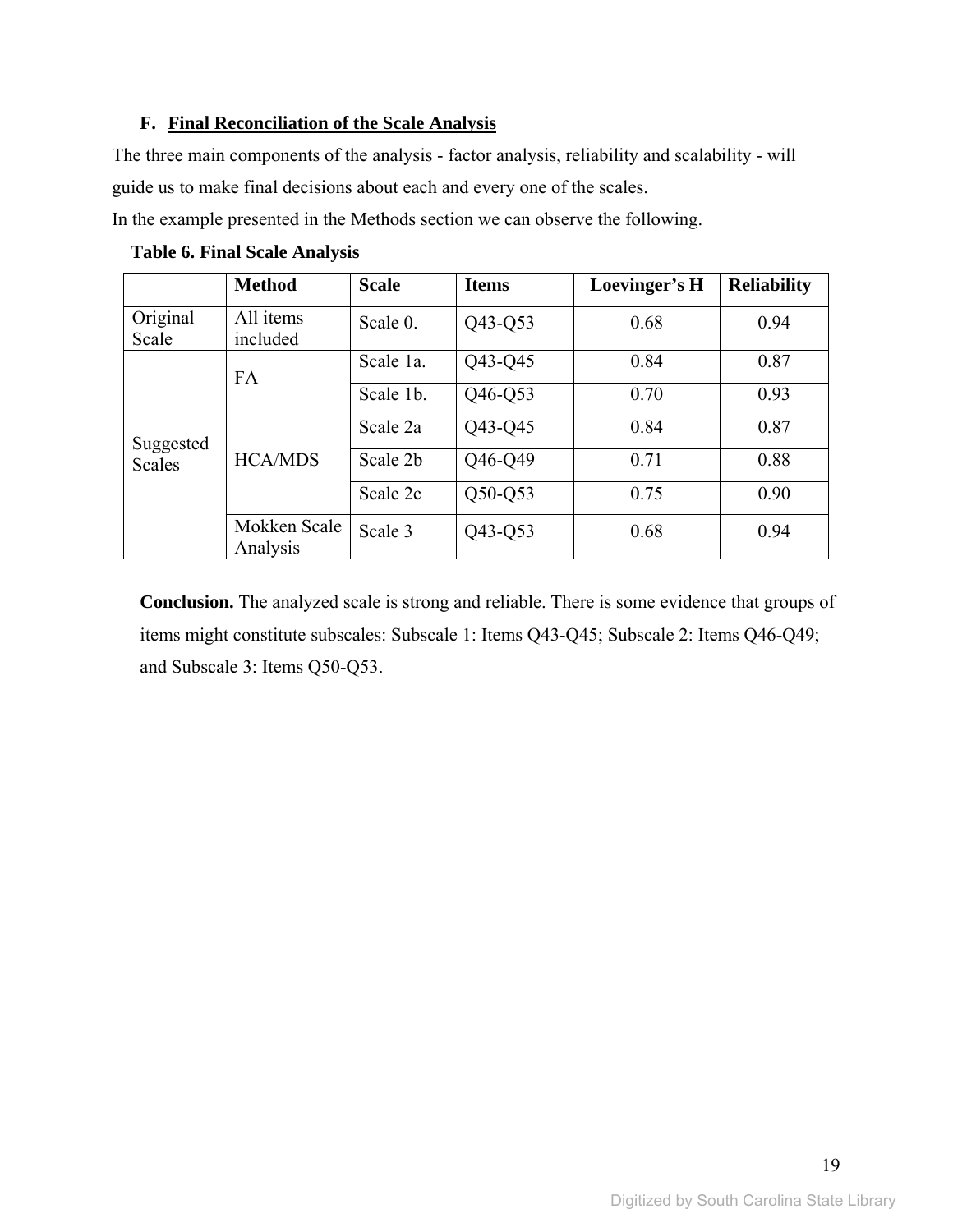# **PART A. ANALYSIS WITH COMBINED DATA FROM ALL SCHOOLS**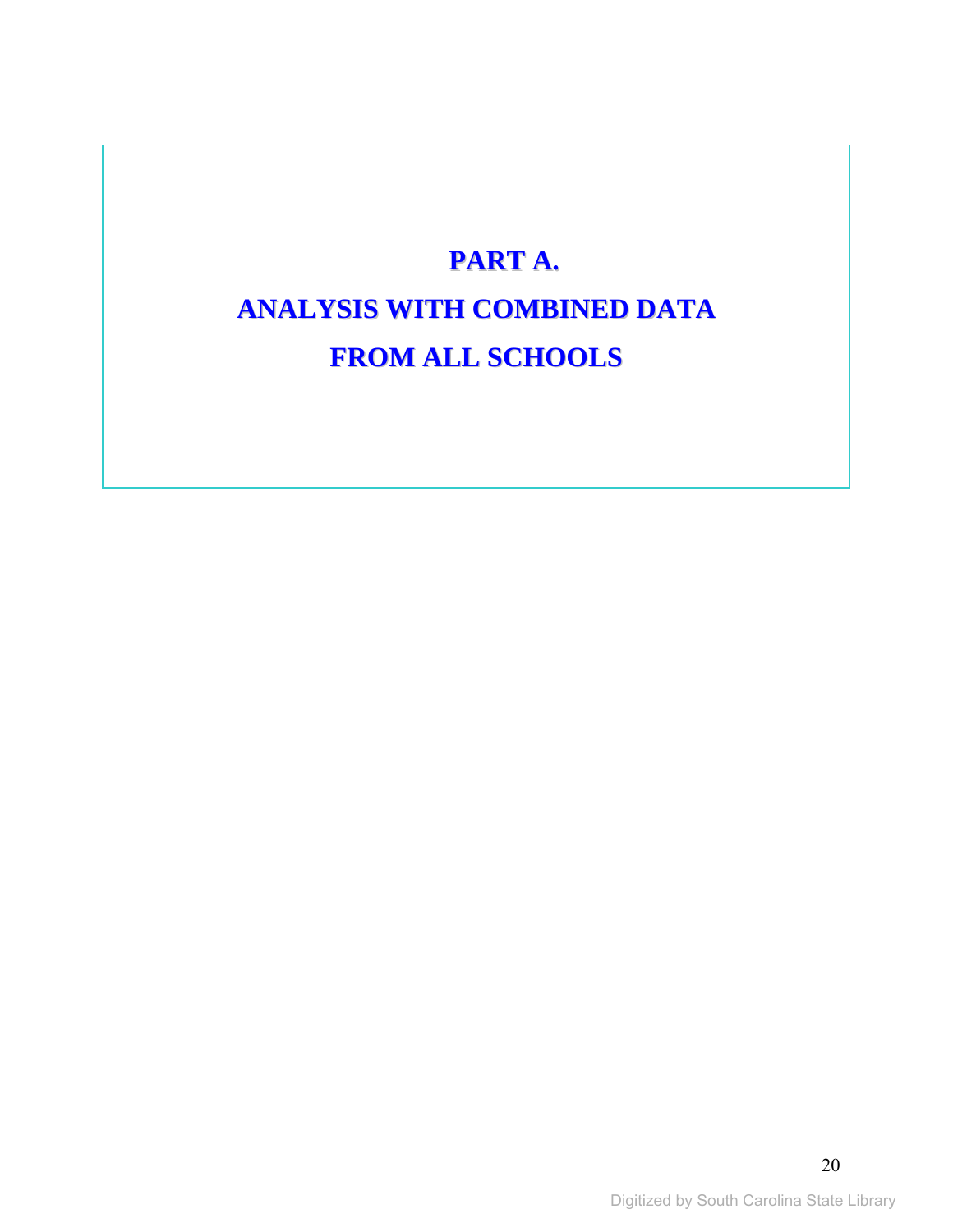## **A. Student Survey: 1. Overall Scale**

The overall scale consists of all 43 items (LE 1-18, SPE 19-35, HSR 37-44).

|                             |              | Table 7. Student, Overall Scale Analysis |                        |                  |             |                    |  |  |
|-----------------------------|--------------|------------------------------------------|------------------------|------------------|-------------|--------------------|--|--|
| <b>Method</b>               |              | <b>LE</b> Items                          | <b>SPE</b> Items       | <b>HSR Items</b> | $\mathbf H$ | <b>Reliability</b> |  |  |
|                             |              | $(1-18)$                                 | $(19-35)$              | $(37-44)$        |             |                    |  |  |
| <b>Factors</b> (39.9% Var.) |              |                                          | <b>Factor Analysis</b> |                  |             |                    |  |  |
| F1(11.8%)<br>LE             |              |                                          | 23, 27, 33-            |                  |             |                    |  |  |
|                             |              | $5-8$ , $10-18$                          | 35                     |                  | 0.31        | 0.87               |  |  |
| $F2(7.9\%)$                 | <b>HSR</b>   |                                          |                        | 37-44            | 0.40        | 0.80               |  |  |
| F3(5.5%)                    | <b>SPE</b>   |                                          | 29-31                  |                  | 0.60        | 0.81               |  |  |
| $F4(5.4\%)$                 | <b>SPE</b>   |                                          | 19-22                  |                  | 0.50        | 0.78               |  |  |
| F5(4.8%)                    | LE           | 2,3,4,9                                  |                        |                  | 0.37        | 0.66               |  |  |
| F6(4.5%)                    | <b>SPE</b>   |                                          | 24, 25, 32             |                  | 0.57        | 0.78               |  |  |
| Not Loaded*                 |              | 1                                        | 26,28                  |                  |             |                    |  |  |
| <b>Double Loaded**</b>      |              | 2,6,12                                   | 22                     | 39, 40           |             |                    |  |  |
|                             |              | <b>Reproducibility and Consistency</b>   |                        |                  |             |                    |  |  |
| <b>Cronbach's Alpha</b>     |              | 0.939                                    |                        |                  |             |                    |  |  |
| <b>Inconsistent Items</b>   |              | #1                                       |                        |                  |             |                    |  |  |
| <b>Clusters</b>             |              | <b>Multidimensional Scaling</b>          |                        |                  |             |                    |  |  |
| C1                          | LE           | $1 - 18$                                 | 34                     |                  | 0.31        | 0.87               |  |  |
| C <sub>2</sub>              | <b>SPE</b>   |                                          | 19-33,35               |                  | 0.31        | 0.85               |  |  |
| C <sub>3</sub>              | <b>HSR</b>   |                                          |                        | 37-44            | 0.40        | 0.80               |  |  |
| <b>Scales</b>               |              | <b>Mokken Scale Analysis</b>             |                        |                  |             |                    |  |  |
| <b>All Items</b>            |              | $1 - 18$                                 | 19-35                  | 37-44            | 0.30        | 0.94               |  |  |
|                             |              | $2,3,5-7,9-$                             | 20, 22, 23,            | 37-40,42-        | 0.34        |                    |  |  |
| Scale 1                     | <b>Mixed</b> | 13, 15, 18                               | 26-31, 33-35           | 44               |             | 0.93               |  |  |
| <b>SPE</b><br>Scale 2       |              |                                          | 19, 21, 24, 25,        |                  | 0.43        |                    |  |  |
|                             |              |                                          | 32                     |                  |             | 0.77               |  |  |
| <b>Not Included</b>         |              | 1,4,8,14,16,17                           |                        | 41               |             |                    |  |  |
|                             |              |                                          |                        |                  |             |                    |  |  |
| <b>Modified Scale</b>       |              | $2 - 18$                                 | 19-35                  | 37-44            | 0.31        | 0.94               |  |  |

**Table 7. Student, Overall Scale Analysis** 

\* "Not Loaded" means that this item does not have any factor loadings greater than 0.3.

\*\* "Double Loaded" means that this item has more than one loadings greater than 0.3. It is assigned to the factor with the largest loading.

The overall scale for students has **weak scalability and very high reliability**.

Item #1; "My classes are challenging (not too easy; they make me think)" should be excluded from the scale. It is inconsistent and stands out from the rest of the scale items.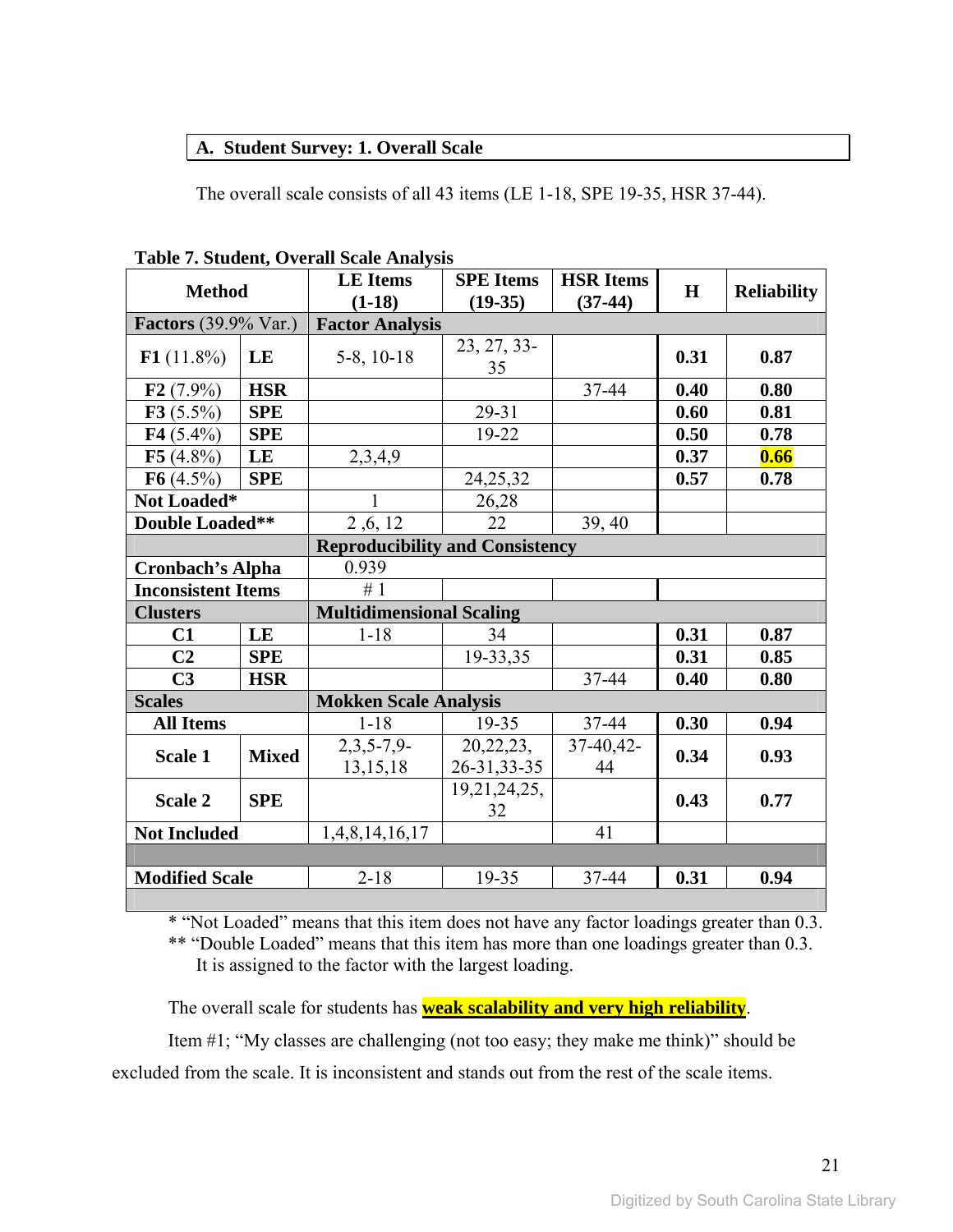The three original subscales LE, SPE, and HSR seem to hold mostly together and the SPE items may form 3 small subscales. The overall scale and most subscales are very reliable with Rho varying from 0.77 to 0.94. Only one subscale combining LE items 2-4, 9 is not very reliable. The strongest subscale (H=0.60, Rho=0.80) consists of items 29-31 which address safety concerns at school. Another strong subscale (H=0.50, Rho=0.78) combines items 19-22 which have to do with the school cleanliness.

Some SPE items tend to group with LE items, particularly item # 34 ("Teachers work together to help students at my school."

Another strong subscale  $(H=0.57, Rho=0.78)$  is also from SPE and it combines items 24, 25, 32 which have to do with students' behavior and how well they get along.

The items from HSR scale stay together almost always. This is the most stable and unidimensional scale that does not form subscales.

LE scale can be divided in 2 subscales but one is not reliable so we can consider the LE scale more or less unidimensional, weak and reliable. The SPE scale has a weak scalability as a whole but divides into 3 strong subscales. The HSR scale is unidimentional, moderately scalable and very reliable.

The overall scale is a scale in Mokken sense and it has weak scalability and high reliability. The scale will represent the whole school environment, including learning, social and physical environment and home-school relations.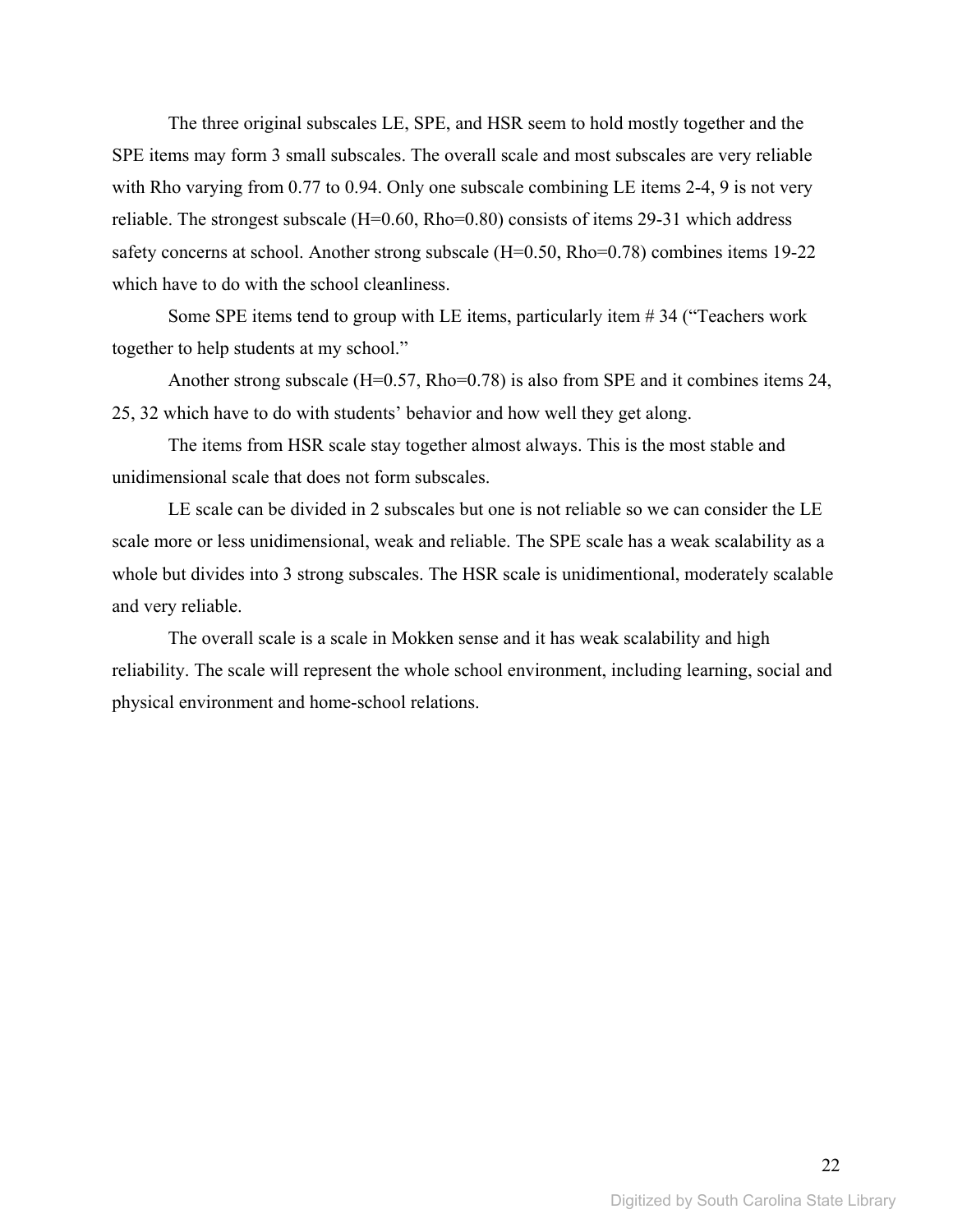## **Student Survey: 2. Learning Environment (LE) Scale**

The LE scale consists of 18 items (LE 1-18).

|                           | <b>Method</b>               | LE Items $(1-18)$                      | $\bf H$ | <b>Reliability</b> |  |
|---------------------------|-----------------------------|----------------------------------------|---------|--------------------|--|
|                           | <b>Factors</b> (34.6% Var.) | <b>Factor Analysis</b>                 |         |                    |  |
| F1                        | $(13.6\%)$                  | $10 - 18$                              | 0.34    | 0.80               |  |
| F2                        | $(11.1\%)$                  | $5 - 7$                                | 0.50    | 0.72               |  |
| F3                        | $(9.9\%)$                   | $2-4, 9$                               | 0.42    | 0.71               |  |
| <b>Not Loaded</b>         |                             | 1,8                                    |         |                    |  |
| <b>Double Loaded</b>      |                             | 2, 6, 10, 11, 13, 18                   |         |                    |  |
|                           |                             | <b>Reproducibility and Consistency</b> |         |                    |  |
| <b>Cronbach's Alpha</b>   |                             | 0.870                                  |         |                    |  |
| <b>Inconsistent Items</b> |                             | #1                                     |         |                    |  |
| <b>Clusters</b>           |                             | <b>Multidimensional Scaling</b>        |         |                    |  |
|                           | C <sub>1</sub>              | $2-4, 9$                               | 0.42    | 0.71               |  |
|                           | C <sub>2</sub>              | $5 - 8$                                | 0.42    | 0.71               |  |
|                           | C <sub>3</sub>              | $10 - 18$                              | 0.34    | 0.80               |  |
|                           | C <sub>4</sub>              |                                        |         |                    |  |
| <b>Scales</b>             |                             | <b>Mokken Scale Analysis</b>           |         |                    |  |
|                           | <b>All Items</b>            | $1 - 18$                               | 0.31    | 0.87               |  |
|                           | Scale 1                     | $2-13, 15, 18$                         | 0.37    | 0.87               |  |
| <b>Not Included</b>       |                             | 1, 14, 16, 17                          |         |                    |  |
|                           |                             |                                        |         |                    |  |
| <b>Modified Scale</b>     |                             | $2 - 18$                               | 0.34    | 0.88               |  |
|                           |                             |                                        |         |                    |  |

**Table 8. Student, LE Scale Analysis** 

The LE scale for students has **weak scalability and very high reliability**. Item #1; "My classes are challenging (not too easy; they make me think)" is suggested for removal from the scale because it is inconsistent with the rest of the items and forms a separate cluster/subscale. After its removal the modified scale has slightly better scalability and reliability.

There are several possible subscales. The one with the strongest scalability (H=0.50) but with not very impressive reliability (Rho=0.72) consists of items 5-7 which have to do with teachers helping students and doing their job in teaching mathematics. The second subscale consists of items 10-18 and it has good reliability but the scalability is still weak.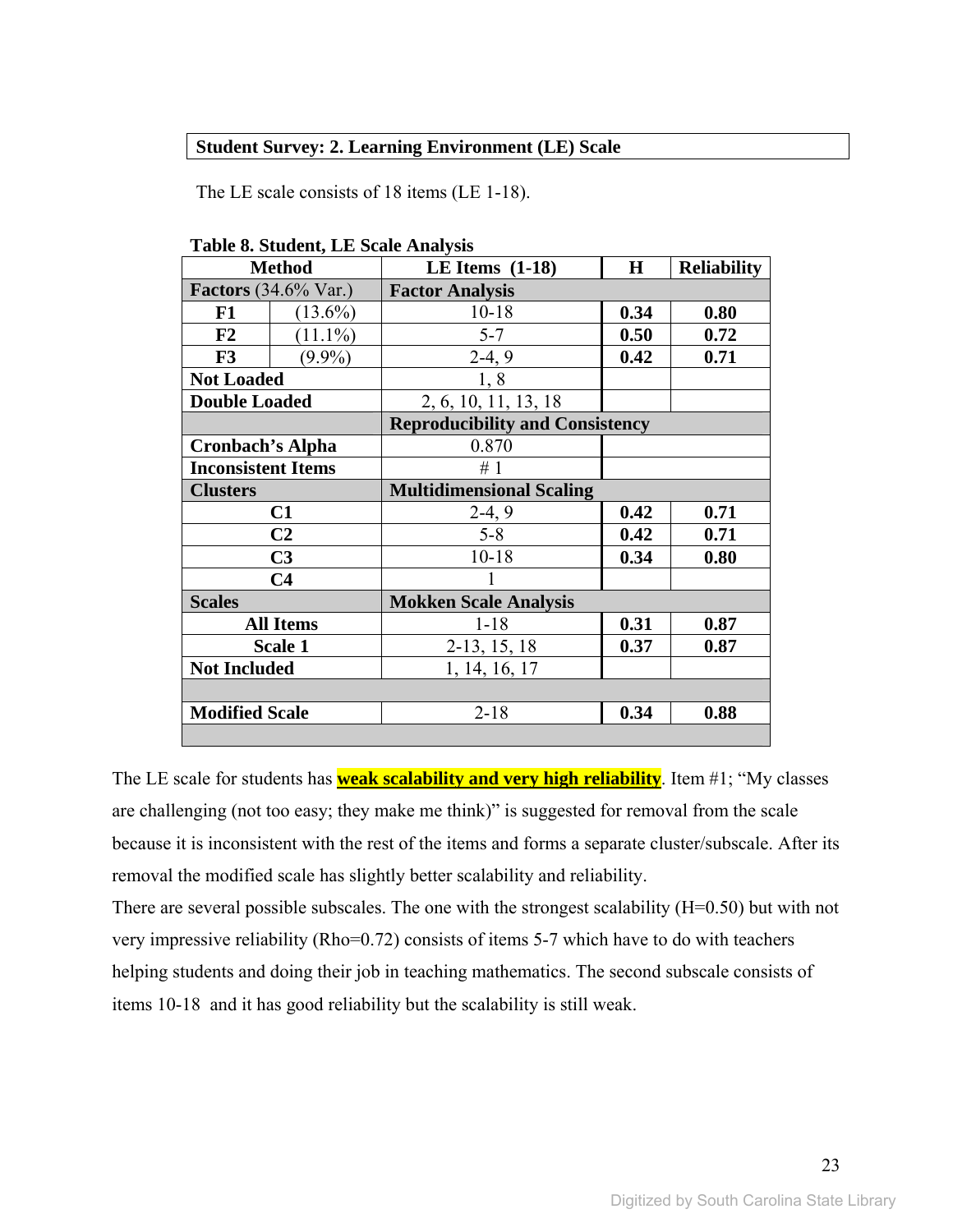#### **Student Survey: 3. Social and Physical Environment (SPE) Scale**

The SPE scale consists of 17 items (SPE 19-35).

|                           | <b>Method</b>                          | <b>SPE Items</b> (19-35)               | $\bf H$ | <b>Reliability</b> |  |
|---------------------------|----------------------------------------|----------------------------------------|---------|--------------------|--|
|                           | <b>Factors</b> $(46.5\% \text{ Var.})$ | <b>Factor Analysis</b>                 |         |                    |  |
| F1                        | $(14.7\%)$                             | 22, 23, 26-28, 33-35                   | 0.38    | 0.81               |  |
| F2                        | $(11.8\%)$                             | 29-31                                  | 0.66    | 0.85               |  |
| F3                        | $(10.2\%)$                             | $19 - 21$                              | 0.56    | 0.77               |  |
| F <sub>4</sub>            | $(9.8\%)$                              | 24, 25, 32                             | 0.52    | 0.74               |  |
| <b>Not Loaded</b>         |                                        | None                                   |         |                    |  |
| <b>Double Loaded</b>      |                                        | 22, 29, 32, 33                         |         |                    |  |
|                           |                                        | <b>Reproducibility and Consistency</b> |         |                    |  |
| <b>Cronbach's Alpha</b>   |                                        | 0.893                                  |         |                    |  |
| <b>Inconsistent Items</b> |                                        | None                                   |         |                    |  |
| <b>Clusters</b>           |                                        | <b>Multidimensional Scaling</b>        |         |                    |  |
|                           | C1                                     | 24, 25, 32, 33                         | 0.48    | 0.77               |  |
|                           | C <sub>2</sub>                         | 19-23                                  | 0.45    | 0.77               |  |
|                           | C <sub>3</sub>                         | 29-31<br>0.66                          |         | 0.85               |  |
|                           | C <sub>4</sub>                         | 26-28, 34, 35                          | 0.38    | 0.74               |  |
| <b>Scales</b>             |                                        | <b>Mokken Scale Analysis</b>           |         |                    |  |
|                           | <b>All Items</b>                       | 19-35                                  | 0.37    | 0.90               |  |
| 19-35<br>Scale 1          |                                        |                                        | 0.37    | 0.90               |  |
| <b>Not Included</b>       |                                        | none                                   |         |                    |  |
|                           |                                        |                                        |         |                    |  |

**Table 9. Student, SPE Scale Analysis** 

The SPE scale for students has **weak to moderate scalability and very high reliability**. It is clearly a multidimensional scale. The best subscale includes items 29-31 that deal with safety issues at school. This subscale although very small is very strong and very reliable. Another subscale consists of items 19-21 that are concerned with the school being kept clean. The other two possible subscales have weak to moderate scalability and very good reliability. No modifications are proposed for the SPE scale since there are no items with obvious inconsistency.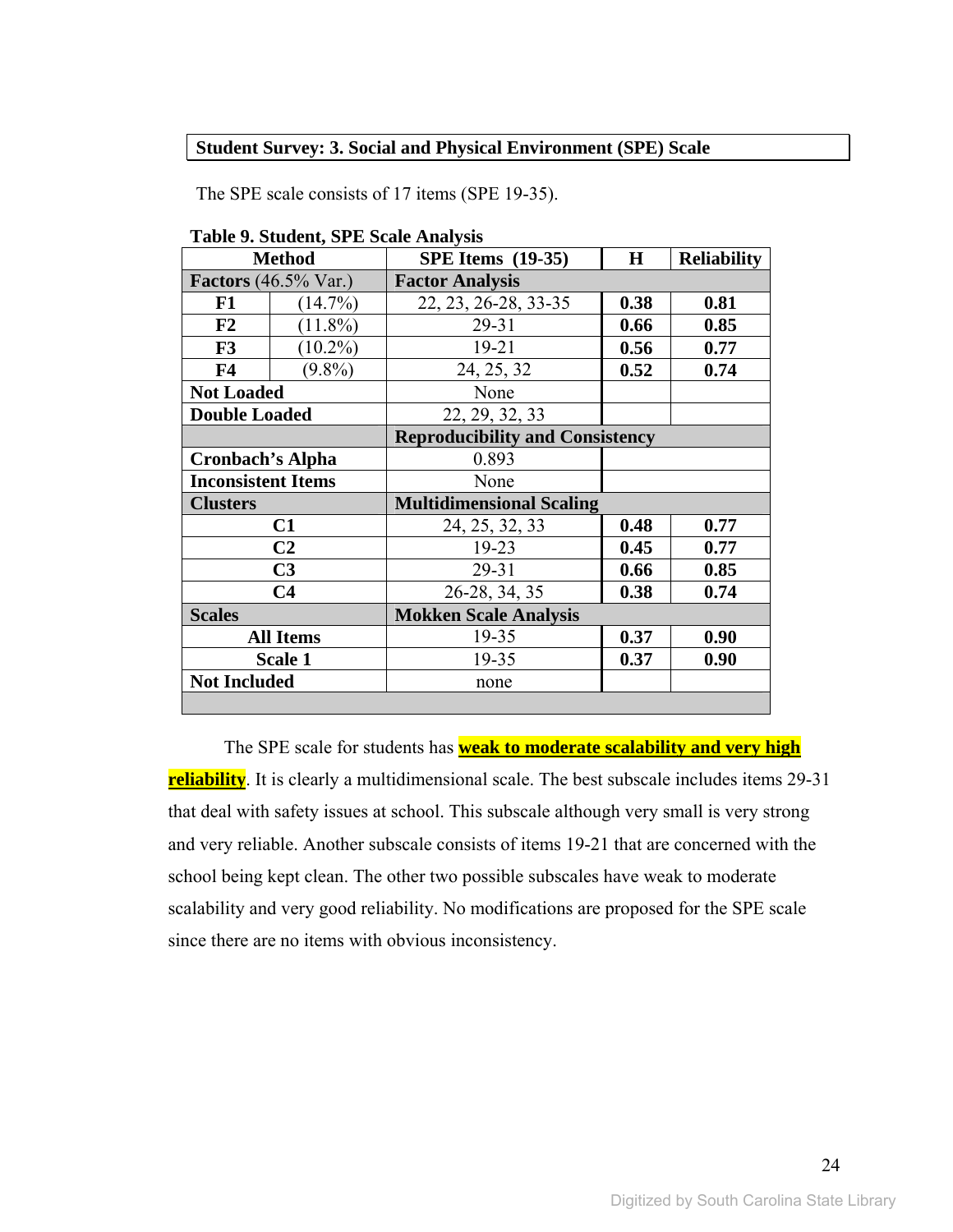## **Student Survey: 4. Home-School Relations (HSR) Scale**

The HSR scale consists of 8 items (HSR 37-44).

|                           | <b>Method</b>                          | HSR Items $(37-44)$                    | H    | <b>Reliability</b> |  |  |
|---------------------------|----------------------------------------|----------------------------------------|------|--------------------|--|--|
|                           | <b>Factors</b> $(36.5\% \text{ Var.})$ | <b>Factor Analysis</b>                 |      |                    |  |  |
| F1                        | $(36.5\%)$                             | 37-44                                  | 0.82 |                    |  |  |
| <b>Not Loaded</b>         |                                        | None                                   |      |                    |  |  |
| <b>Double Loaded</b>      |                                        | None                                   |      |                    |  |  |
|                           |                                        | <b>Reproducibility and Consistency</b> |      |                    |  |  |
| <b>Cronbach's Alpha</b>   |                                        | 0.816                                  |      |                    |  |  |
| <b>Inconsistent Items</b> |                                        | None                                   |      |                    |  |  |
| <b>Clusters</b>           |                                        | <b>Multidimensional Scaling</b>        |      |                    |  |  |
|                           | C1                                     | 37, 38, 41                             | 0.45 | 0.67               |  |  |
|                           | C <sub>2</sub>                         | 39,40                                  | 0.49 | 0.62               |  |  |
|                           | C <sub>3</sub>                         | 42-44                                  | 0.42 | 0.63               |  |  |
| <b>Scales</b>             |                                        | <b>Mokken Scale Analysis</b>           |      |                    |  |  |
|                           | <b>All Items</b>                       | 37-44                                  | 0.41 | 0.82               |  |  |
|                           | <b>Scale 1</b>                         | 37-44                                  | 0.41 | 0.82               |  |  |
| <b>Not Included</b>       |                                        | None                                   |      |                    |  |  |
|                           |                                        |                                        |      |                    |  |  |

**Table 10. Student, HSR Scale Analysis** 

The HSR scale for students has **moderate scalability and high reliability**. This is definitely a unidimensional scale. There are 3 possible subscales suggested by the MDS but they are not confirmed by the other methods and the subscales have reliability below the threshold of 0.7. No modifications are necessary for this scale.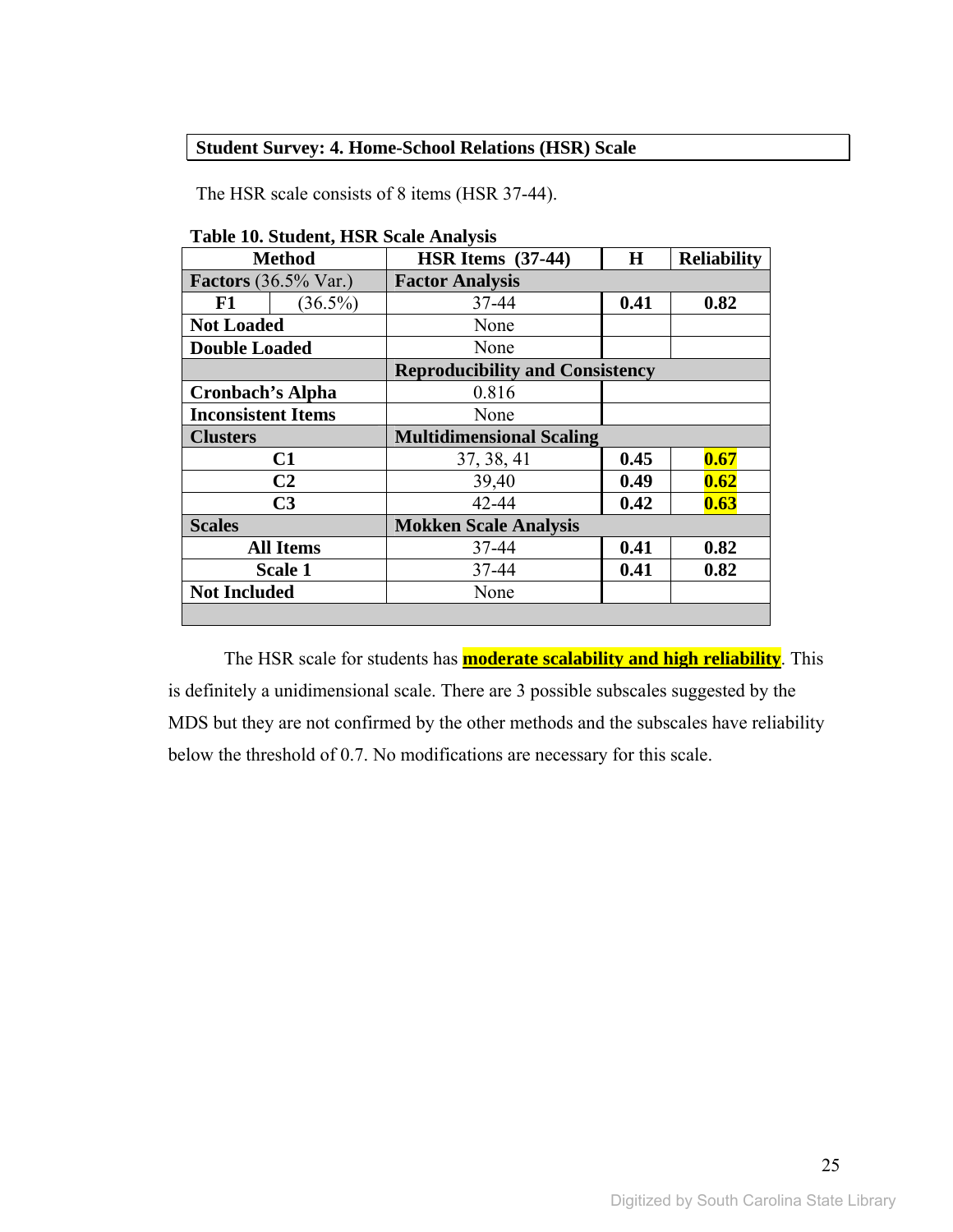## **B. Teacher Survey: 1. Overall Scale**

The overall scale consists of all 53 items (LE 1-26, SPE 27-42, HSR 43-53).

| <b>Method</b>               |                        | <b>LE</b> Items<br>$(1-26)$       | <b>SPE</b> Items<br>$(27-42)$          | <b>HSR Items</b><br>$(43-53)$ | H    | <b>Reliability</b> |  |
|-----------------------------|------------------------|-----------------------------------|----------------------------------------|-------------------------------|------|--------------------|--|
| <b>Factors</b> (54.3% Var.) |                        | <b>Factor Analysis</b>            |                                        |                               |      |                    |  |
| $F1(16.1\%)$<br><b>HSR</b>  |                        | 13                                | 32, 33, 39, 40, 42                     | $43 - 53$                     | 0.62 | 0.95               |  |
| F2 $(14.3\%)$               | $10-12, 14, 17-$<br>LE |                                   | 34, 35, 41                             |                               | 0.55 | 0.94               |  |
| F3 $(10.7\%)$               | LE                     | $1 - 9$                           |                                        |                               | 0.52 | 0.89               |  |
| F4 $(7.1\%)$                | <b>SPE</b>             |                                   | $27 - 31$                              |                               | 0.63 | 0.87               |  |
| F5 $(6.0\%)$                | <b>SPE</b>             |                                   | 36-38                                  |                               | 0.46 | 0.97               |  |
| <b>Not Loaded</b>           |                        | 15, 16                            |                                        |                               |      |                    |  |
| <b>Double Loaded</b>        |                        | 7, 10, 11, 13,<br>21, 23, 24, 26, | 34, 35, 39                             | 40, 41, 42,<br>43, 44, 45     |      |                    |  |
|                             |                        |                                   | <b>Reproducibility and Consistency</b> |                               |      |                    |  |
| <b>Cronbach's Alpha</b>     |                        |                                   | 0.970                                  |                               |      |                    |  |
| <b>Inconsistent Items</b>   |                        |                                   |                                        |                               |      |                    |  |
| <b>Clusters</b>             |                        | <b>Multidimensional Scaling</b>   |                                        |                               |      |                    |  |
| C1                          | LE                     | $1-12, 14-26$                     |                                        |                               | 0.47 | 0.95               |  |
| C <sub>2</sub>              | <b>SPE</b>             |                                   | 32-42                                  |                               | 0.62 | 0.92               |  |
| C <sub>3</sub>              | <b>SPE</b>             |                                   | $27 - 31$                              |                               | 0.63 | 0.87               |  |
| C <sub>4</sub>              | <b>HSR</b>             | 13                                |                                        | $43 - 53$                     | 0.67 | 0.94               |  |
| <b>Scales</b>               |                        | <b>Mokken Scale Analysis</b>      |                                        |                               |      |                    |  |
| <b>All Items</b>            |                        | $1 - 26$                          | 27-42                                  | $43 - 53$                     | 0.46 | 0.97               |  |
| <b>Mixed</b><br>Scale 1     |                        | $1-4, 6, 7, 9-14,$<br>$17 - 26$   | 32-42                                  | $43 - 53$<br>0.51             |      | 0.97               |  |
| Scale 2                     | <b>SPE</b>             |                                   | $27 - 31$                              |                               | 0.63 | 0.87               |  |
| <b>Not Included</b>         |                        | 5,8,15,16                         |                                        |                               |      |                    |  |
|                             |                        |                                   |                                        |                               |      |                    |  |
| <b>Modified Scale</b>       |                        | $1-14$ , 17-26                    | 27-30, 32-42                           | $43 - 53$                     | 0.48 | 0.97               |  |

**Table 11. Teacher, Overall Scale Analysis** 

The overall scale for teachers has **moderate to strong scalability and very high** 

**reliability**. Items 15 and 16 are suggested for removal because they are inconsistent with the rest of the scale.

| LEQ15   Our school has a good selection of library and media material. |
|------------------------------------------------------------------------|
| LEQ16   Our school has sufficient computers for instructional use.     |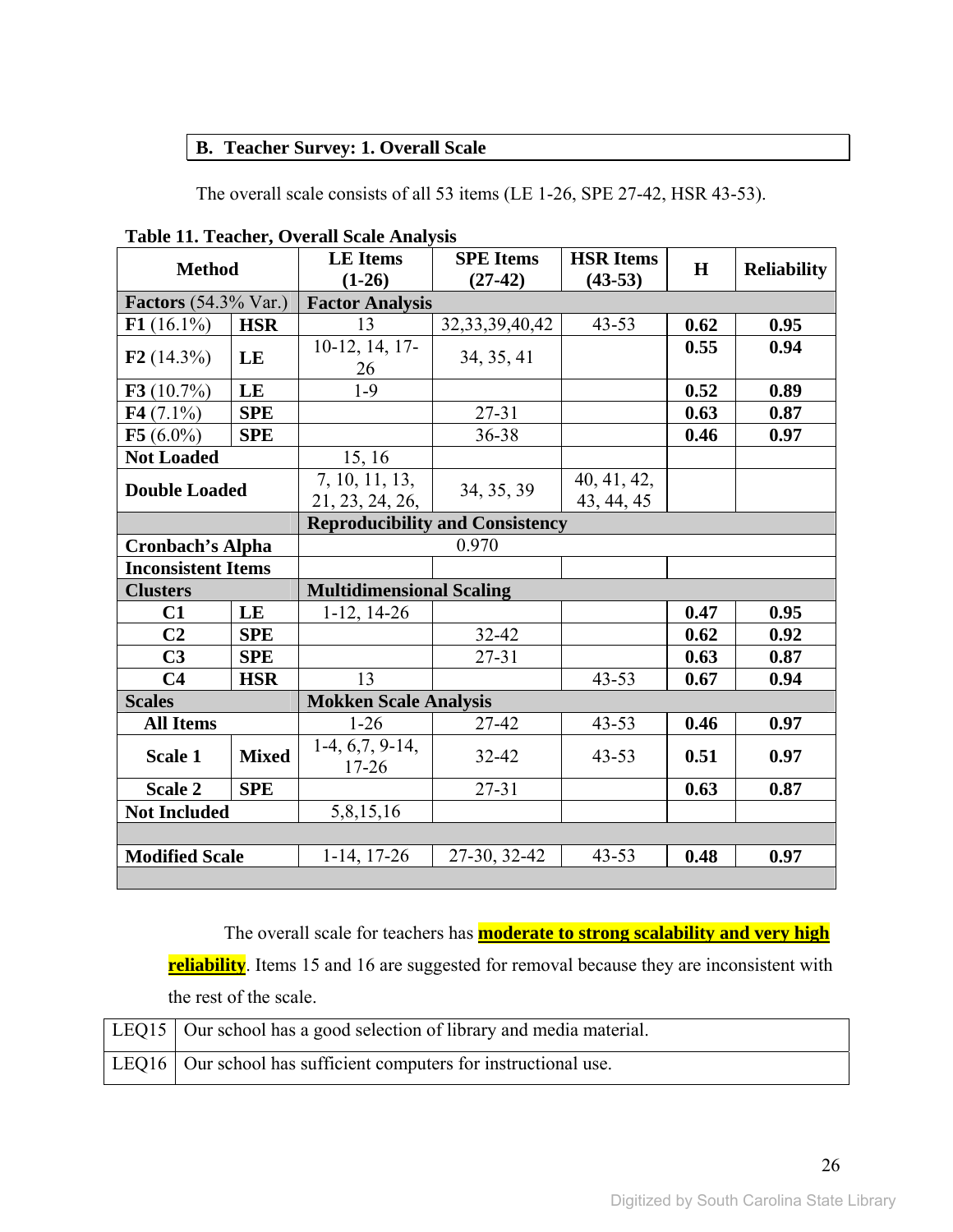They seem to be important questions related to computer use and library but they do not seem to belong to this scale. After their removal the scalability rises slightly and the reliability stays the same.

 The LE scale is strong and reliable and although there is a possibility for 2 subscales they do not stand out according to the MDS analysis. Item 13 seems not to be part of the LE scale – it loads with HSR items.

|  |                                     |  |  | LEQ13 Students at my school are motivated and interested in learning. |  |  |
|--|-------------------------------------|--|--|-----------------------------------------------------------------------|--|--|
|  | $\sim$ 1 $\sim$ 1 $\sim$ 0 $\sim$ 1 |  |  |                                                                       |  |  |

There is no obvious explanation for this phenomenon.

The SPE scale seems to have more than one dimension. Two of the possible 3 subscales have strong scalability and very high reliability. One subscale combines items 27-31 that have to do with the school being clean. Another strong subscale includes items 32-42 that have to do with safety, good behavior, and getting along well.

The HSR scale is very strong and very reliable unidimensional scale. There are no subscales or dimensions suggested by any of the methods used.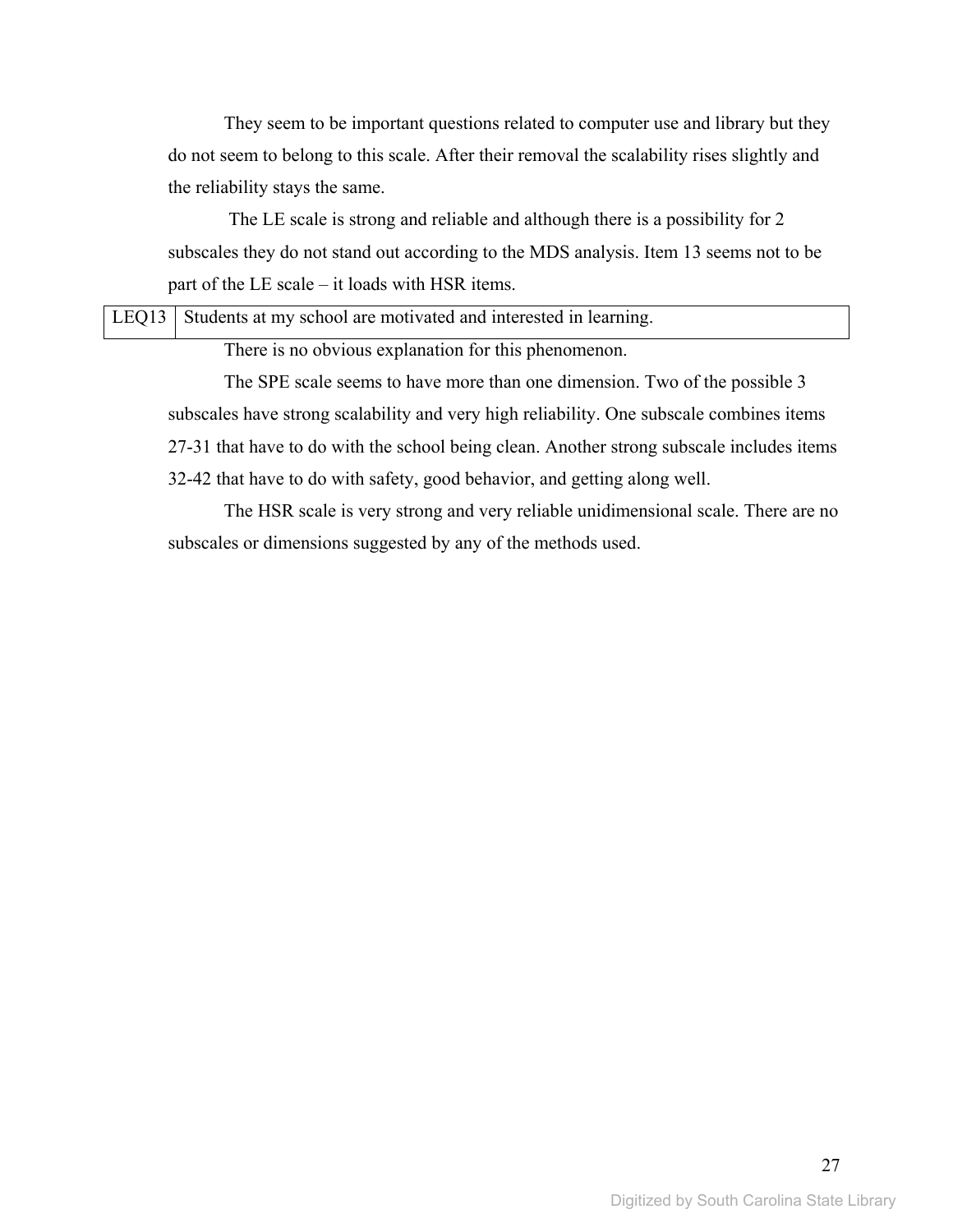#### **Teacher Survey: 2. Learning Environment (LE) Scale**

The LE scale consists of 26 items (LE 1-26).

|                                        | <b>Method</b>    | LE Items $(1-26)$                      | $\bf H$ | <b>Reliability</b> |  |  |
|----------------------------------------|------------------|----------------------------------------|---------|--------------------|--|--|
| <b>Factors</b> $(52.0\% \text{ Var.})$ |                  | <b>Factor Analysis</b>                 |         |                    |  |  |
| F1                                     | (23.7%)          | 10-13, 18-26                           | 0.60    | 0.94               |  |  |
| F2                                     | $(18.4\%)$       | $1-9$                                  | 0.52    | 0.89               |  |  |
| F3                                     | $(9.9\%)$        | $14 - 17$                              | 0.52    | 0.80               |  |  |
| <b>Not Loaded</b>                      |                  | None                                   |         |                    |  |  |
| <b>Double Loaded</b>                   |                  | 7, 11, 13, 14, 18, 20, 21,             |         |                    |  |  |
|                                        |                  | 23, 24, 26,                            |         |                    |  |  |
|                                        |                  | <b>Reproducibility and Consistency</b> |         |                    |  |  |
| <b>Cronbach's Alpha</b>                |                  | 0.944                                  |         |                    |  |  |
| <b>Inconsistent Items</b>              |                  | # 15, 16                               |         |                    |  |  |
| <b>Clusters</b>                        |                  | <b>Multidimensional Scaling</b>        |         |                    |  |  |
|                                        | C1               | $1-9$                                  | 0.52    | 0.89               |  |  |
|                                        | C <sub>2</sub>   | $14 - 18$                              | 0.48    | 0.81               |  |  |
|                                        | C <sub>3</sub>   | 10-13, 19-26                           | 0.62    | 0.94               |  |  |
| <b>Scales</b>                          |                  | <b>Mokken Scale Analysis</b>           |         |                    |  |  |
|                                        | <b>All Items</b> | $1-26$                                 | 0.47    | 0.95               |  |  |
|                                        | <b>Scale 1</b>   | 1-4, 6-14, 17-26                       | 0.51    | 0.95               |  |  |
| <b>Not Included</b>                    |                  | 5, 15, 16                              |         |                    |  |  |
|                                        |                  |                                        |         |                    |  |  |
| <b>Modified Scale</b>                  |                  | $1-14$ , 17-26                         | 0.50    | 0.95               |  |  |
|                                        |                  |                                        |         |                    |  |  |

**Table 12. Teacher, LE Scale Analysis** 

The LE scale for teachers has **moderate scalability and very high reliability**. Items 15 and 16 are suggested for exclusion because they are inconsistent with the rest of the items although they are very interesting questions. Without the 2 items in question the modified scale has stronger scalability while the reliability stays the same.

There are a couple of possible subscales. One subscale combines items 1-9 that have to do with effective instructional strategies. Another possible strong subscale combines items10-13 and 18-26 that have to do with teachers respect of each other and school administration and teacher evaluation. The Mokken scale analysis though points to a predominantly single scale.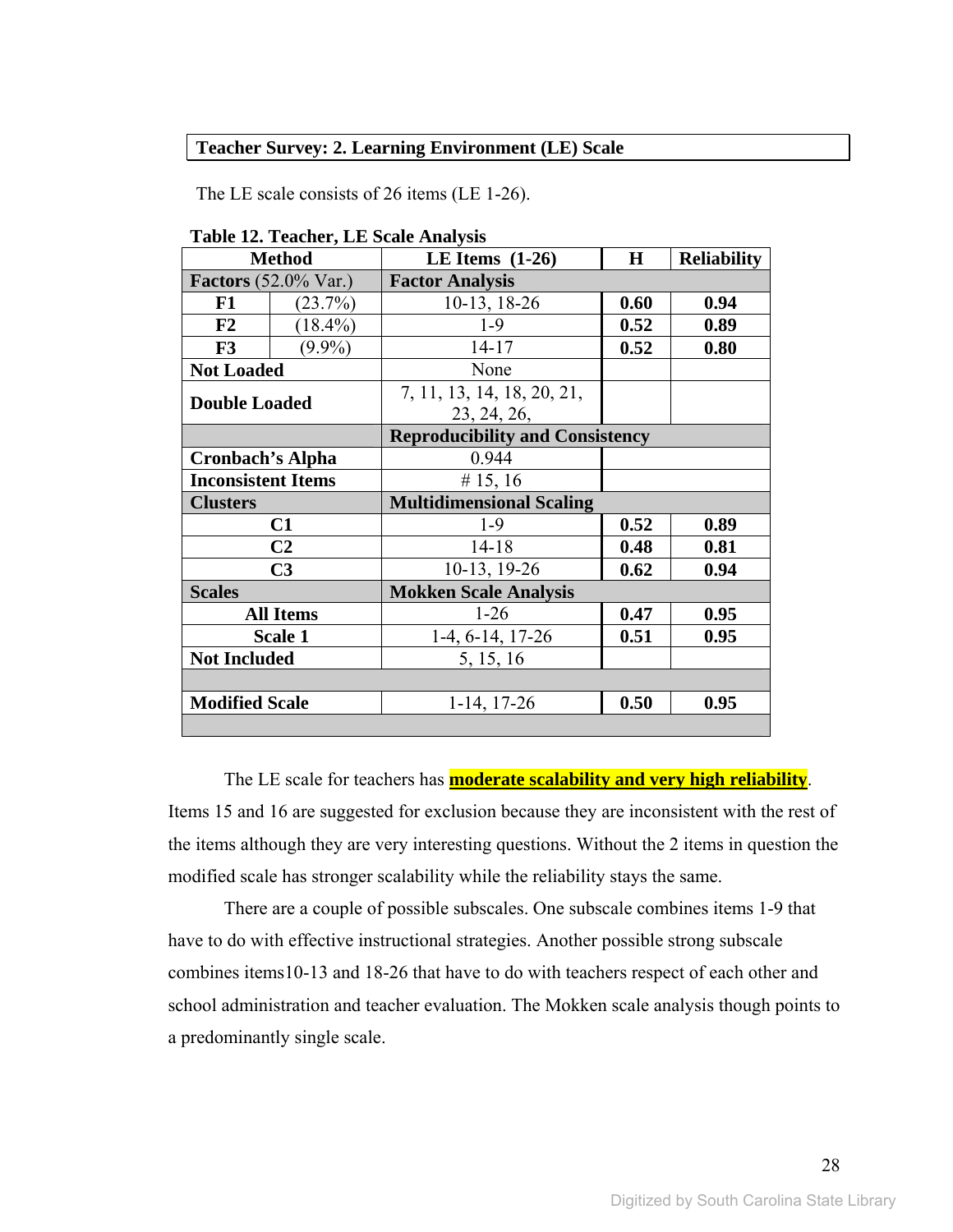#### **Teacher Survey: 3. Social and Physical Environment (SPE) Scale**

The SPE scale consists of 16 items (SPE 27-42).

|                                 | <b>Method</b>    | <b>SPE Items</b> (27-42)               | $\bf H$ | <b>Reliability</b> |  |
|---------------------------------|------------------|----------------------------------------|---------|--------------------|--|
| Factors $(60.7\% \text{ Var.})$ |                  | <b>Factor Analysis</b>                 |         |                    |  |
| F1                              | $(23.9\%)$       | 32-35, 39-42                           | 0.62    | 0.91               |  |
| F2                              | $(20.5\%)$       | $27 - 31$                              | 0.63    | 0.87               |  |
| F3                              | $(16.3\%)$       | 36-38                                  | 0.85    | 0.90               |  |
| <b>Not Loaded</b>               |                  | None                                   |         |                    |  |
| <b>Double Loaded</b>            |                  | 36, 37, 39, 40, 42                     |         |                    |  |
|                                 |                  | <b>Reproducibility and Consistency</b> |         |                    |  |
| Cronbach's Alpha                |                  | 0.921                                  |         |                    |  |
| <b>Inconsistent Items</b>       |                  | #31                                    |         |                    |  |
| <b>Clusters</b>                 |                  | <b>Multidimensional Scaling</b>        |         |                    |  |
|                                 | C1               | $27 - 31$                              | 0.63    | 0.87               |  |
|                                 | C <sub>2</sub>   | 36-38                                  | 0.85    | 0.90               |  |
|                                 | C <sub>3</sub>   | 39-42                                  | 0.58    | 0.83               |  |
|                                 | C <sub>4</sub>   | $32 - 35$                              | 0.73    | 0.88               |  |
| <b>Scales</b>                   |                  | <b>Mokken Scale Analysis</b>           |         |                    |  |
|                                 | <b>All Items</b> | 27-42                                  | 0.51    | 0.93               |  |
|                                 | Scale 1          | 27-30, 32-42                           | 0.53    | 0.93               |  |
| <b>Not Included</b>             |                  | $31 (H=0.39)$                          |         |                    |  |
|                                 |                  |                                        |         |                    |  |
| <b>Modified Scale</b>           |                  | 27-30, 32-42                           | 0.53    | 0.93               |  |
|                                 |                  |                                        |         |                    |  |

**Table 13. Teacher, SPE Scale Analysis** 

The SPE scale for teachers has **strong scalability and very high reliability**. Only item #31 is suggested for removal because it is to a certain degree inconsistent with the rest of the items.

SPEQ31 There is sufficient space for instructional programs at my school.

After the removal of this item the modified scale has better scalability and the reliability remains very high.

One of the possible small subscales has extremely high scalability and reliability. It combines items 36-38 that have to do with school safety. Another possible strong and reliable subscale includes items 27-31 that deal with a clean and well maintained school.

The Mokken scale analysis though suggests one scale only with item # 31 left out.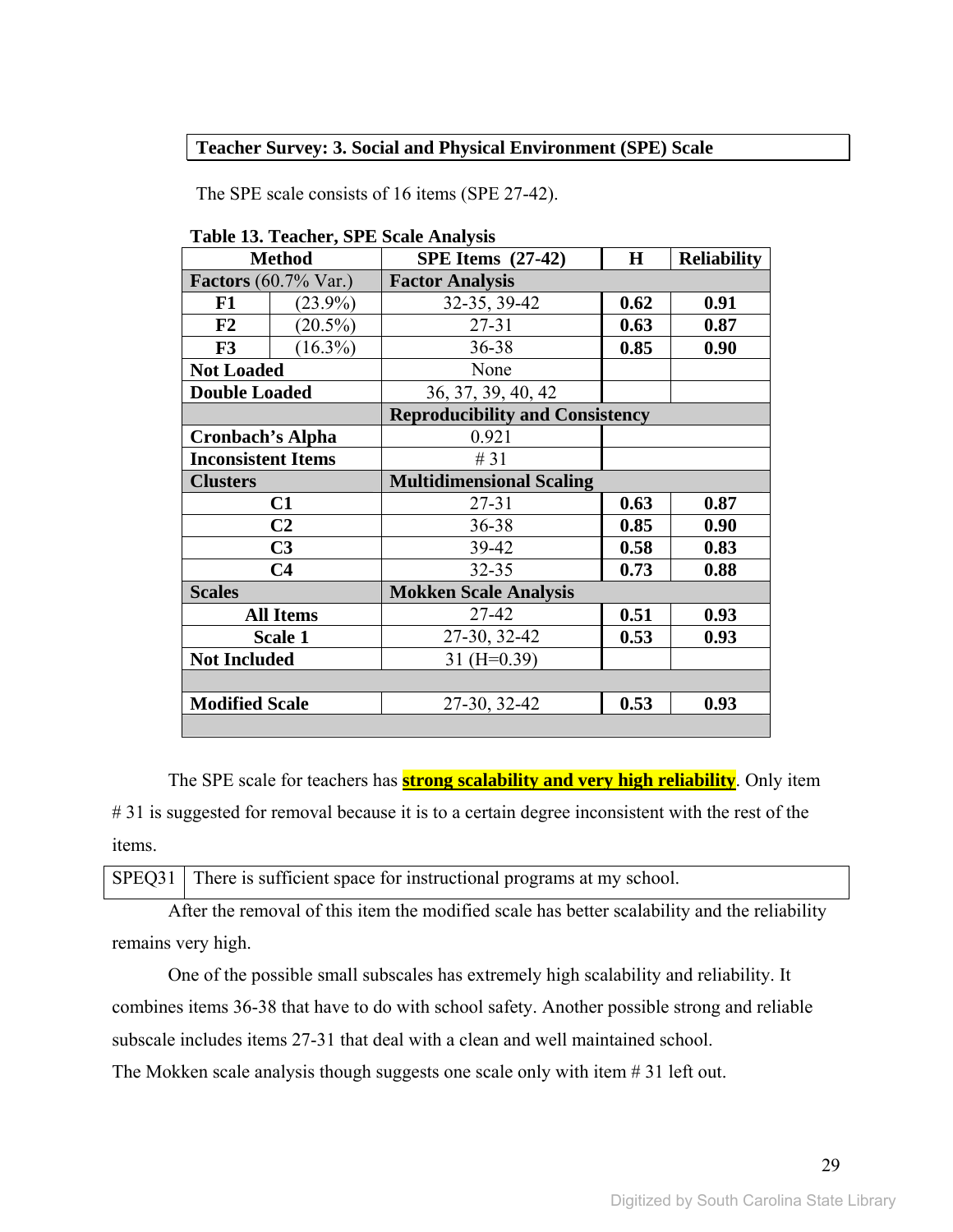#### **Teacher Survey: 4. Home-School Relations (HSR) Scale**

The HSR scale consists of 11 items (HSR 43-53).

| <b>Method</b>               |                  | <b>HSR Items</b> (43-53)               | H    | <b>Reliability</b> |  |  |
|-----------------------------|------------------|----------------------------------------|------|--------------------|--|--|
| <b>Factors</b> (66.9% Var.) |                  | <b>Factor Analysis</b>                 |      |                    |  |  |
| F1                          | $(43.2\%)$       | $46 - 53$                              | 0.72 | 0.94               |  |  |
| F <sub>2</sub>              | (23.7%)          | $43 - 45$                              | 0.83 | 0.89               |  |  |
| <b>Not Loaded</b>           |                  | None                                   |      |                    |  |  |
| <b>Double Loaded</b>        |                  | 45, 46, 47, 52, 53                     |      |                    |  |  |
|                             |                  | <b>Reproducibility and Consistency</b> |      |                    |  |  |
| <b>Cronbach's Alpha</b>     |                  | 0.937                                  |      |                    |  |  |
| <b>Inconsistent Items</b>   |                  | None                                   |      |                    |  |  |
| <b>Clusters</b>             |                  | <b>Multidimensional Scaling</b>        |      |                    |  |  |
|                             | C1               | 43-45                                  | 0.83 | 0.89               |  |  |
|                             | C <sub>2</sub>   | 46-49                                  | 0.71 | 0.89               |  |  |
|                             | C <sub>3</sub>   | 50-53                                  | 0.77 | 0.91               |  |  |
| <b>Scales</b>               |                  | <b>Mokken Scale Analysis</b>           |      |                    |  |  |
|                             | <b>All Items</b> | $43 - 53$                              | 0.68 | 0.94               |  |  |
|                             | Scale 1          | $43 - 53$                              | 0.68 | 0.94               |  |  |
| <b>Not Included</b>         |                  | None                                   |      |                    |  |  |
|                             |                  |                                        |      |                    |  |  |

**Table 14. Teacher, HSR Scale Analysis** 

The HSR scale for teachers has **very strong scalability and very high reliability**. None of the items is inconsistent and no modifications are suggested for this scale. There are a few possible small subscales but they do not stand out with very different characteristics than the overall scale. One possible subscale combines items 43- 45 that deal with parents' knowledge of the school programs and policies. Another possible subscale includes items 46-49 that deal with parents' cooperation and interest in their children schoolwork.

No modifications are suggested for this scale.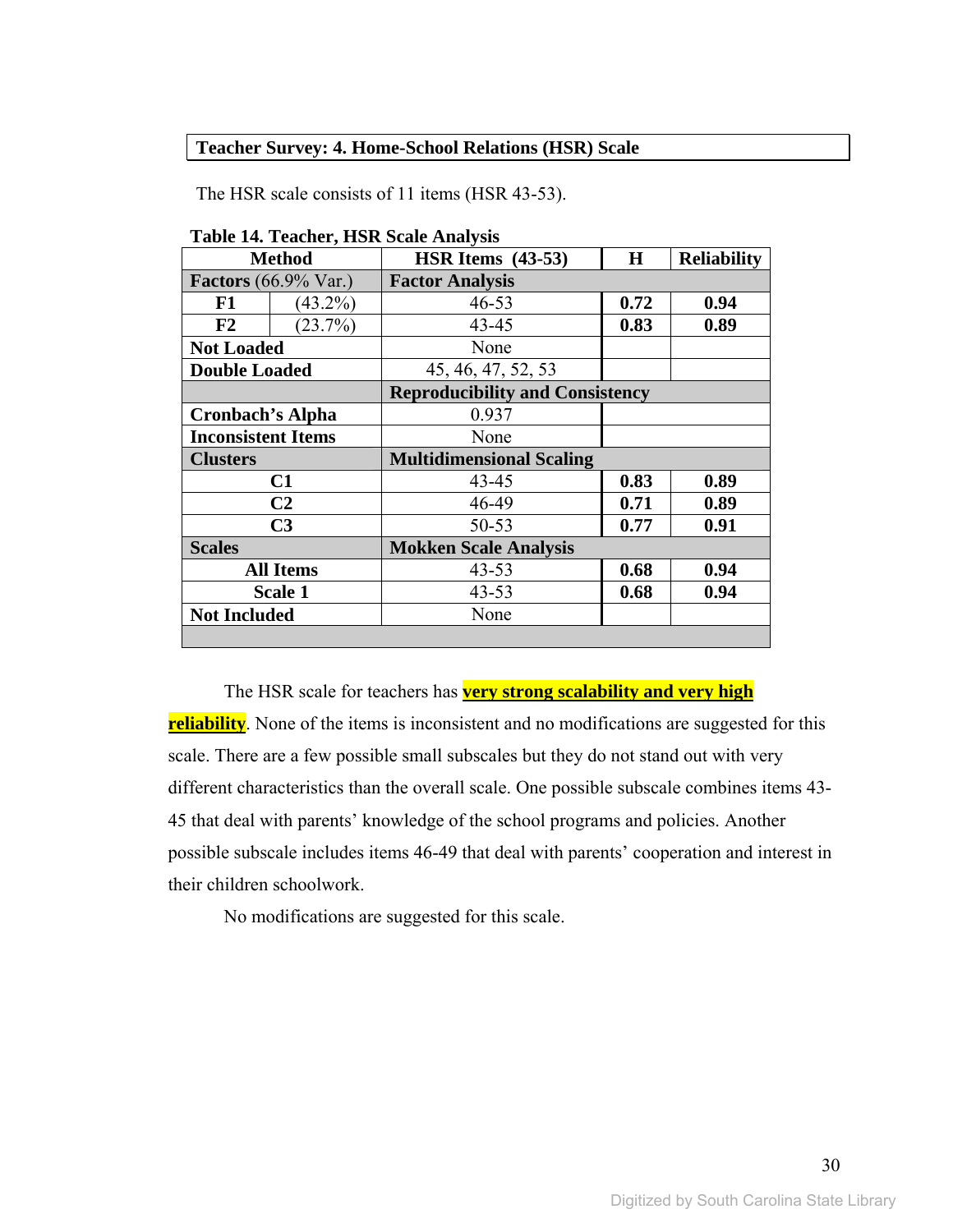## **C. Parent Survey: 1. Overall Scale**

The overall scale consists of all 46 items.

The True/False subscale is not suitable for FA so it is excluded from it.

**Table 15. Parent, Overall Scale Analysis** 

| <b>Method</b>                             |                   | LE      | <b>SPE</b>                       | <b>HSR</b>                             | Sec4    | Sec 5        | Rate    | TF      | H    | <b>Reliability</b> |
|-------------------------------------------|-------------------|---------|----------------------------------|----------------------------------------|---------|--------------|---------|---------|------|--------------------|
| <b>Factors</b> (52.7% Var.)               |                   | $1-5$   | $1-5$<br><b>Factors Analysis</b> | $1-11$                                 | $1-8$   | $1-5$        | $1-5$   | $1 - 7$ |      |                    |
| $F1(15.4\%)$                              | <b>HSR</b>        |         | $\overline{3}$                   | $1 - 11$                               |         |              |         |         | 0.65 | 0.94               |
| F2(8.8%)                                  | Rate              |         |                                  |                                        |         |              | $1 - 5$ |         | 0.83 | 0.95               |
|                                           |                   |         | 1,2,4,                           |                                        |         |              |         |         |      |                    |
| F3(8.2%)                                  | <b>SPE</b>        |         | 5                                |                                        |         |              |         |         | 0.75 | 0.88               |
| $F4(7.4\%)$                               | Sec 4             |         |                                  |                                        | $3 - 8$ | $\mathbf{1}$ |         |         | 0.46 | 0.83               |
| $F5(7.0\%)$                               | LE                | $1 - 5$ |                                  |                                        |         |              |         |         | 0.70 | 0.90               |
| $F6(5.9\%)$                               | Sec <sub>5</sub>  |         |                                  |                                        | 1,2     | $2 - 5$      |         |         | 0.46 | 0.79               |
| <b>Not Loaded</b>                         |                   |         |                                  |                                        |         |              |         |         |      |                    |
| <b>Double Loaded</b>                      |                   | 3,4,5   | 3,4,5                            | 9,10,<br>11                            |         |              | $1 - 5$ |         |      |                    |
|                                           |                   |         |                                  | <b>Reproducibility and Consistency</b> |         |              |         |         |      |                    |
| <b>Cronbach's Alpha</b>                   |                   |         |                                  |                                        |         | 0.769        |         |         |      |                    |
| <b>Inconsistent Items</b>                 |                   |         |                                  |                                        |         |              |         |         |      |                    |
| <b>Cluster</b>                            |                   |         |                                  | <b>Multidimensional Scaling</b>        |         |              |         |         |      |                    |
| C1                                        | <b>Mixed</b>      | $1 - 5$ | $1 - 5$                          | $1 - 11$                               |         |              | $1 - 5$ |         | 0.20 | 0.87               |
| C <sub>2</sub>                            | <b>Sec</b><br>4&5 |         |                                  |                                        | $1 - 8$ | $1 - 5$      |         |         | 0.43 | 0.86               |
| <b>No Cluster</b>                         |                   |         |                                  |                                        |         |              |         | $1 - 7$ | 0.26 | 0.58               |
| <b>Scales</b>                             |                   |         |                                  | <b>Mokken Scale Analysis</b>           |         |              |         |         |      |                    |
| <b>All Items</b>                          |                   | $1 - 5$ | $1 - 5$                          | $1 - 11$                               | $1 - 8$ | $1 - 5$      | $1 - 5$ | $1 - 7$ | 0.10 | 0.82               |
| Scale 1                                   | Rate              |         |                                  |                                        |         |              | $1 - 5$ |         | 0.83 | 0.95               |
| Scale 2                                   | <b>Mixed</b>      | $1-5$   | $1 - 5$                          | $1 - 11$                               |         |              |         | $5 - 7$ | 0.59 | 0.96               |
| Scale 3                                   | <b>Sec</b><br>4&5 |         |                                  |                                        | $1 - 7$ | $1 - 5$      |         |         | 0.44 | 0.85               |
|                                           |                   |         |                                  |                                        | 8       |              |         | $1-4$   |      |                    |
| <b>Not Included</b>                       |                   |         |                                  |                                        | $H=0.4$ |              |         | H<0     |      |                    |
|                                           |                   |         |                                  |                                        |         |              |         |         |      |                    |
| <b>Proposed new scales</b>                |                   |         |                                  |                                        |         |              |         |         |      |                    |
| <b>School Environment</b><br><b>Scale</b> |                   | $1 - 5$ | $1 - 5$                          | $1 - 11$                               |         |              |         |         | 0.61 | 0.96               |
| <b>Sections 4 and 5</b><br><b>Scale</b>   |                   |         |                                  |                                        | $1-8$   | $1 - 5$      |         |         | 0.43 | 0.86               |
| <b>Rate Scale</b>                         |                   |         |                                  |                                        |         |              | $1 - 5$ |         | 0.83 | 0.95               |
| <b>Reduced True/False</b>                 |                   |         |                                  |                                        |         |              |         |         |      |                    |
| <b>Scale</b>                              |                   |         |                                  |                                        |         |              |         | $5 - 7$ | 0.61 | 0.71               |
|                                           |                   |         |                                  |                                        |         |              |         |         |      |                    |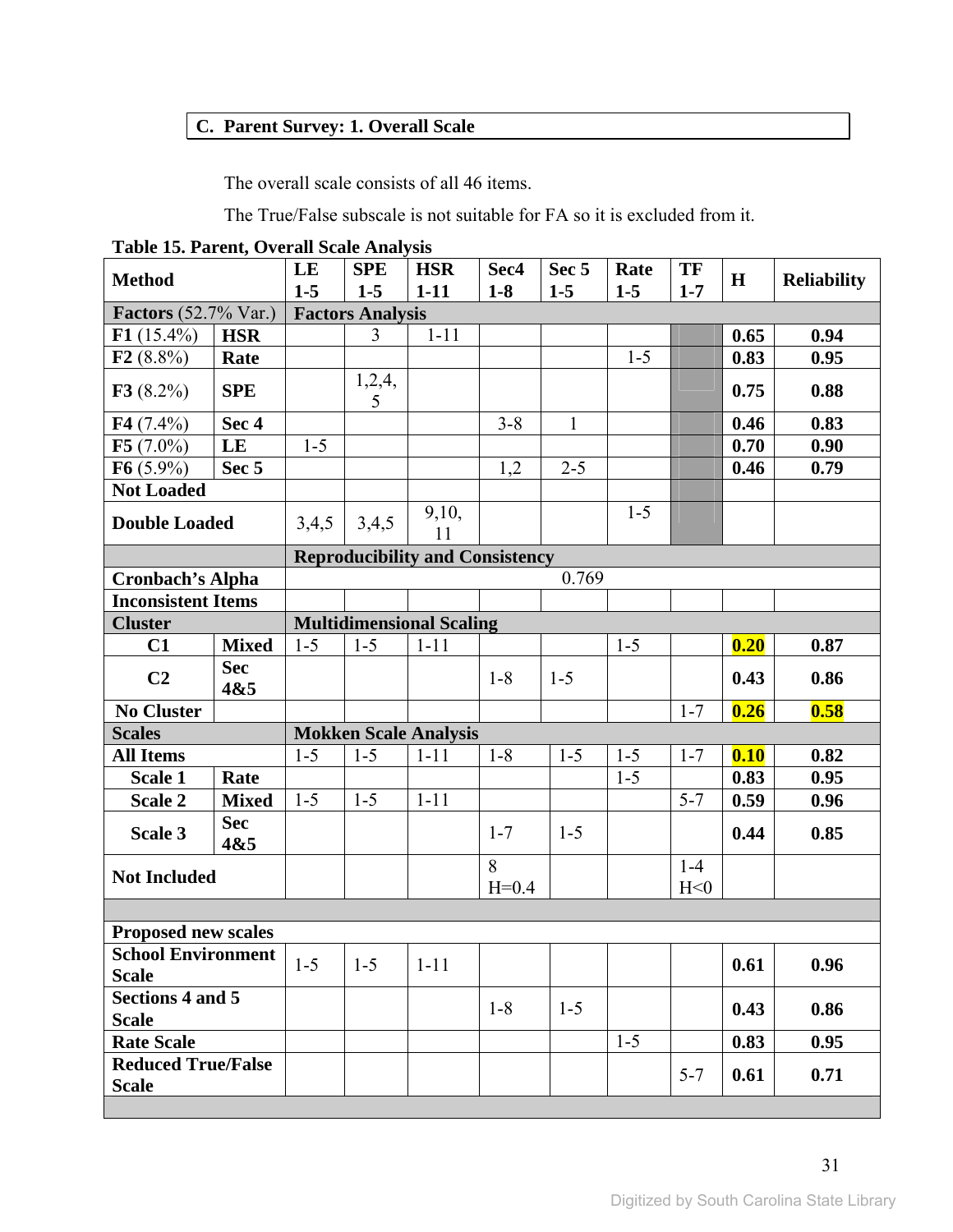The full overall scale for parents including all 46 items **is not a scale** in Mokken sense. The analysis shows that the overall scale should be divided in 4 separate scales.

- 1. School Environment scale that includes LE, SPE and HSR scales
- 2. Sections 4 and 5 scale
- 3. Rate scale
- 4. True/False section scale

Without any doubt the True/False scale is the worst of all scales not only for parent but also for student and teacher surveys. For now we can say that items 1-4 of the True/False scale have to be removed. If necessary items 5-7 may remain.

The modified School Environment scale has **strong scalability and very high reliability**. The combined Section 4 and 5 scale has **moderate scalability and high reliability**. The Rate scale is the best of all with **very high scalability and high reliability**. The reduced True/False scale has strong scalability but barely enough reliability and can not be recommended for use in practice. Later on we will investigate it further.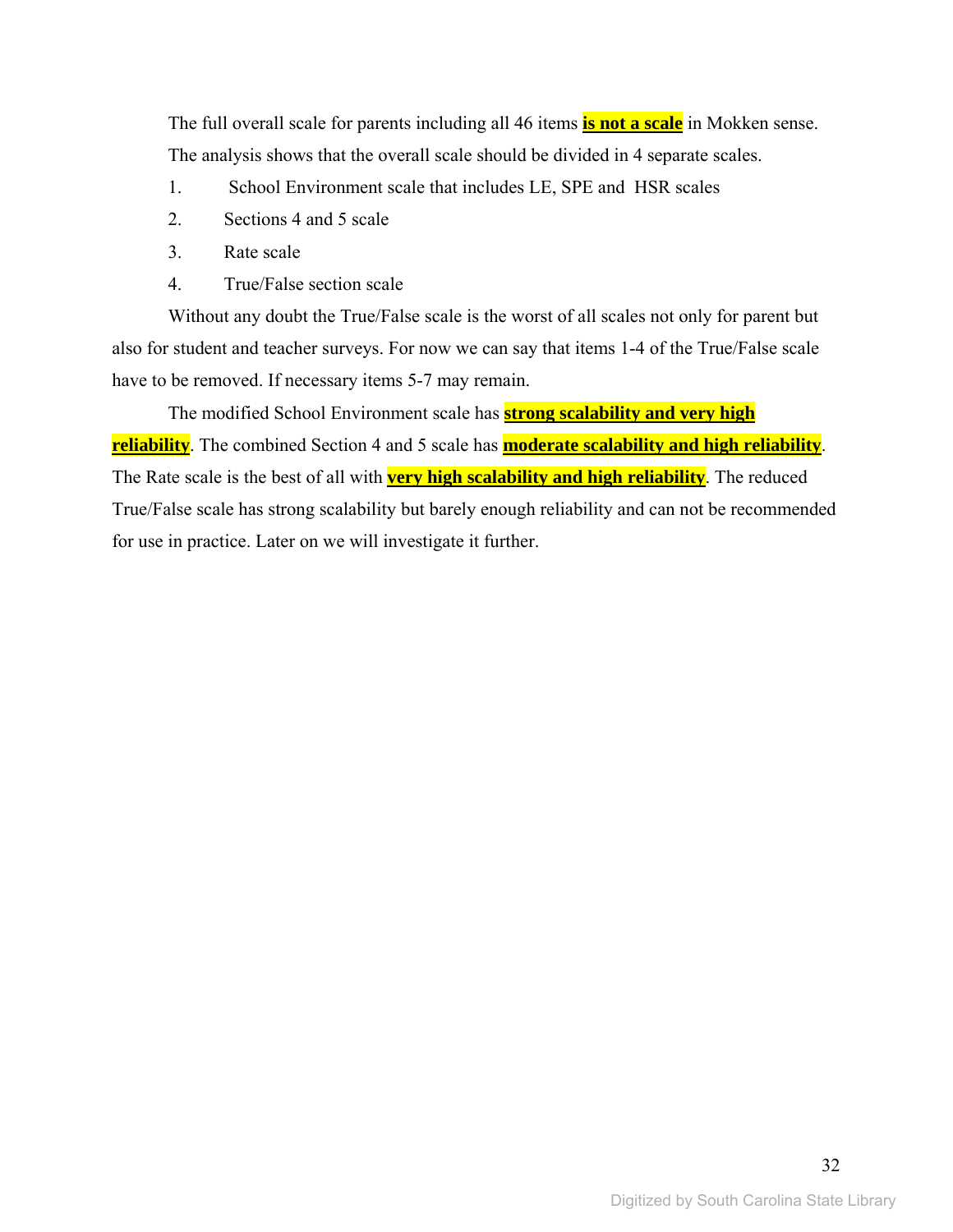## **Parent Survey: 2. Learning Environment (LE) Scale**

The LE scale consists of 5 items (LE 1-5).

| <b>Method</b>               |                  | LE Items $(1-5)$<br>H                  |      | <b>Reliability</b> |  |  |
|-----------------------------|------------------|----------------------------------------|------|--------------------|--|--|
| <b>Factors</b> (58.2% Var.) |                  | <b>Factor Analysis</b>                 |      |                    |  |  |
| F1                          | $(58.2\%)$       | $1-5$                                  | 0.66 | 0.88               |  |  |
| <b>Not Loaded</b>           |                  | None                                   |      |                    |  |  |
| <b>Double Loaded</b>        |                  | None                                   |      |                    |  |  |
|                             |                  | <b>Reproducibility and Consistency</b> |      |                    |  |  |
| <b>Cronbach's Alpha</b>     |                  | 0.876                                  |      |                    |  |  |
| <b>Inconsistent Items</b>   |                  | None                                   |      |                    |  |  |
| <b>Clusters</b>             |                  | <b>Multidimensional Scaling</b>        |      |                    |  |  |
|                             | C1               |                                        |      |                    |  |  |
|                             | C <sub>2</sub>   | 2, 5                                   | 0.74 | 0.79               |  |  |
|                             | C <sub>3</sub>   | 3,4                                    | 0.76 | 0.79               |  |  |
| <b>Scales</b>               |                  | <b>Mokken Scale Analysis</b>           |      |                    |  |  |
|                             | <b>All Items</b> | $1 - 5$                                | 0.66 | 0.88               |  |  |
|                             | <b>Scale 1</b>   | $1 - 5$                                | 0.66 | 0.88               |  |  |
| <b>Not Included</b>         |                  | None                                   |      |                    |  |  |
|                             |                  |                                        |      |                    |  |  |

The LE scale for parents has **strong scalability and high reliability**. There are no inconsistent items and this scale should be kept intact. No modifications are suggested.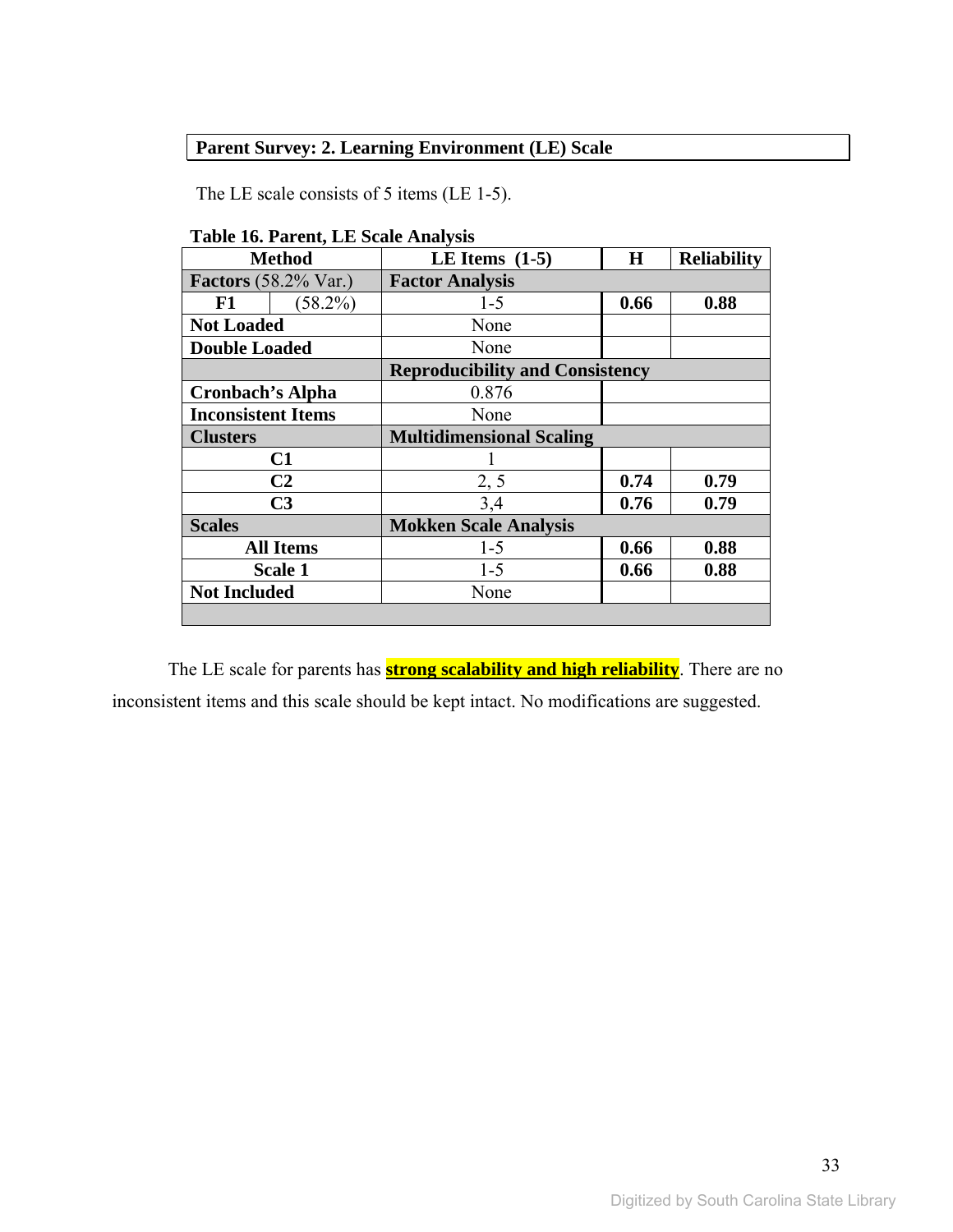## **Parent Survey: 3. Social and Physical Environment (SPE) Scale**

The SPE scale consists of 5 items (SPE 1-5).

| <b>Method</b>               |                  | SPE Items $(1-5)$                      | $\bf H$ | <b>Reliability</b> |  |  |
|-----------------------------|------------------|----------------------------------------|---------|--------------------|--|--|
| <b>Factors</b> (55.7% Var.) |                  | <b>Factor Analysis</b>                 |         |                    |  |  |
| F1                          | $(55.7\%)$       | $1 - 5$                                | 0.66    | 0.88               |  |  |
| <b>Not Loaded</b>           |                  | None                                   |         |                    |  |  |
| <b>Double Loaded</b>        |                  | None                                   |         |                    |  |  |
|                             |                  | <b>Reproducibility and Consistency</b> |         |                    |  |  |
| <b>Cronbach's Alpha</b>     |                  | 0.866                                  |         |                    |  |  |
| <b>Inconsistent Items</b>   |                  | None                                   |         |                    |  |  |
| <b>Clusters</b>             |                  | <b>Multidimensional Scaling</b>        |         |                    |  |  |
|                             | C1               | 1,2                                    | 0.66    | 0.77               |  |  |
|                             | C <sub>2</sub>   | 3                                      |         |                    |  |  |
|                             | C <sub>3</sub>   | 4,5                                    | 0.81    | 0.82               |  |  |
| <b>Scales</b>               |                  | <b>Mokken Scale Analysis</b>           |         |                    |  |  |
|                             | <b>All Items</b> | $1 - 5$                                | 0.66    | 0.88               |  |  |
|                             | <b>Scale 1</b>   | $1 - 5$                                | 0.66    | 0.88               |  |  |
| <b>Not Included</b>         |                  | None                                   |         |                    |  |  |
|                             |                  |                                        |         |                    |  |  |

**Table 17. Parent, SPE Scale Analysis** 

The SPE scale for parents has **strong scalability and high reliability**. There are no inconsistent items and this scale should be kept intact. No modifications are suggested.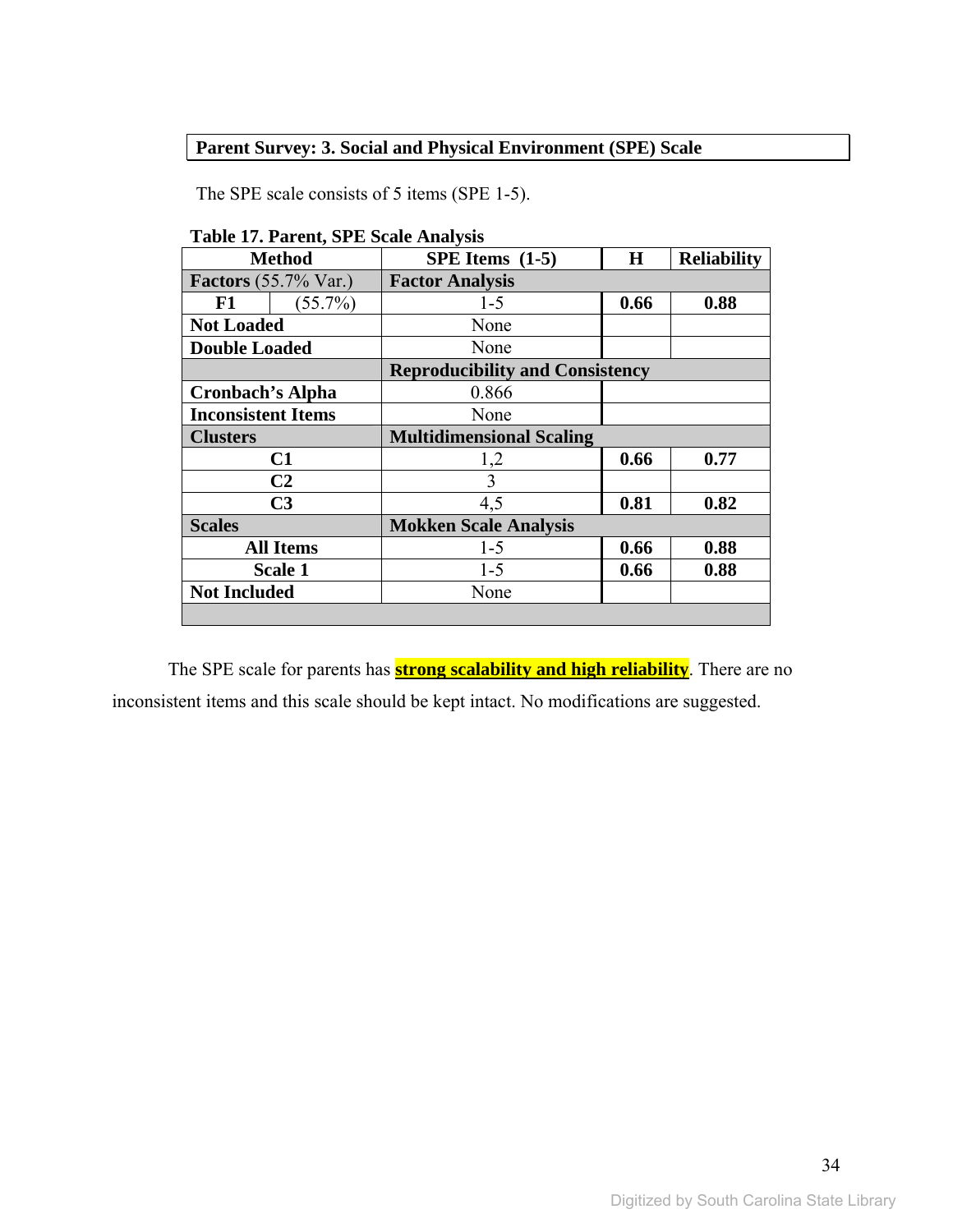## **Parent Survey: 4. Home School Relations (HSR) Scale**

The HSR scale consists of 11 items (HSR 1-11).

| <b>Method</b>               |                  | HSR Items $(1-11)$                     | $\bf H$ | <b>Reliability</b> |  |  |
|-----------------------------|------------------|----------------------------------------|---------|--------------------|--|--|
| <b>Factors</b> (51.7% Var.) |                  | <b>Factor Analysis</b>                 |         |                    |  |  |
| F1                          | $(51.7\%)$       | $1 - 11$                               | 0.63    | 0.94               |  |  |
| <b>Not Loaded</b>           |                  | None                                   |         |                    |  |  |
| <b>Double Loaded</b>        |                  | None                                   |         |                    |  |  |
|                             |                  | <b>Reproducibility and Consistency</b> |         |                    |  |  |
| <b>Cronbach's Alpha</b>     |                  | 0.934                                  |         |                    |  |  |
| <b>Inconsistent Items</b>   |                  | None                                   |         |                    |  |  |
| <b>Clusters</b>             |                  | <b>Multidimensional Scaling</b>        |         |                    |  |  |
|                             | C1               | $1 - 3$                                | 0.73    | 0.87               |  |  |
|                             | C <sub>2</sub>   | $5 - 7$                                | 0.74    | 0.86               |  |  |
|                             | C <sub>3</sub>   | $4, 8 - 11$                            | 0.61    | 0.87               |  |  |
| <b>Scales</b>               |                  | <b>Mokken Scale Analysis</b>           |         |                    |  |  |
|                             | <b>All Items</b> | $1 - 11$                               | 0.63    | 0.94               |  |  |
|                             | Scale 1          | $1 - 11$                               | 0.63    | 0.94               |  |  |
| <b>Not Included</b>         |                  | None                                   |         |                    |  |  |
|                             |                  |                                        |         |                    |  |  |

**Table 18. Parent, HSR Scale Analysis** 

The HSR scale for parents has **strong scalability and very high reliability**. There are no inconsistent items. There are several possible subscales suggested by MDS but they are very small scales and they do not present enough differences with the overall scale. No modifications are suggested.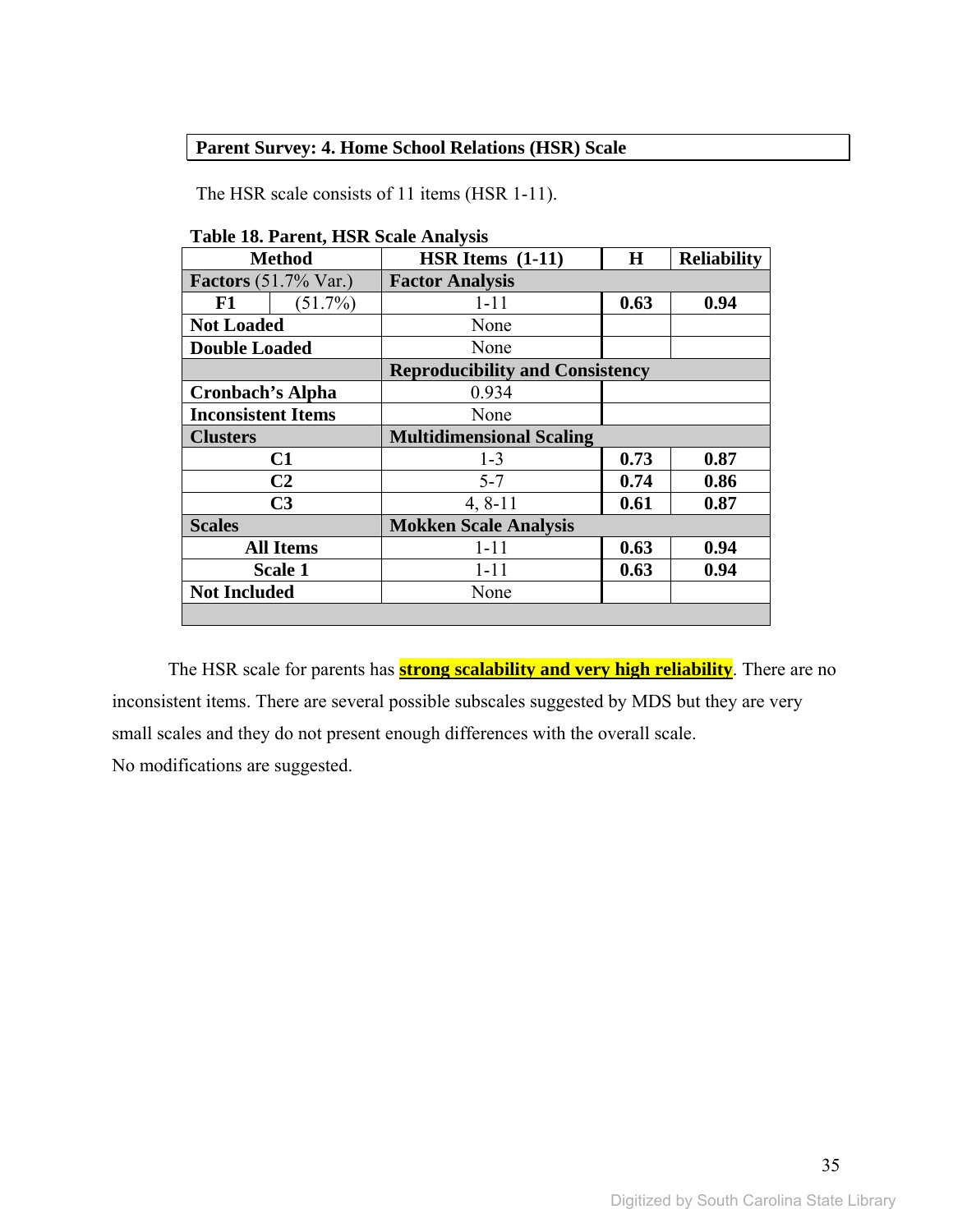## **Parent Survey: 5. Section 4 Scale**

The Section 4 scale consists of 8 items (Sec4 1-8).

| <b>Method</b>                          |                  | Section 4 Items (1-8)                  | $\bf H$<br><b>Reliability</b> |      |  |  |
|----------------------------------------|------------------|----------------------------------------|-------------------------------|------|--|--|
| <b>Factors</b> $(45.0\% \text{ Var.})$ |                  | <b>Factor Analysis</b>                 |                               |      |  |  |
| F1                                     | $(27.1\%)$       | $3 - 8$                                | 0.49                          | 0.82 |  |  |
| F2                                     | $(17.9\%)$       | 1, 2                                   | 0.53                          | 0.68 |  |  |
| <b>Not Loaded</b>                      |                  | None                                   |                               |      |  |  |
| <b>Double Loaded</b>                   |                  | 3, 4, 6                                |                               |      |  |  |
|                                        |                  | <b>Reproducibility and Consistency</b> |                               |      |  |  |
| <b>Cronbach's Alpha</b>                |                  | 0.814                                  |                               |      |  |  |
| <b>Inconsistent Items</b>              |                  | None                                   |                               |      |  |  |
| <b>Clusters</b>                        |                  | <b>Multidimensional Scaling</b>        |                               |      |  |  |
|                                        | C1               | 1,2                                    | 0.53                          | 0.68 |  |  |
|                                        | C <sub>2</sub>   | 3,4                                    | 0.55                          | 0.68 |  |  |
|                                        | C <sub>3</sub>   | $5 - 8$                                | 0.55                          | 0.78 |  |  |
| <b>Scales</b>                          |                  | <b>Mokken Scale Analysis</b>           |                               |      |  |  |
|                                        | <b>All Items</b> | $1 - 8$                                | 0.45                          | 0.82 |  |  |
|                                        | Scale 1          | $3 - 8$                                | 0.49                          | 0.82 |  |  |
|                                        | Scale 2          | 1,2                                    | 0.53                          | 0.68 |  |  |
| <b>Not Included</b>                    |                  | None                                   |                               |      |  |  |
|                                        |                  |                                        |                               |      |  |  |

**Table 19. Parent, Section 4 Scale Analysis** 

The Section 4 scale for parents has **moderate scalability and very good reliability**. There are two small possible subscales. One combines two items 1 and 2 that deal with parents attending parent-teacher conferences and student programs. Another possible subscale includes items 3-8 that deal with a variety of issues including volunteering and attending workshops. No modifications are proposed for this scale.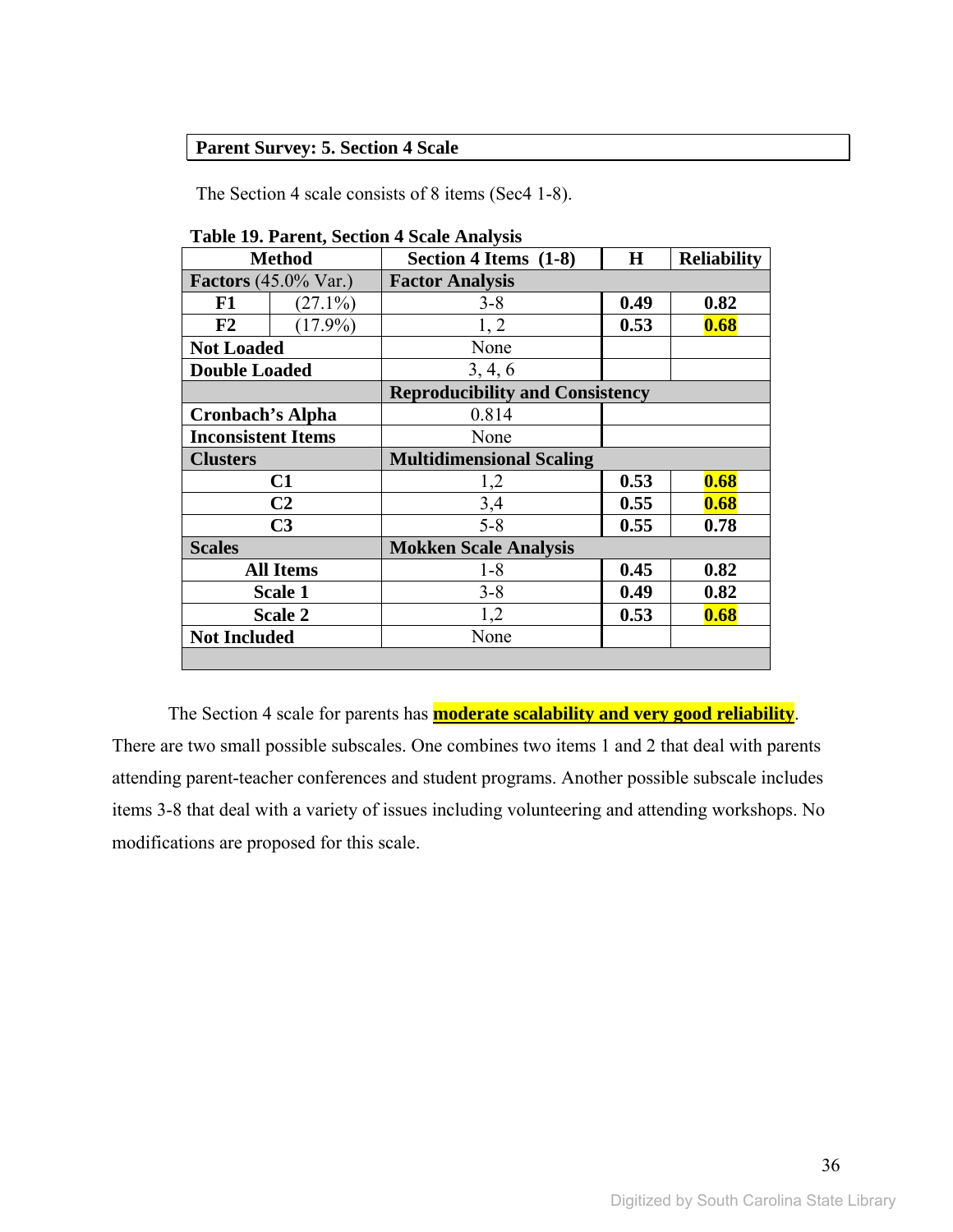## **Parent Survey: 6. Section 5 Scale**

The Section 5 scale consists of 5 items (Sec5 1-5).

| <b>Method</b>               |                  | H<br>Section 5 Items (1-5)             |      | <b>Reliability</b> |  |  |
|-----------------------------|------------------|----------------------------------------|------|--------------------|--|--|
| <b>Factors</b> (34.5% Var.) |                  | <b>Factor Analysis</b>                 |      |                    |  |  |
| F1                          | $(34.5\%)$       | $1 - 5$                                | 0.47 | 0.71               |  |  |
| <b>Not Loaded</b>           |                  | None                                   |      |                    |  |  |
| <b>Double Loaded</b>        |                  | None                                   |      |                    |  |  |
|                             |                  | <b>Reproducibility and Consistency</b> |      |                    |  |  |
| Cronbach's Alpha            |                  | 0.658                                  |      |                    |  |  |
| <b>Inconsistent Items</b>   |                  | #1                                     |      |                    |  |  |
| <b>Clusters</b>             |                  | <b>Multidimensional Scaling</b>        |      |                    |  |  |
|                             | C1               | 1,2                                    | 0.52 | 0.59               |  |  |
|                             | C <sub>2</sub>   | $3 - 5$                                | 0.55 | 0.70               |  |  |
| <b>Scales</b>               |                  | <b>Mokken Scale Analysis</b>           |      |                    |  |  |
|                             | <b>All Items</b> | $1 - 5$                                | 0.47 | 0.71               |  |  |
|                             | <b>Scale 1</b>   | $1 - 5$                                | 0.47 | 0.71               |  |  |
| <b>Not Included</b>         |                  | None                                   |      |                    |  |  |
|                             |                  |                                        |      |                    |  |  |

#### **Table 20. Parent, Section 5 Scale Analysis**

This Section 5 scale for parents has **moderate scalability and barely acceptable reliability**. The scalability might improve slightly if items 1 and 2 are removed but then the scale would become very small.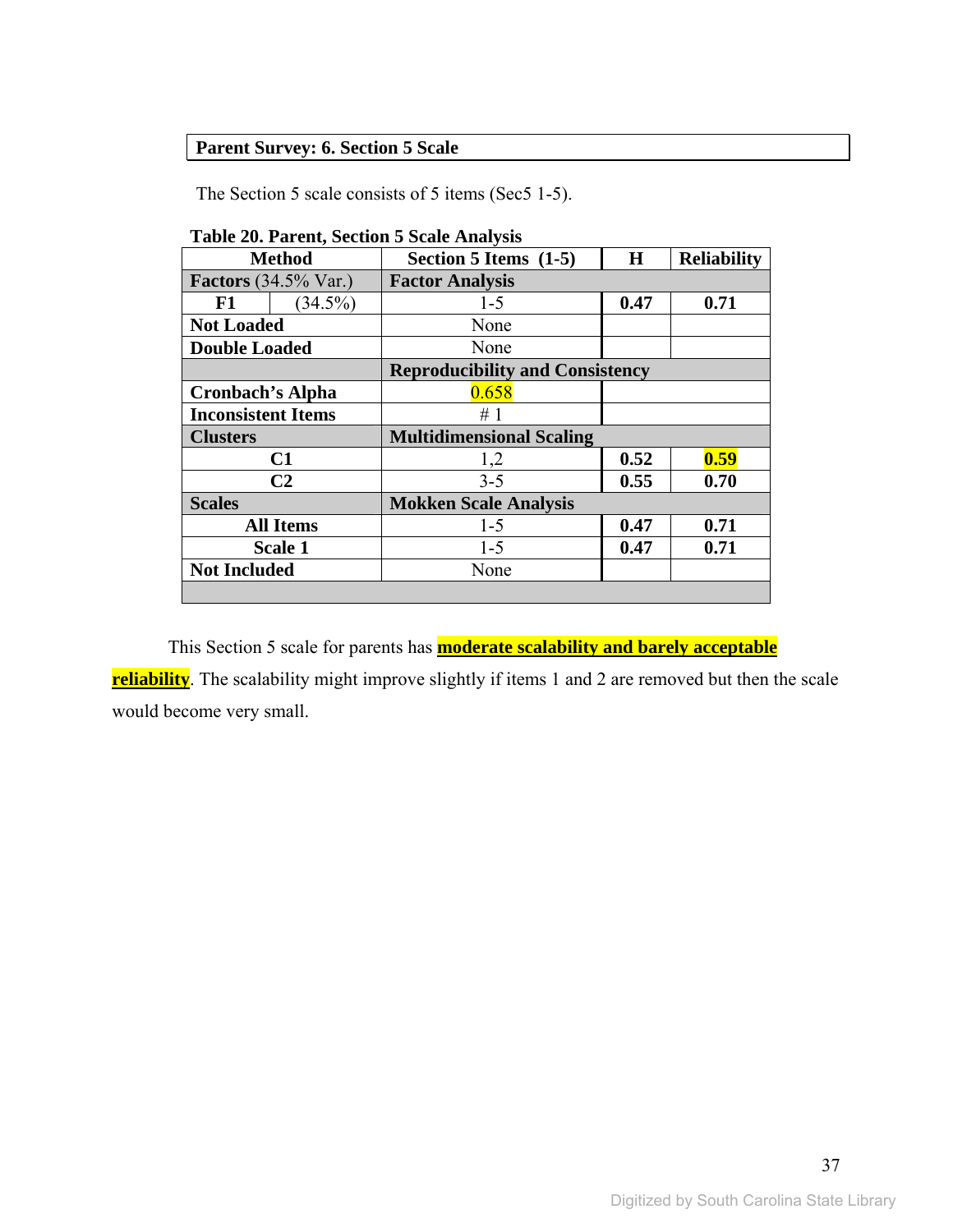## **Parent Survey: 7. Rate Scale**

The Rate scale consists of 5 items (Rate 1-5).

|                             | <b>Method</b>    | Section 5 Items (1-5)                  | H    | <b>Reliability</b> |  |  |
|-----------------------------|------------------|----------------------------------------|------|--------------------|--|--|
| <b>Factors</b> (71.5% Var.) |                  | <b>Factor Analysis</b>                 |      |                    |  |  |
| F1                          | $(71.5\%)$       | $1 - 5$                                | 0.78 | 0.94               |  |  |
| <b>Not Loaded</b>           |                  | None                                   |      |                    |  |  |
| <b>Double Loaded</b>        |                  | None                                   |      |                    |  |  |
|                             |                  | <b>Reproducibility and Consistency</b> |      |                    |  |  |
| <b>Cronbach's Alpha</b>     |                  | 0.927                                  |      |                    |  |  |
| <b>Inconsistent Items</b>   |                  | None                                   |      |                    |  |  |
| <b>Clusters</b>             |                  | <b>Multidimensional Scaling</b>        |      |                    |  |  |
|                             | C1               | 1,5                                    | 0.78 | 0.85               |  |  |
|                             | C <sub>2</sub>   | 3,4                                    | 0.86 | 0.90               |  |  |
|                             | C <sub>3</sub>   | $\overline{2}$                         |      |                    |  |  |
| <b>Scales</b>               |                  | <b>Mokken Scale Analysis</b>           |      |                    |  |  |
|                             | <b>All Items</b> | $1-5$                                  | 0.78 | 0.94               |  |  |
|                             | Scale 1          | $1 - 5$                                | 0.78 | 0.94               |  |  |
| <b>Not Included</b>         |                  | None                                   |      |                    |  |  |
|                             |                  |                                        |      |                    |  |  |

**Table 21. Parent, Rate Scale Analysis** 

The Rate scale for parents has **very strong scalability and very high reliability**. This is one of the best scales from the 3 surveys. The scale should be kept intact and no modifications are suggested.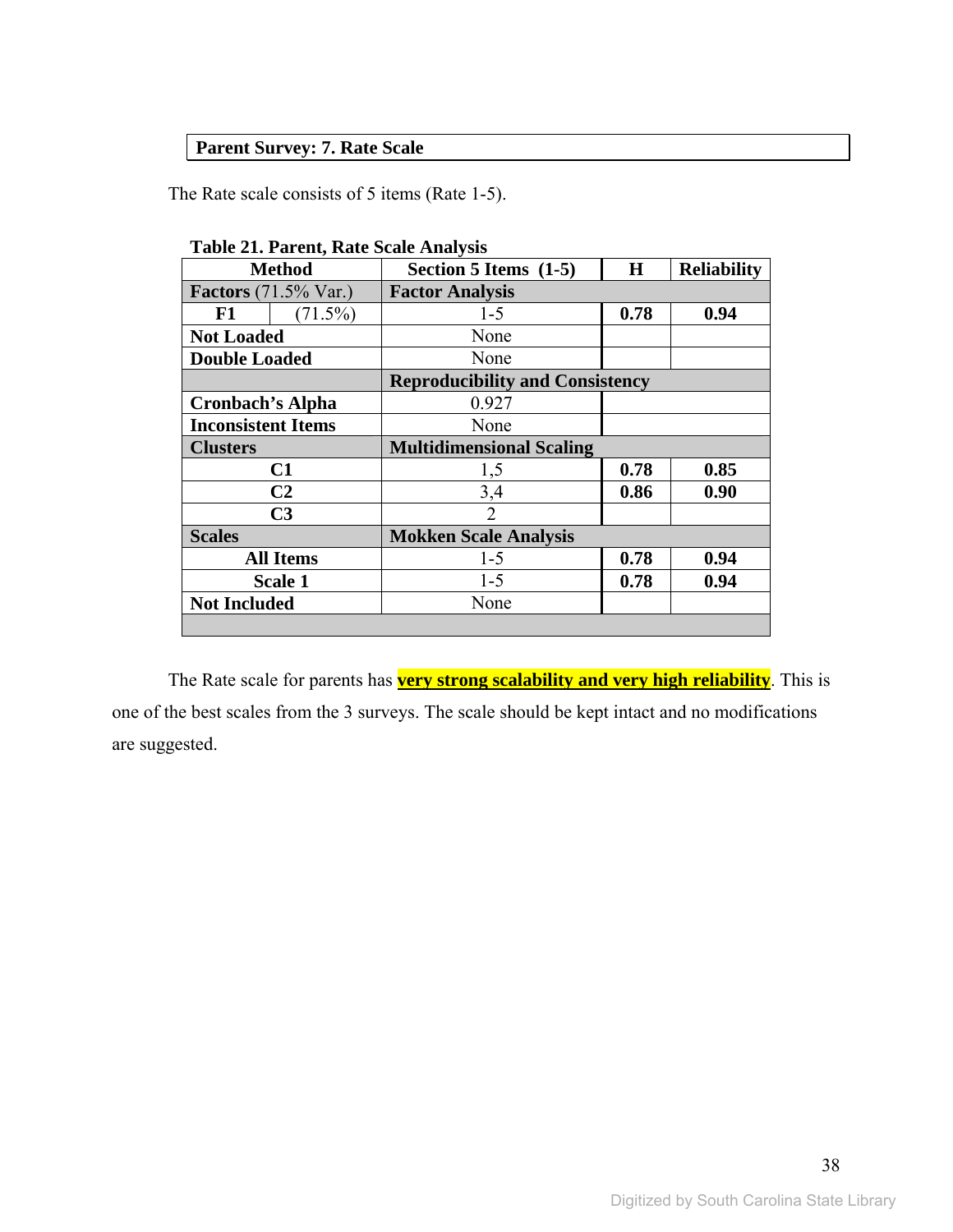### **Parent Survey: 8. True/False Scale**

The True/False scale consists of 7 items (TF 1-5).

Dichotomous items can not be analyzed by FA so it is excluded from the analysis.

| <b>Method</b>             | $TF$ Items $(1-7)$                     | H    | <b>Reliability</b> |
|---------------------------|----------------------------------------|------|--------------------|
|                           | <b>Reproducibility and Consistency</b> |      |                    |
| <b>Cronbach's Alpha</b>   | 0.543                                  |      |                    |
| <b>Inconsistent Items</b> | #4                                     |      |                    |
| <b>Clusters</b>           | <b>Multidimensional Scaling</b>        |      |                    |
| C1                        | $1 - 3$                                | 0.30 | 0.54               |
| C <sub>2</sub>            | $5 - 7$                                | 0.61 | 0.74               |
| C <sub>3</sub>            |                                        |      |                    |
| <b>Scales</b>             | <b>Mokken Scale Analysis</b>           |      |                    |
| <b>All Items</b>          | $1 - 7$                                | 0.22 | 0.57               |
| Scale 1                   | $5 - 7$                                | 0.61 | 0.74               |
| <b>Not Included</b>       | $1-4$ (H=0.11-0.15)                    |      |                    |
|                           |                                        |      |                    |

**Table 22. Parent, True/False Scale Analysis** 

The TF scale for parent **is not a scale** in Mokken sense. A reduced scale that includes only items 5-7 has strong scalability and modest reliability but it has only 3 items. Our suggestion is to drop the scale from the survey. If there is a need, modifications can be done both changing the questions and possible answers, most probably moving from Yes/No to a Likerttype scale.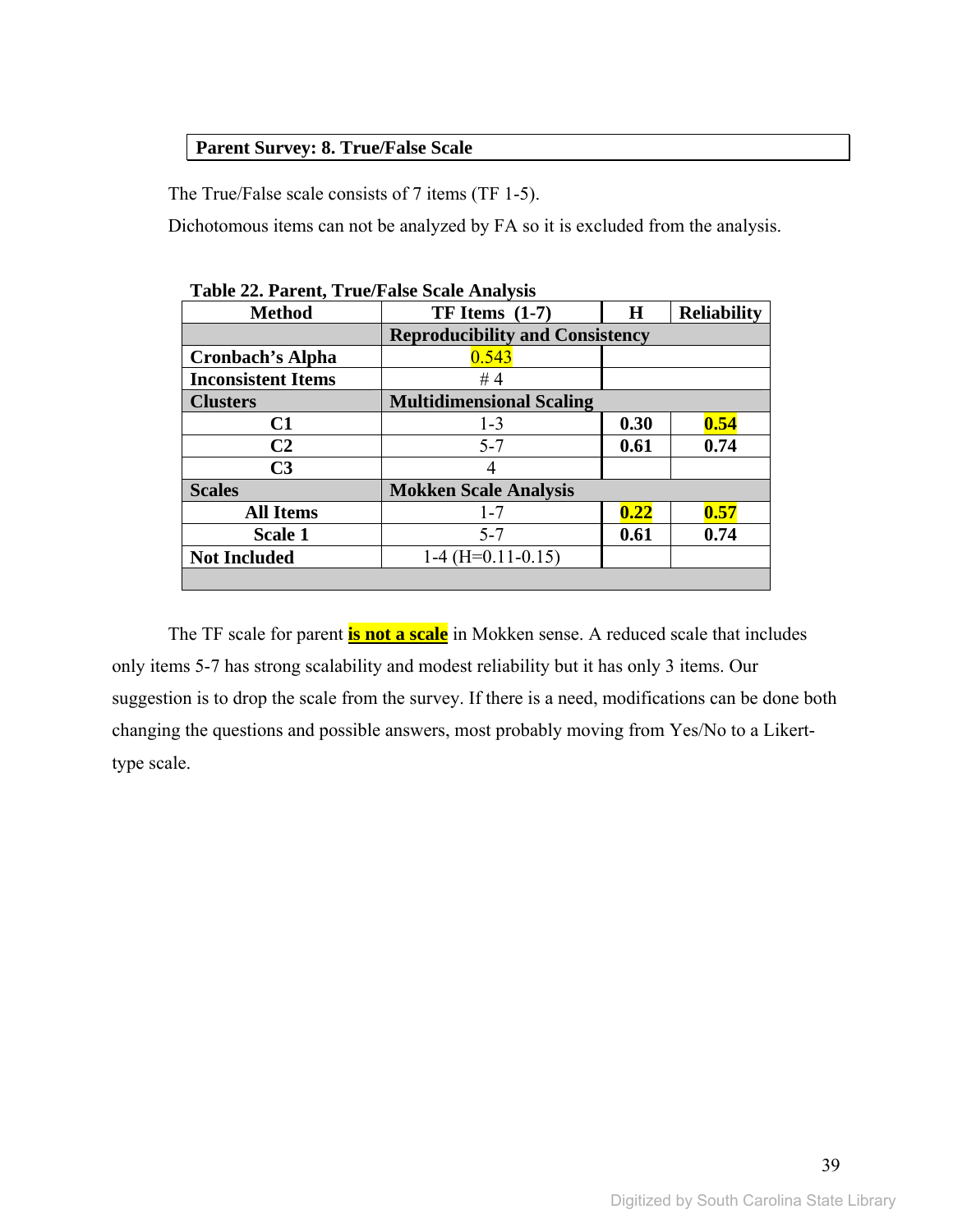# **PART B. ANALYSIS BY SCHOOL TYPE**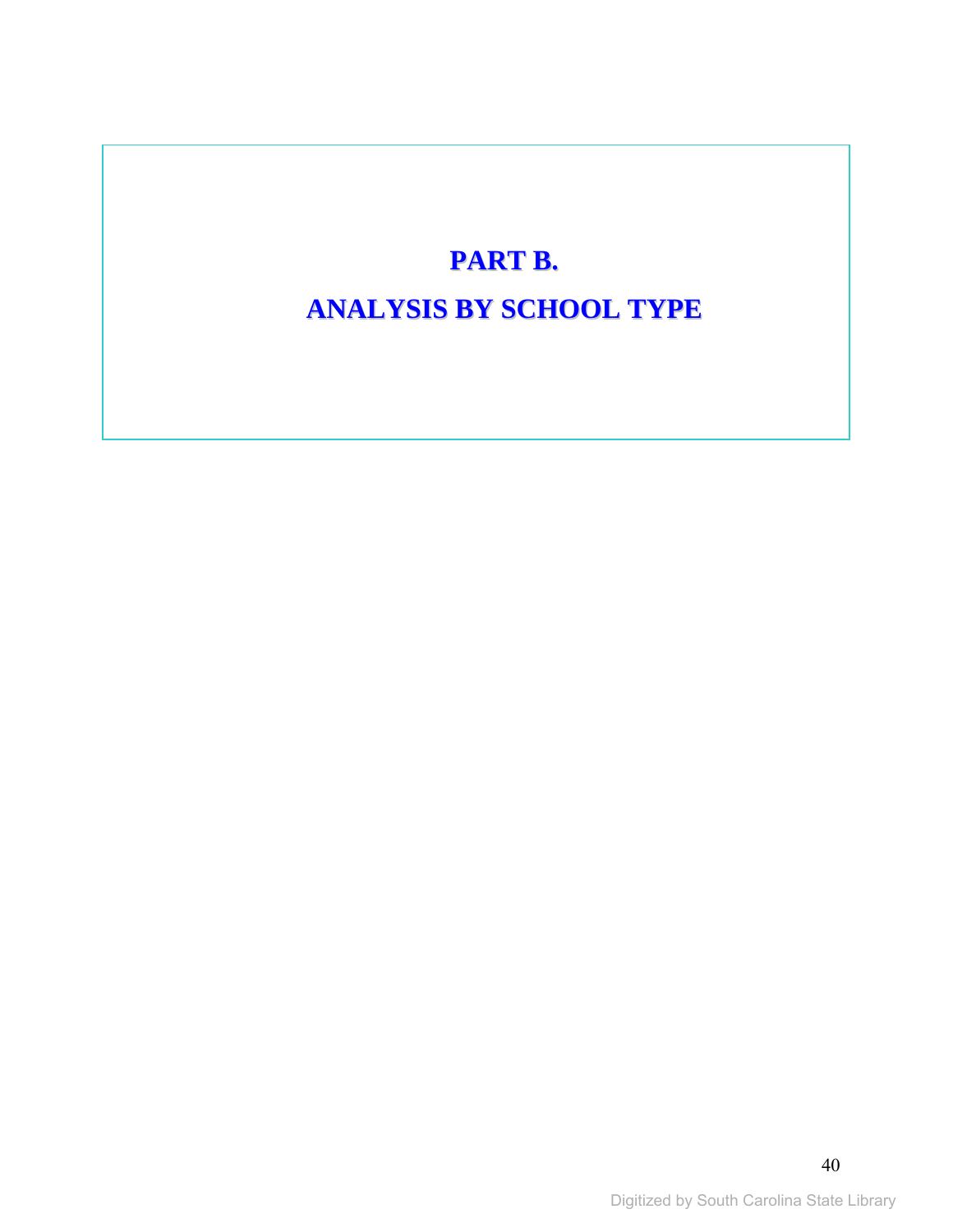#### **A. Student Survey**

The focus of this analysis will be to compare the scale results by school type and also to compare them to the results using the combined data from all schools.

|            |                    | All            | Table 25. Student Overall Scale Analysis by Type of School<br><b>Elementary</b> | <b>Middle</b>  | <b>High</b>    | <b>Career</b>  | <b>Special</b> |
|------------|--------------------|----------------|---------------------------------------------------------------------------------|----------------|----------------|----------------|----------------|
|            | <b>Method</b>      | <b>Schools</b> | <b>Schools</b>                                                                  | <b>Schools</b> | <b>Schools</b> | <b>Centers</b> | <b>Schools</b> |
| <b>FA</b>  | Factors            | 6              | 6                                                                               | 6              |                |                |                |
|            | Variance           | 39.9%          | 34.2%                                                                           | 36.9%          | 40.7%          | 44.7%          | 42.3%          |
| RC         | Alpha              | 0.939          | 0.926                                                                           | 0.931          | 0.938          | 0.943          | 0.910          |
|            | Incons.            | #1             | #1                                                                              | #1             | #1             | #1             | #1             |
| <b>MDS</b> | Clusters           | $\mathbf{3}$   | $3 - 4$                                                                         | Unclear        | 3              | 3              | Unclear        |
|            | Scale 1            | 0.34/0.93      | 0.34/0.90                                                                       | 0.34/0.91      | 0.34/0.93      | 0.38/0.95      | 0.36/0.88      |
|            | Scale 2            | 0.43/0.77      | 0.31/0.77                                                                       | 0.49/0.71      | 0.42/0.79      | 0.37/0.69      | 0.45/0.78      |
|            | Scale 3            |                |                                                                                 | 0.36/0.77      |                |                | 0.35/0.85      |
| <b>MO</b>  |                    |                |                                                                                 |                |                |                |                |
| H/Rho      | Original<br>Scale  | 0.30/0.90      | 0.27/0.93                                                                       | 0.27/0.93      | 0.29/0.94      | 0.32/0.95      | 0.24/0.92      |
|            | Modified*<br>Scale | 0.31/0.94      | 0.28/0.93                                                                       | 0.28/0.93      | 0.29/0.94      | 0.32/0.95      | 0.24/0.92      |
|            |                    |                |                                                                                 |                |                |                |                |

**Table 23. Student Overall Scale Analysis by Type of School** 

 $*$  Item  $\#$  1 is excluded.

The results in **Table 23** show that overall there are few differences by school type and in comparison to the combined results. The factor analysis produces very similar results and the explained variance for all of the models seems to be not very high, around  $40\%$ . Item  $\#$  1 is suggested for removal from all of them.

The hierarchical cluster analysis results and multidimensional scaling are not very clear for the high schools and the special schools. Not surprisingly the Mokken scale analysis brought up 3 scales for the same two types compared to 2 scales for the rest of the schools.

The modified scales have weak scalability and very high reliability. In the strict sense, regarding the threshold we have established (H=0.3), the scalability for Elementary, Middle, High, and Special schools is very low. These scales can be used with caution.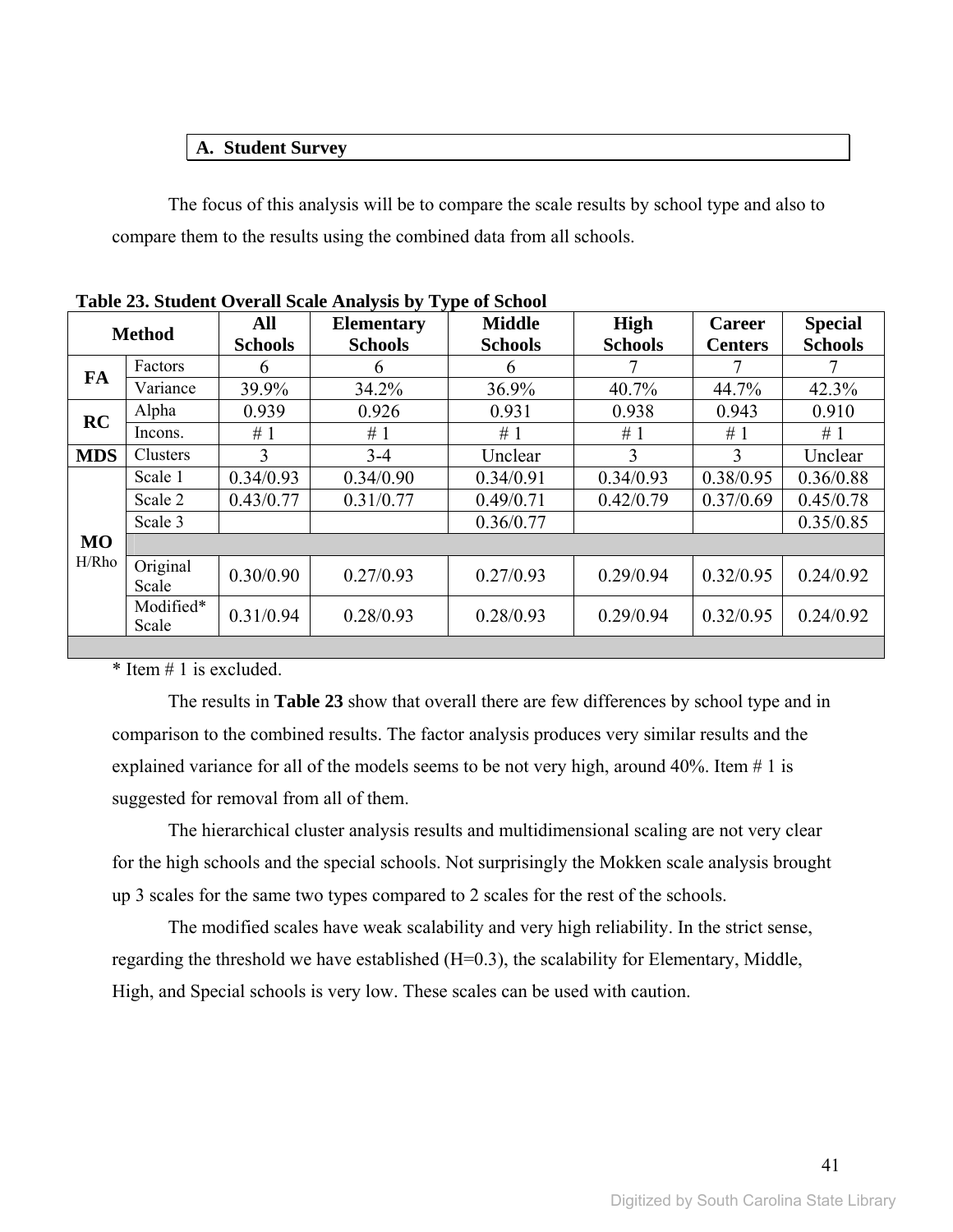**Table 24** shows that for the LE scale there are hardly any differences between the different school types and combined data results. Four of the tests suggest removal of item #1, while for the career centers the inconsistent item is #16:

| LEQ16 The media center at my school has a good selection of books. |  |
|--------------------------------------------------------------------|--|
|--------------------------------------------------------------------|--|

This is probably something specific to the career centers where media centers my not be readily available so this question might not be relevant.

|                    | <b>Method</b>      | <b>Middle</b><br>All<br><b>Elementary</b><br><b>Schools</b><br><b>Schools</b><br><b>Schools</b> |           | $\frac{1}{2}$<br><b>High</b><br><b>Schools</b> | <b>Career</b><br><b>Centers</b> | <b>Special</b><br><b>Schools</b> |           |
|--------------------|--------------------|-------------------------------------------------------------------------------------------------|-----------|------------------------------------------------|---------------------------------|----------------------------------|-----------|
| FA                 | Factors            | 3                                                                                               | 3         | 3                                              | 3                               |                                  | 3         |
|                    | Variance           | 34.6%                                                                                           | 29.5%     | 31.6%                                          | 35.1%                           | 39.1                             | 34.6      |
| RC                 | Alpha              | 0.870                                                                                           | 0.829     | 0.849                                          | 0.874                           | 0.873                            | 0.859     |
|                    | Incons.            | #1                                                                                              | #1        | #1                                             | #1                              | #16                              | #4        |
| <b>MDS</b>         | Clusters           | 4                                                                                               | 4         | 3                                              | 3                               | 3                                | 3         |
|                    | Scale 1            | 0.37/0.87                                                                                       | 0.33/0.81 | 0.37/0.83                                      | 0.37/0.87                       | 0.38/0.87                        | 0.35/0.85 |
|                    |                    |                                                                                                 |           |                                                |                                 |                                  |           |
| <b>MO</b><br>H/Rho | Original<br>Scale  | 0.31/0.87                                                                                       | 0.25/0.84 | 0.27/0.85                                      | 0.32/0.88                       | 0.31/0.88                        | 0.29/0.86 |
|                    | Modified*<br>Scale | 0.34/0.88                                                                                       | 0.27/0.84 | 0.29/0.85                                      | 0.33/0.88                       | 0.32/0.88                        | 0.31/0.86 |
|                    |                    |                                                                                                 |           |                                                |                                 |                                  |           |

**Table 24. Student LE Scale Analysis by Type of School** 

 $*$  Item  $# 1$  is excluded.

For the special schools item #4 is inconsistent:

| LEQ4 $\vert$ My teachers expect students to behave. |
|-----------------------------------------------------|
|                                                     |

Again, it might be the case that students in special schools are under different rules and regulations and this question might be not quite relevant for them.

The modified scales have weak scalability and high reliability. Technically two of the scales (for Elementary and Middle schools) are below the threshold of H=0.3. These scales should be used with caution.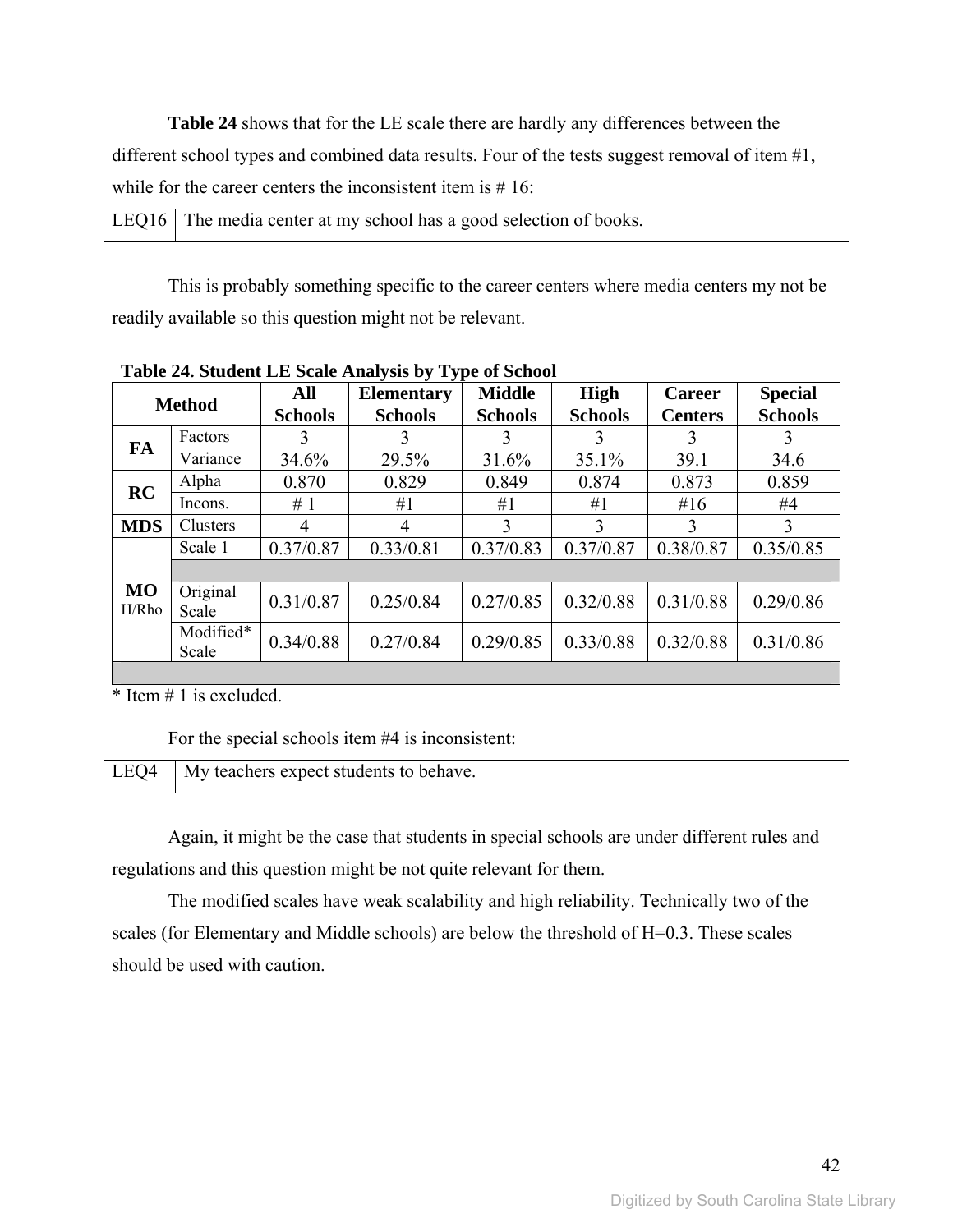| <b>Method</b> |                   | All<br><b>Schools</b> | <b>Elementary</b><br><b>Schools</b> | <b>Middle</b><br><b>Schools</b> | <b>High</b><br><b>Schools</b> | <b>Career</b><br><b>Centers</b> | <b>Special</b><br><b>Schools</b> |
|---------------|-------------------|-----------------------|-------------------------------------|---------------------------------|-------------------------------|---------------------------------|----------------------------------|
| FA            | Factors           |                       |                                     |                                 | 4                             | 4                               |                                  |
|               | Variance          | 36.5%                 | 39.2%                               | 46.5%                           | 47.8%                         | 52.2%                           | 46.4%                            |
| <b>RC</b>     | Alpha             | 0.893                 | 0.880                               | 0.889                           | 0.901                         | 0.912                           | 0.854                            |
|               | Incons.           |                       |                                     |                                 |                               | #35                             |                                  |
| <b>MDS</b>    | Clusters          | 4                     | 5                                   | 3                               | 4                             | 3                               | 4                                |
|               | Scale 1           | 0.37/0.90             | 0.36/0.88                           | 0.36/0.89                       | 0.38/0.90                     | 0.44/0.92                       | 0.35/0.87                        |
| <b>MO</b>     |                   |                       |                                     |                                 |                               |                                 |                                  |
| H/Rho         | Original<br>Scale | 0.37/0.90             | 0.35/0.89                           | 0.36/0.89                       | 0.38/0.90                     | 0.41/0.91                       | 0.28/0.86                        |
|               |                   |                       |                                     |                                 |                               |                                 |                                  |

**Table 25. Student SPE Scale Analysis by Type of School** 

The factor analysis results in **Table 25** show that the explained variance varies from 39% for the elementary schools to 52% for the career centers. It might be the case that for students in career centers the social and physical environment is of greater importance than in elementary schools.

Also for the career centers item  $# 35$  is inconsistent with the rest of the items:

|  | SPEQ35   I am satisfied with the social and physical environment at my school. |
|--|--------------------------------------------------------------------------------|
|--|--------------------------------------------------------------------------------|

This is the last question of this scale and is supposed to capture the overall opinion of the student regarding the social and physical environment. This seems to be difficult for the students in career centers whose answers to the previous questions from this scale are not consistent with the last one.

Most scales have weak scalability with the exception of the career centers with moderate strength scalability. The reliability is very high for all scales.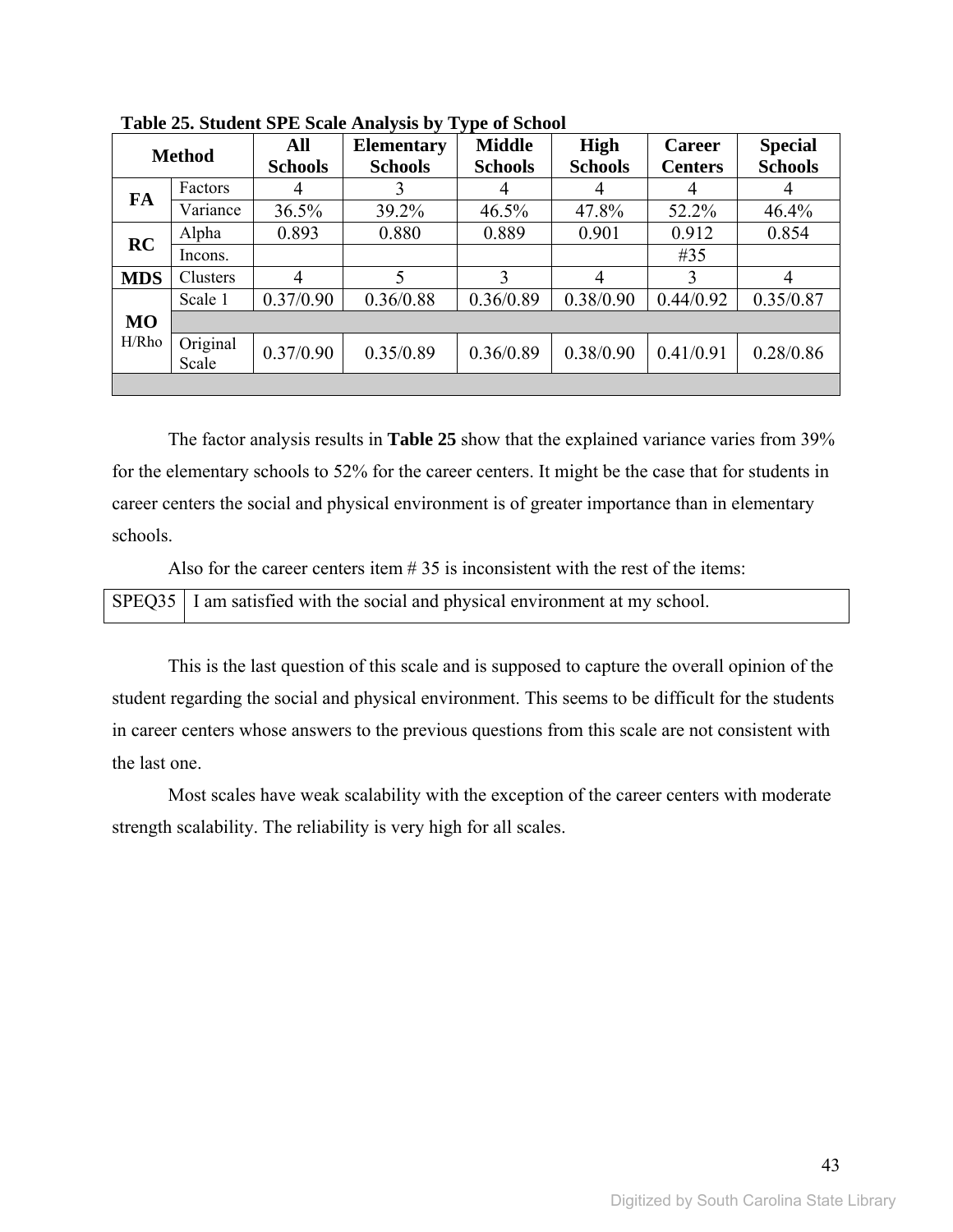The factor analysis in **Table 26** shows explained variance from 30% for the elementary schools to 49% for the special schools. All scales have good reliability and the scalability varies from weak to moderate.

| <b>Method</b> |                   | All<br><b>Elementary</b><br><b>Schools</b><br><b>Schools</b> |                | <b>Middle</b><br><b>Schools</b> | <b>High</b><br><b>Schools</b> |               | <b>Special</b><br><b>Schools</b> |  |
|---------------|-------------------|--------------------------------------------------------------|----------------|---------------------------------|-------------------------------|---------------|----------------------------------|--|
| FA            | Factors           |                                                              |                |                                 |                               |               |                                  |  |
|               | Variance          | 36.5%                                                        | $30.2\%$       | 32.7%                           | 36.5%                         | 38.3          | 49.2                             |  |
| RC            | Alpha             | 0.816                                                        | 0.762          | 0.787                           | 0.815                         | 0.826         | 0.781                            |  |
|               | Incons.           |                                                              |                |                                 |                               |               |                                  |  |
| <b>MDS</b>    | Clusters          | 3                                                            | $\mathfrak{D}$ | 3                               | 3                             | $\mathcal{L}$ | 3                                |  |
|               | Scale 1           | 0.41/0.82                                                    | 0.34/0.75      | 0.36/0.79                       | 0.41/0.82                     | 0.42/0.83     | 0.37/0.79                        |  |
| <b>MO</b>     |                   |                                                              |                |                                 |                               |               |                                  |  |
| H/Rho         | Original<br>Scale | 0.41/0.82                                                    | 0.33/0.76      | 0.36/0.79                       | 0.41/0.82                     | 0.42/0.83     | 0.37/0.79                        |  |
|               |                   |                                                              |                |                                 |                               |               |                                  |  |

**Table 26. Student HSR Scale Analysis by Type of School**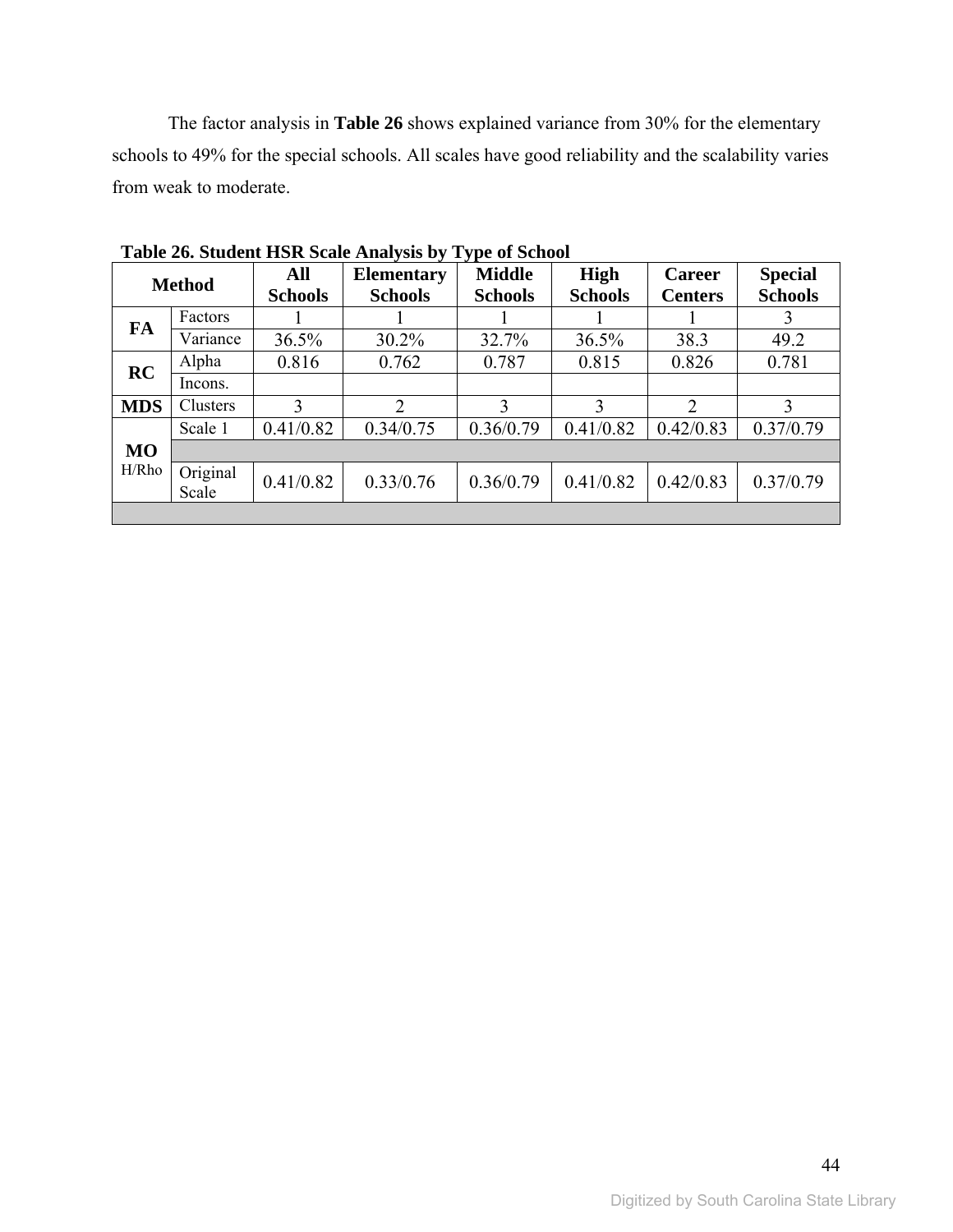#### **B. Teacher Survey**

|            | <b>Method</b>      | All            | <b>Elementary</b> | $\sim$ $\mu$ $\sim$ $\sim$ $\sim$ $\sim$ $\sim$<br><b>Middle</b> | <b>High</b>    | <b>Career</b>  | <b>Primary</b> | <b>Special</b> |
|------------|--------------------|----------------|-------------------|------------------------------------------------------------------|----------------|----------------|----------------|----------------|
|            |                    | <b>Schools</b> | <b>Schools</b>    | <b>Schools</b>                                                   | <b>Schools</b> | <b>Centers</b> | <b>Schools</b> | <b>Schools</b> |
| FA         | Factors            | 5              | 5.                | 5                                                                | 5              | 5              | 5              | 4              |
|            | Variance           | 54.3%          | 52.6%             | 53.5%                                                            | 54.0%          | 53.8%          | 55.3%          | 48.3%          |
| <b>RC</b>  | Alpha              | 0.97           | 0.967             | 0.969                                                            | 0.969          | 0.965          | 0.971          | 0.949          |
|            | Incons.            |                |                   |                                                                  |                |                |                |                |
| <b>MDS</b> | Clusters           | 4              | 3                 | Unclear                                                          | 5              | Unclear        | Unclear        | Unclear        |
|            | Scale 1            | 0.51/0.97      | 0.51/0.97         | 0.49/0.97                                                        | 0.50/0.97      | 0.49/0.97      | 0.52/0.97      | 0.46/0.95      |
|            | Scale 2            | 0.63/0.87      | 0.61/0.85         | 0.63/0.87                                                        | 0.65/0.87      | 0.62/0.87      | 0.45/0.68      | 0.53/0.87      |
|            | Scale 3            |                | 0.55/0.76         |                                                                  | 0.58/0.78      | 0.58/0.77      |                | 0.49/0.85      |
| <b>MO</b>  | Scale 4            |                | 0.49/0.78         |                                                                  |                |                |                |                |
| H/Rho      |                    |                |                   |                                                                  |                |                |                |                |
|            | Original<br>Scale  | 0.46/0.97      | 0.44/0.97         | 0.44/0.97                                                        | 0.45/0.97      | 0.43/0.97      | 0.49/0.97      | 0.32/0.95      |
|            | Modified*<br>Scale | 0.48/0.97      | 0.46/0.97         | 0.46/0.97                                                        | 0.46/0.97      | 0.45/0.97      | 0.52/0.97      | 0.34/0.95      |

**Table 27. Teacher Overall Scale Analysis by Type of School** 

\* Items # 15, 16 and 31 are excluded.

Factor analysis results in **Table 27** are similar with explained variance around 50%. Compared to the overall student scales, these are much better models.

The overall reliability for all scales is very high. The scalability varies from moderate to very strong. One interesting phenomenon is the fact that there were no clear patters from the multidimensional scaling for some of the school types. The Mokken scale analysis suggests a variety of scales from 2 to 4 possible different scales. The modified scales have strong scalability and very high reliability. Only the special schools scale has weak scalability.

Factor analysis results in **Table 28** show no particular differences by type of school and the overall reliability is very high for all scales. For most scales items # 15 and 16 seem to be inconsistent with the rest of the scale.

| LEQ15   Our school has a good selection of library and media material. |
|------------------------------------------------------------------------|
| LEQ16   Our school has sufficient computers for instructional use.     |

As mentioned before, these two questions are very important but they don't seem to belong to this scale.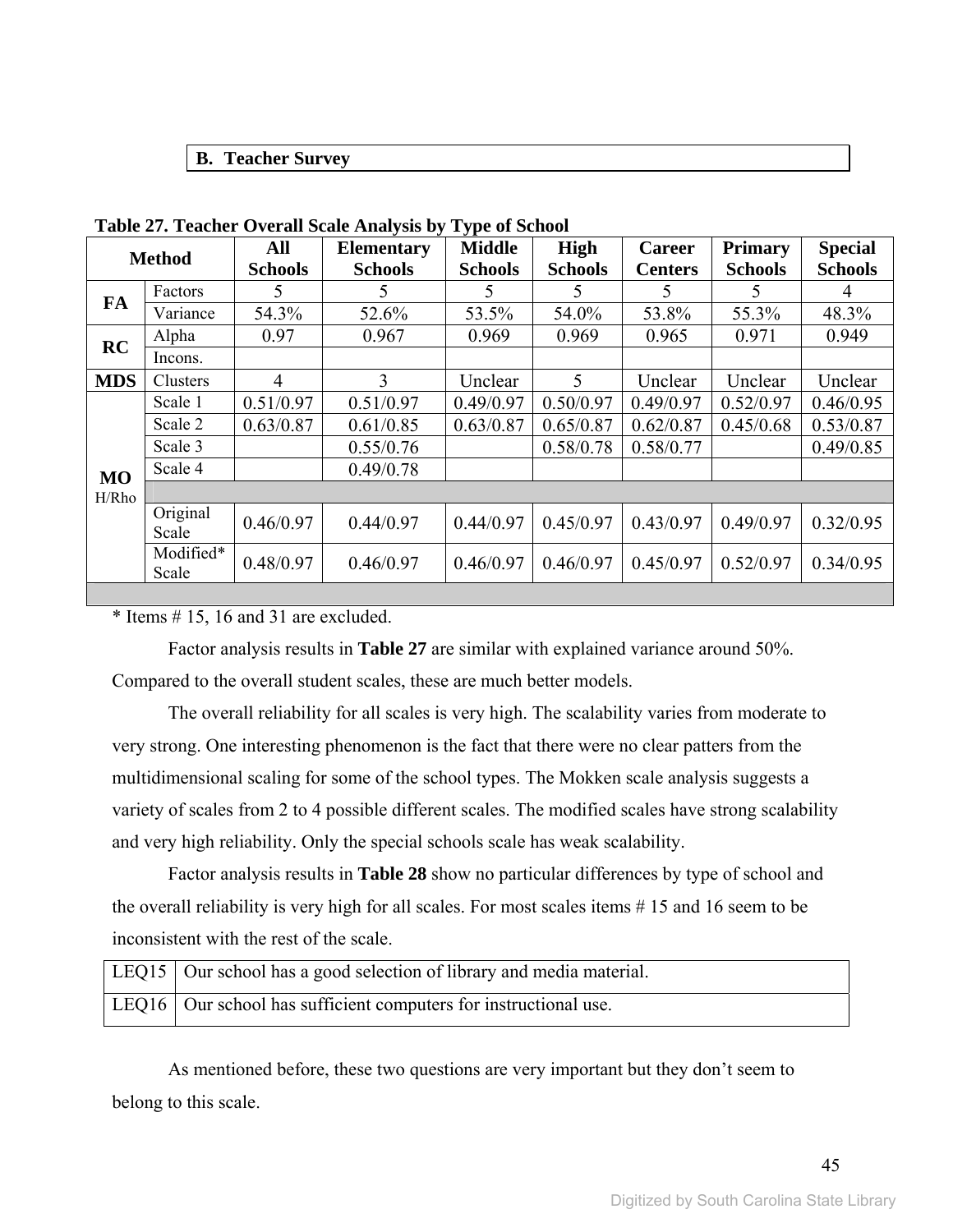|            | <b>Method</b>      | All<br><b>Schools</b> | <b>Elementary</b><br><b>Schools</b> | <b>Middle</b><br><b>Schools</b> | High<br><b>Schools</b> | Career<br><b>Centers</b> | <b>Primary</b><br><b>Schools</b> | <b>Special</b><br><b>Schools</b> |
|------------|--------------------|-----------------------|-------------------------------------|---------------------------------|------------------------|--------------------------|----------------------------------|----------------------------------|
| FA         | Factors            | 3                     | 4                                   | 3                               | 3                      | 4                        | 3                                | 4                                |
|            | Variance           | 52.0%                 | 53.5%                               | 51.1%                           | 51.8%                  | 55.0%                    | 55.0%                            | 48.7%                            |
|            | Alpha              | 0.944                 | 0.939                               | 0.943                           | 0.945                  | 0.942                    | 0.947                            | 0.918                            |
| RC         | Inconsist.         | #15,16                | #15,16                              | # $16$                          | #16                    | #5,15,16                 | # $16$                           | #5,8,15,<br>16                   |
| <b>MDS</b> | Clusters           | 3                     | 3                                   | 3                               | $\overline{2}$         | 3                        | Unclear                          | Unclear                          |
|            | Scale 1            | 0.51/0.95             | 0.50/0.94                           | 0.50/0.95                       | 0.50/0.95              | 0.51/0.95                | 0.53/0.95                        | 0.49/0.93                        |
|            | Scale 2            |                       |                                     |                                 |                        | 0.58/0.77                |                                  | 0.52/0.74                        |
| <b>MO</b>  |                    |                       |                                     |                                 |                        |                          |                                  |                                  |
| H/Rho      | Original<br>Scale  | 0.47/0.95             | 0.45/0.94                           | 0.46/0.95                       | 0.47/0.95              | 0.46/0.95                | 0.50/0.95                        | 0.36/0.92                        |
|            | Modified*<br>Scale | 0.50/0.95             | 0.48/0.94                           | 0.49/0.95                       | 0.50/0.95              | 0.49/0.95                | 0.53/0.95                        | 0.39/0.92                        |

**Table 28. Teacher LE Scale Analysis by Type of School** 

\* Items # 15 and 16 are excluded.

For the career centers and special schools item # 5 is also inconsistent with the rest of the

items.

| LEQ5             | There is a sufficient amount of classroom time allocated to instruction in essential<br>skills. |  |  |  |  |  |  |  |
|------------------|-------------------------------------------------------------------------------------------------|--|--|--|--|--|--|--|
|                  | Special schools have one more inconsistent item, #8.                                            |  |  |  |  |  |  |  |
| LEO <sub>8</sub> | My school offers effective programs for students with disabilities.                             |  |  |  |  |  |  |  |

This item is obviously very important particularly for the special schools and that is why it does not fit well with the scale.

The modified scales have very strong scalability and very high reliability except the special schools' scale which has weak scalability.

Factor analysis's explained variance in **Table 29** is about 60% with 3 factors for most scales except 4 for the special schools. Overall reliability is very high with moderate to strong scalability.

Item # 31 is inconsistent across the board except for the special schools.

| SPEQ31 There is sufficient space for instructional programs at my school. |  |
|---------------------------------------------------------------------------|--|
|                                                                           |  |

SPE scale for special schools seems to be different from the rest of the school types.

The modified scales have moderate to strong scalability and very high reliability.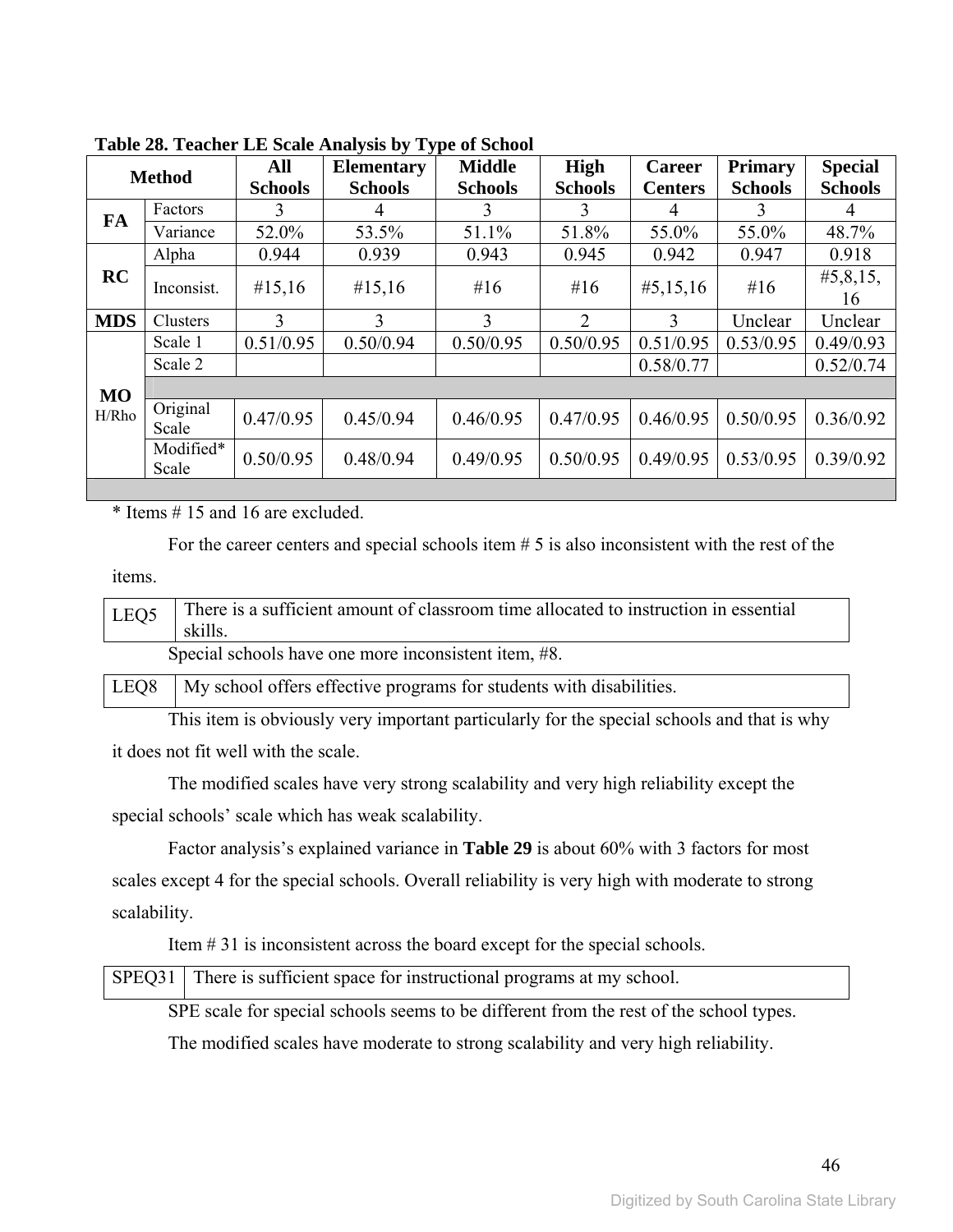|            | <b>Method</b>      | All<br><b>Schools</b> | .<br><b>Elementary</b><br><b>Schools</b> | <b>Middle</b><br><b>Schools</b> | <b>High</b><br><b>Schools</b> | <b>Career</b><br><b>Centers</b> | <b>Primary</b><br><b>Schools</b> | <b>Special</b><br><b>Schools</b> |
|------------|--------------------|-----------------------|------------------------------------------|---------------------------------|-------------------------------|---------------------------------|----------------------------------|----------------------------------|
| <b>FA</b>  | Factors            | 3                     |                                          | 3                               | 3                             | 3                               | 3                                | 4                                |
|            | Variance           | 60.7%                 | 59.3%                                    | $60.1\%$                        | 60.3%                         | 56.0%                           | $60.5\%$                         | 63.2%                            |
| <b>RC</b>  | Alpha              | 0.921                 | 0.914                                    | 0.920                           | 0.920                         | 0.897                           | 0.922                            | 0.882                            |
|            | Inconsist.         | #31                   | #31                                      | #31                             | #31                           | #31                             | #31                              |                                  |
| <b>MDS</b> | Clusters           | 4                     | 4                                        | 4                               | 4                             | 3                               | 3                                | 3                                |
|            | Scale 1            | 0.53/0.93             | 0.51/0.93                                | 0.52/0.92                       | 0.52/0.92                     | 0.48/0.91                       | 0.54/0.93                        | 0.55/0.88                        |
|            | Scale 2            |                       |                                          |                                 |                               |                                 |                                  | 0.57/0.82                        |
|            | Scale 3            |                       |                                          |                                 |                               |                                 |                                  | 0.60/0.72                        |
| <b>MO</b>  |                    |                       |                                          |                                 |                               |                                 |                                  |                                  |
| H/Rho      | Original<br>Scale  | 0.51/0.93             | 0.49/0.92                                | 0.50/0.92                       | 0.50/0.52                     | 0.45/0.91                       | 0.54/0.93                        | 0.40/0.89                        |
|            | Modified*<br>Scale | 0.53/0.93             | 0.51/0.93                                | 0.52/0.92                       | 0.52/0.92                     | 0.48/0.91                       | 0.56/0.93                        | 0.42/0.89                        |
|            |                    |                       |                                          |                                 |                               |                                 |                                  |                                  |

**Table 29. Teacher SPE Scale Analysis by Type of School** 

\* Item # 31 is excluded.

The results from the factor analysis in **Table 30** show explained variance of 60% or more which is a very good indicator. Only 2 factors are extracted. The overall reliability and the scalability are very high. Item # 44 is inconsistent for the primary and special schools.

HSRQ44 Parents at my school know about school activities.

|            | <b>Method</b>     | All                         | <b>Elementary</b> | ັ<br><b>Middle</b> | High           | <b>Career</b>  | <b>Primary</b> | <b>Special</b> |
|------------|-------------------|-----------------------------|-------------------|--------------------|----------------|----------------|----------------|----------------|
|            |                   | <b>Schools</b>              | <b>Schools</b>    | <b>Schools</b>     | <b>Schools</b> | <b>Centers</b> | <b>Schools</b> | <b>Schools</b> |
| FA         | Factors           | $\mathcal{D}_{\mathcal{L}}$ |                   |                    | 2              | 2              | 2              | 2              |
|            | Variance          | 66.9%                       | 66.2%             | 65.8%              | 65.0%          | 61.7%          | 64.6%          | 61.0%          |
| <b>RC</b>  | Alpha             | 0.937                       | 0.934             | 0.933              | 0.934          | 0.923          | 0.933          | 0.914          |
|            | lncons.           |                             |                   |                    |                |                | #44            | #44            |
| <b>MDS</b> | Clusters          |                             | 3                 |                    | 3              | 3              | 3              | $\overline{4}$ |
|            | Scale 1           | 0.68/0.94                   | 0.67/0.94         | 0.65/0.94          | 0.65/0.93      | 0.61/0.93      | 0.67/0.94      | 0.59/0.92      |
| <b>MO</b>  |                   |                             |                   |                    |                |                |                |                |
| H/Rho      | Original<br>Scale | 0.68/0.94                   | 0.67/0.94         | 0.65/0.94          | 0.65/0.93      | 0.61/0.93      | 0.67/0.94      | 0.59/0.92      |
|            |                   |                             |                   |                    |                |                |                |                |

### **Table 30. Teacher HSR Scale Analysis by Type of School**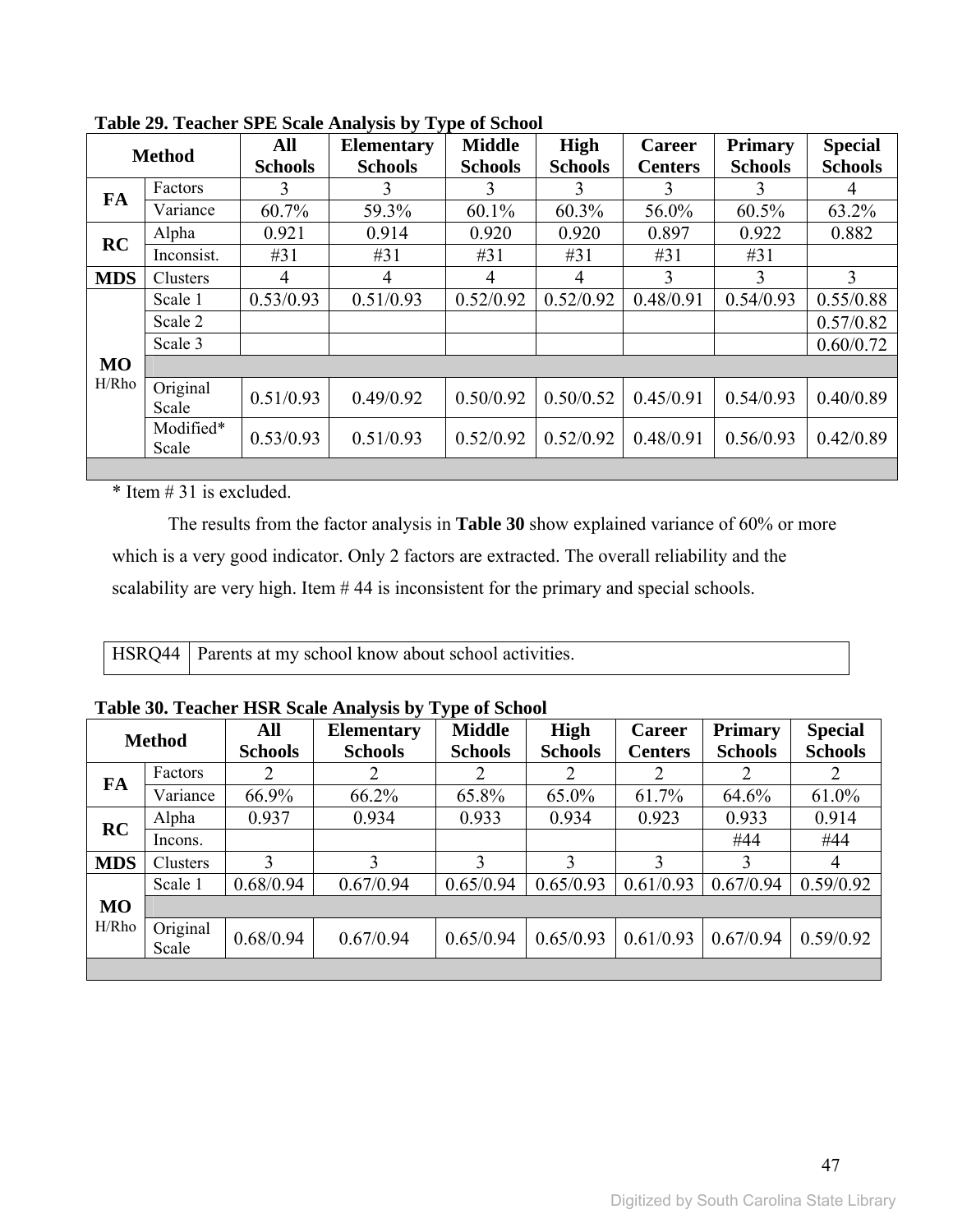#### **C. Parent Survey**

|                    |                        | All            | <b>Elementary</b> | <b>Middle</b>  | <b>High</b>    | <b>Career</b>  | <b>Special</b> |  |  |
|--------------------|------------------------|----------------|-------------------|----------------|----------------|----------------|----------------|--|--|
|                    | <b>Method</b>          | <b>Schools</b> | <b>Schools</b>    | <b>Schools</b> | <b>Schools</b> | <b>Centers</b> | <b>Schools</b> |  |  |
| FA                 | Factors                | 6              |                   |                | 6              | 6              | 6              |  |  |
|                    | Variance               | 52.7           | 52.6%             | 51.7%          | 52.2%          | 54.7%          | 57.6%          |  |  |
| <b>RC</b>          | Alpha                  | 0.769          | 0.792             | 0.742          | 0.771          | 0.817          | 0.787          |  |  |
|                    | Incons.                |                |                   |                |                |                |                |  |  |
| <b>MDS</b>         | Clusters               | $\overline{2}$ | $\overline{2}$    | $\overline{2}$ | $\overline{2}$ | $\overline{2}$ | Unclear        |  |  |
|                    | Scale 1                | 0.83/0.95      | 0.83/0.95         | 0.81/0.94      | 0.80/0.94      | 0.58/0.96      | 0.85/0.95      |  |  |
|                    | Scale 2                | 0.59/0.96      | 0.59/0.96         | 0.55/0.95      | 0.56/0.96      | 0.78/0.93      | 1.00/0.68      |  |  |
|                    | Scale 3                | 0.44/0.85      | 0.50/0.79         | 0.50/0.69      | 0.47/0.89      | 0.52/0.91      | 0.63/0.96      |  |  |
|                    | Scale 4                |                |                   | 0.48/0.82      |                |                | 0.54/0.89      |  |  |
|                    | <b>Modified Scales</b> |                |                   |                |                |                |                |  |  |
| <b>MO</b><br>H/Rho | School<br>$Env.*$      | 0.61/0.96      | 0.61/0.96         | 0.56/0.95      | 0.57/0.96      | 0.59/0.96      | 0.63/0.96      |  |  |
|                    | Sections<br>4 & 5      | 0.43/0.86      | 0.38/0.82         | 0.40/0.85      | 0.46/0.89      | 0.52/0.91      | 0.48/0.88      |  |  |
|                    | Rate                   | 0.83/0.95      | 0.83/0.95         | 0.81/0.94      | 0.80/0.94      | 0.78/0.93      | 0.85/0.95      |  |  |
|                    | Reduced<br>$TF**$      | 0.61/0.71      | 0.55/0.69         | 0.65/0.72      | 0.64/0.72      | 0.58/0.69      | 0.55/0.66      |  |  |

**Table 31. Parent Overall Scale Analysis by Type of School** 

\* Includes items LE 1-5, SPE 1-5, HSR 1-11.

\*\* Includes items TF 5-7

The factor analysis in **Table 31** suggests 6 or 7 factors that explain about 52% of the total variance of the models. The overall reliability is above the 0.7 threshold with highest reliability for the career centers. The Mokken scale analysis shows that there are subscales of the overall scale. As we know from the previous analysis of the combined data this result is very intuitive.

The first of the modified scales includes all 3 scales related to school environment. The scale has very high scalability for all types of schools and very high reliability. The second modified scale combines Sections 4 and 5. The scale has moderate to strong scalability with the highest value for the career centers. Reliability is uniformly high for all schools types. The Rate scale again is the best scale of all. It has scalability of 0.8 or more and reliability above 0.9. The True/False scale is again the worst of all. When it is reduced to 3 items (5-7) the scale has strong scalability and reliability around the threshold value of 0.7.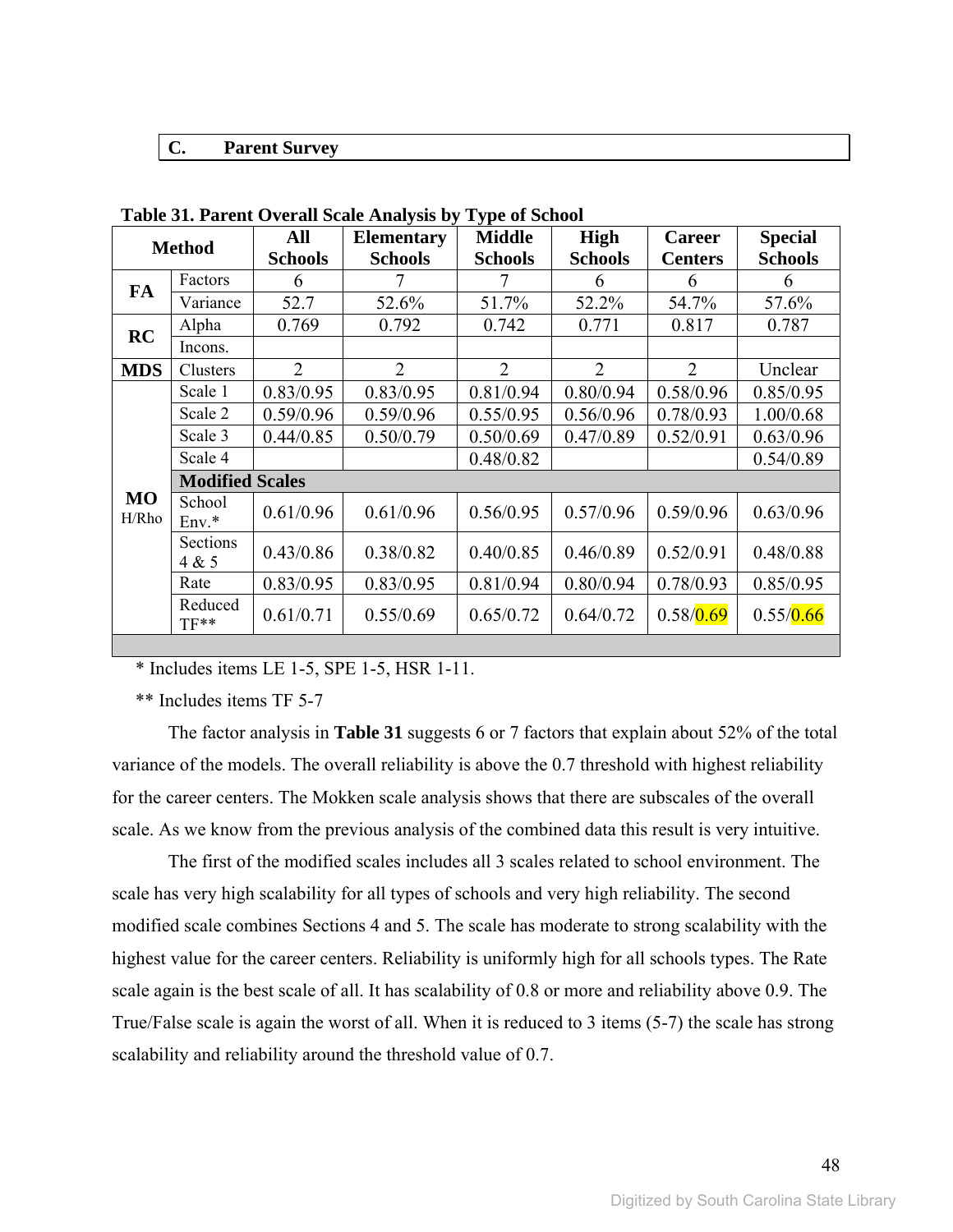|            | <b>Method</b>     | All<br><b>Schools</b> | <b>Elementary</b><br><b>Schools</b> | <b>Middle</b><br><b>Schools</b> | <b>High</b><br><b>Schools</b> | <b>Career</b><br><b>Centers</b> | <b>Special</b><br><b>Schools</b> |
|------------|-------------------|-----------------------|-------------------------------------|---------------------------------|-------------------------------|---------------------------------|----------------------------------|
| FA         | Factors           |                       |                                     |                                 |                               |                                 |                                  |
|            | Variance          | 58.2%                 | 59.1%                               | 56.0%                           | 54.7%                         | 55.4%                           | 67.3%                            |
| <b>RC</b>  | Alpha             | 0.876                 | 0.879                               | 0.867                           | 0.863                         | 0.868                           | 0.917                            |
|            | Incons.           |                       |                                     |                                 |                               |                                 |                                  |
| <b>MDS</b> | Clusters          | $\mathcal{E}$         | 3                                   | 3                               | 3                             | 2                               | 3                                |
|            | Scale 1           | 0.66/0.88             | 0.67/0.89                           | 0.64/0.87                       | 0.62/0.87                     | 0.63/0.88                       | 0.81/0.92                        |
| <b>MO</b>  |                   |                       |                                     |                                 |                               |                                 |                                  |
| H/Rho      | Original<br>Scale | 0.66/0.88             | 0.67/0.89                           | 0.64/0.87                       | 0.62/0.87                     | 0.63/0.88                       | 0.81/0.92                        |
|            |                   |                       |                                     |                                 |                               |                                 |                                  |

**Table 32. Parent LE Scale Analysis by Type of School** 

**Table 32** shows pretty much uniform results. The factor analysis implies only one factor with 55% to 67% explained variance. The highest number is for the special schools scale which also scores the highest reliability (0.9) and scalability (0.8). The rest of the scales are also good and the scalability is strong, about 0.6.

|            | Table 33. I aftent St E Scale Analysis by Type of School |                       |                                     |                                 |                        |                                 |                                  |
|------------|----------------------------------------------------------|-----------------------|-------------------------------------|---------------------------------|------------------------|---------------------------------|----------------------------------|
|            | <b>Method</b>                                            | All<br><b>Schools</b> | <b>Elementary</b><br><b>Schools</b> | <b>Middle</b><br><b>Schools</b> | High<br><b>Schools</b> | <b>Career</b><br><b>Centers</b> | <b>Special</b><br><b>Schools</b> |
| FA         | Factors                                                  |                       |                                     |                                 |                        |                                 |                                  |
|            | Variance                                                 | 55.7%                 | 54.8%                               | 52.4%                           | 51.7%                  | 57.1%                           | 61.6%                            |
| RC         | Alpha                                                    | 0.866                 | 0.859                               | 0.849                           | 0.850                  | 0.877                           | 0.883                            |
|            | Incons.                                                  |                       |                                     |                                 |                        |                                 |                                  |
| <b>MDS</b> | Clusters                                                 |                       | 3                                   | 3                               | 3                      | 3                               | 3                                |
|            | Scale 1                                                  | 0.66/0.88             | 0.67/0.88                           | 0.62/0.86                       | 0.61/0.86              | 0.68/0.89                       | 0.70/0.88                        |
| <b>MO</b>  |                                                          |                       |                                     |                                 |                        |                                 |                                  |
| H/Rho      | Original<br>Scale                                        | 0.66/0.88             | 0.67/0.88                           | 0.62/0.86                       | 0.61/0.86              | 0.68/0.89                       | 0.70/0.88                        |
|            |                                                          |                       |                                     |                                 |                        |                                 |                                  |

**Table 33. Parent SPE Scale Analysis by Type of School** 

The SPE scale results in **Table 33** are very similar to the LE scale. Special schools scale stands out although the rest of the scales are also good. The scalability is very strong with high reliability. No inconsistent items are present.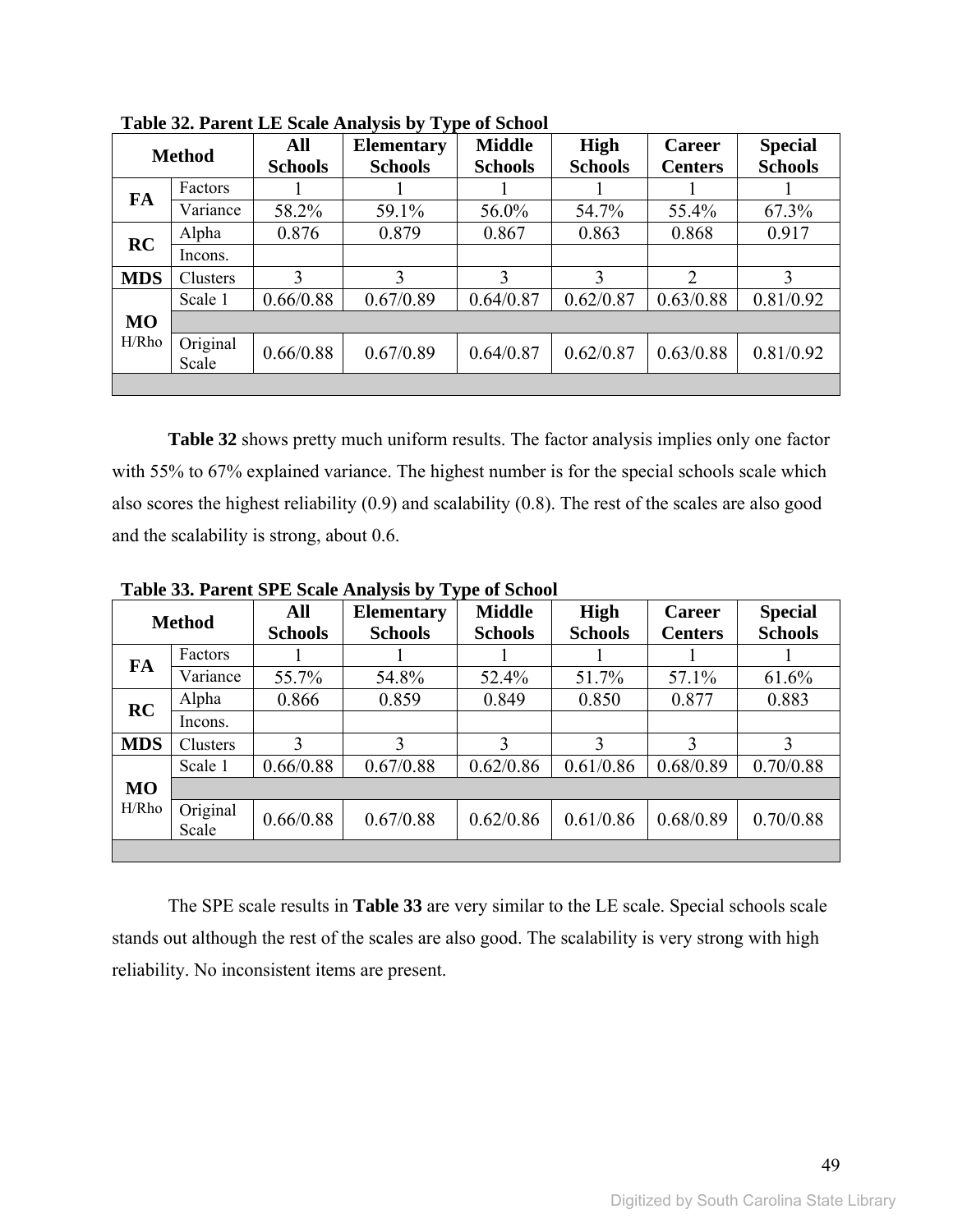|            | <b>Method</b>     | All<br><b>Schools</b> | <b>Elementary</b><br><b>Schools</b> | <b>Middle</b><br><b>Schools</b> | <b>High</b><br><b>Schools</b> | <b>Career</b><br><b>Centers</b> | <b>Special</b><br><b>Schools</b> |
|------------|-------------------|-----------------------|-------------------------------------|---------------------------------|-------------------------------|---------------------------------|----------------------------------|
| FA         | Factors           |                       |                                     |                                 | 2                             |                                 | 2                                |
|            | Variance          | 51.7%                 | 51.8%                               | 48.0%                           | 54.2%                         | 50.0%                           | 58.6%                            |
| RC         | Alpha             | 0.934                 | 0.934                               | 0.925                           | 0.926                         | 0.930                           | 0.930                            |
|            | Incons.           |                       |                                     |                                 |                               |                                 | #8                               |
| <b>MDS</b> | Clusters          | 3                     | 3                                   | 3                               | 3                             | 4                               | 3                                |
|            | Scale 1           | 0.63/0.94             | 0.63/0.93                           | 0.60/0.93                       | 0.62/0.93                     | 0.62/0.93                       | 0.63/0.94                        |
| <b>MO</b>  |                   |                       |                                     |                                 |                               |                                 |                                  |
| H/Rho      | Original<br>Scale | 0.63/0.94             | 0.63/0.93                           | 0.60/0.93                       | 0.62/0.93                     | 0.62/0.93                       | 0.63/0.94                        |
|            |                   |                       |                                     |                                 |                               |                                 |                                  |

**Table 34. Parent HSR Scale Analysis by Type of School** 

In **Table 34** the explained variance from the factor analysis is over 50% with only 1 or 2 factors extracted. The reliability is very high with high scalability. For the special schools item # 8 seems to be inconsistent.

|  | HSRQ8   My child's school schedules activities at times that I can attend. |
|--|----------------------------------------------------------------------------|
|--|----------------------------------------------------------------------------|

|            | <b>Method</b>     | All<br><b>Schools</b> | <b>Elementary</b><br><b>Schools</b> | ັ້<br><b>Middle</b><br><b>Schools</b> | High<br><b>Schools</b> | <b>Career</b><br><b>Centers</b> | <b>Special</b><br><b>Schools</b> |
|------------|-------------------|-----------------------|-------------------------------------|---------------------------------------|------------------------|---------------------------------|----------------------------------|
| FA         | Factors           | 2                     | 2                                   | $\overline{2}$                        | 2                      | 2                               | 2                                |
|            | Variance          | 45.0%                 | 41.2%                               | 43.4%                                 | 50.5%                  | 56.2%                           | 52.8%                            |
| RC         | Alpha             | 0.814                 | 0.778                               | 0.801                                 | 0.860                  | 0.874                           | 0.848                            |
|            | Incons.           |                       |                                     |                                       |                        | #1                              | #1,2                             |
| <b>MDS</b> | Clusters          | 3                     | 3                                   | 3                                     | Unclear                | Unclear                         | 2                                |
|            | Scale 1           | 0.49/0.82             | 0.49/0.78                           | 0.47/0.81                             | 0.52/0.88              | 0.56/0.88                       | 0.59/0.87                        |
| <b>MO</b>  | Scale 2           | 0.53/0.68             |                                     | 0.53/0.70                             |                        |                                 |                                  |
| H/Rho      |                   |                       |                                     |                                       |                        |                                 |                                  |
|            | Original<br>Scale | 0.45/0.82             | 0.41/0.80                           | 0.43/0.81                             | 0.52/0.88              | 0.56/0.88                       | 0.52/0.85                        |
|            |                   |                       |                                     |                                       |                        |                                 |                                  |

**Table 35. Parent Section 4 Scale Analysis by Type of School** 

Section 4 scale factor analysis in **Table 35** reveals 2 factors for all scales with explained variance between 45% and 55%. Reliability is high for all scales. Multidimensional scaling does not reveal clear patterns for high schools and career centers. Scalability is from moderate to strong with high reliability.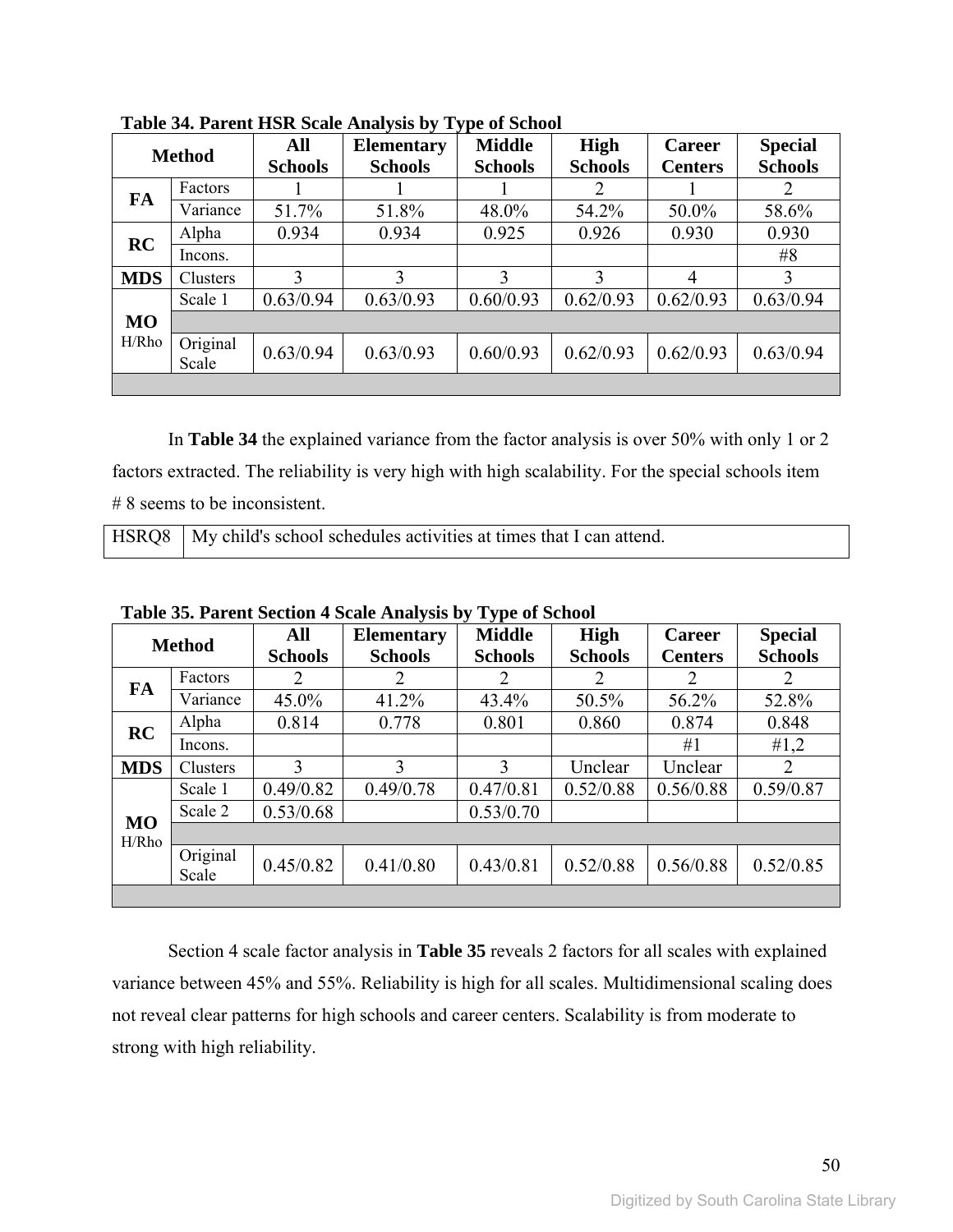Item # 1 is inconsistent with the rest of the scale for the career centers and special schools and item # 2 is also inconsistent for the special schools scale.

| Sec4Q1   Attend Open Houses or parent-teacher conferences. |
|------------------------------------------------------------|
| Sec4Q2   Attend student programs or performances.          |

| <b>Method</b> |                   | All            | <b>Elementary</b> | <b>Middle</b>  | <b>High</b>    | <b>Career</b>  | <b>Special</b> |
|---------------|-------------------|----------------|-------------------|----------------|----------------|----------------|----------------|
|               |                   | <b>Schools</b> | <b>Schools</b>    | <b>Schools</b> | <b>Schools</b> | <b>Centers</b> | <b>Schools</b> |
| FA            | Factors           |                | 2                 | 2              |                | 2              |                |
|               | Variance          | 34.5%          | 37.8%             | 40.4%          | 36.2%          | 51.5%          | 40.4%          |
| RC            | Alpha             | 0.658          | 0.467             | 0.604          | 0.708          | 0.713          | 0.761          |
|               | Incons.           | #1             |                   | #1             | #1             |                |                |
| <b>MDS</b>    | Clusters          | 2              | 2                 | 2              | 2              | $\overline{2}$ | $\overline{2}$ |
|               | Scale 1           | 0.47/0.71      | 0.56/0.70         | 0.44/0.66      | 0.52/0.74      | 0.51/0.74      | 0.48/0.79      |
| <b>MO</b>     |                   |                |                   |                |                |                |                |
| H/Rho         | Original<br>Scale | 0.47/0.71      | 0.35/0.56         | 0.39/0.66      | 0.46/0.74      | 0.46/0.75      | 0.48/0.79      |
|               |                   |                |                   |                |                |                |                |

**Table 36. Parent Section 5 Scale Analysis by Type of School** 

Most of the factor analysis models in **Table 36** explain 35%-40% of the variance with one exception – the career centers scale factor analysis which explains 51% of the variance. The overall reliability is not very good and for 3 of the scales it is even below the threshold of 0.7. The scalability is weak to moderate.

Item # 1 is inconsistent for all schools data and for elementary and middle schools.

| Sec5Q1   Visit my child's classrooms during the school day. |  |
|-------------------------------------------------------------|--|
|-------------------------------------------------------------|--|

The Rate scale again is one of the best. The one-factor factor analysis in **Table 37** explains about 70% of the variance. The reliability is very high (Alpha>0.9) and there are no inconsistent items. The scalability is very strong.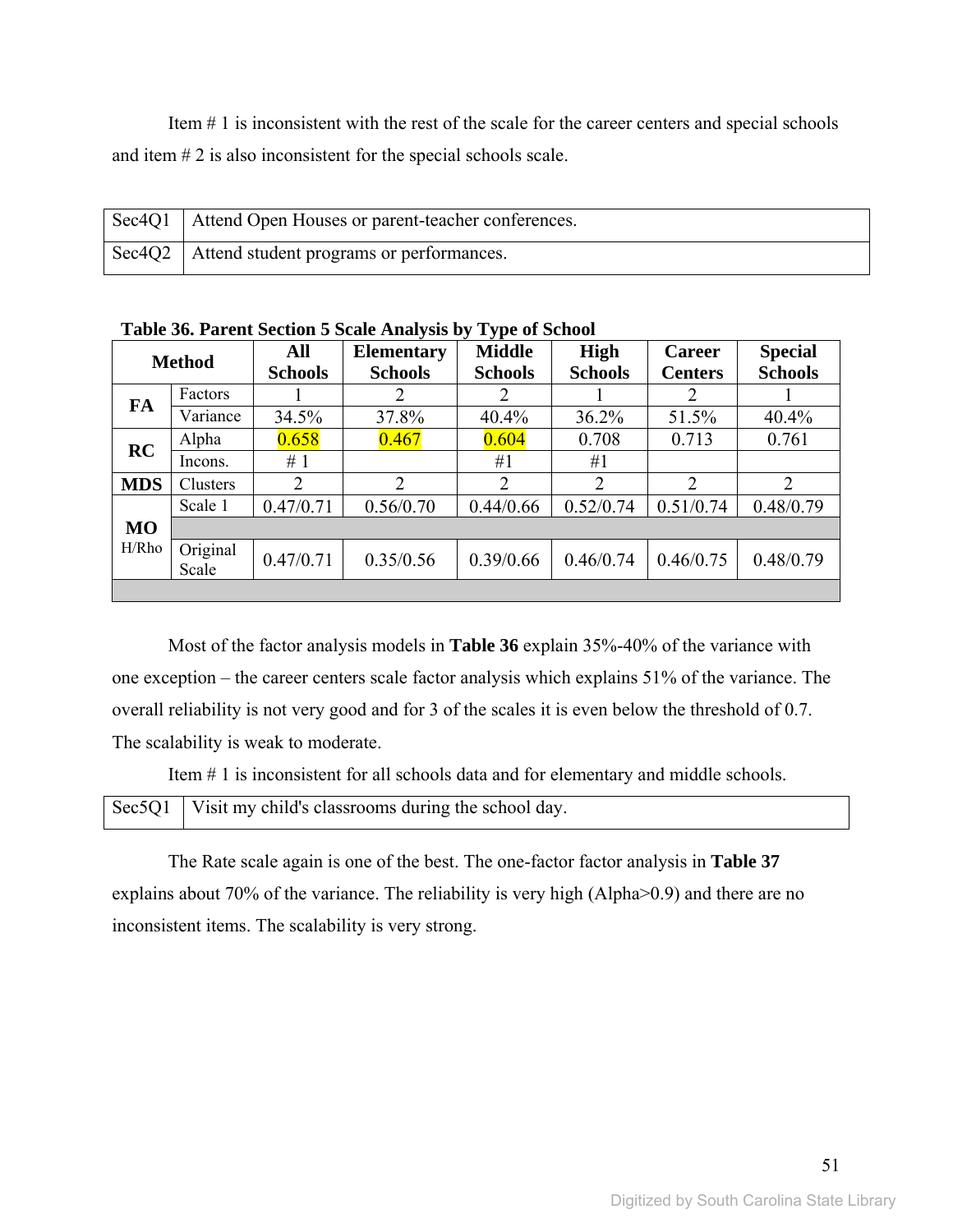|            | <b>Method</b>     | All<br><b>Schools</b> | <b>Elementary</b><br><b>Schools</b> | <b>Middle</b><br><b>Schools</b> | <b>High</b><br><b>Schools</b> | <b>Career</b><br><b>Centers</b> | <b>Special</b><br><b>Schools</b> |
|------------|-------------------|-----------------------|-------------------------------------|---------------------------------|-------------------------------|---------------------------------|----------------------------------|
| FA         | Factors           |                       |                                     |                                 |                               |                                 |                                  |
|            | Variance          | 71.5%                 | 71.4%                               | 69.4%                           | 68.0%                         | 67.2%                           | 65.2%                            |
| RC         | Alpha             | 0.927                 | 0.926                               | 0.919                           | 0.914                         | 0.910                           | 0.900                            |
|            | Incons.           |                       |                                     |                                 |                               |                                 |                                  |
| <b>MDS</b> | Clusters          | 3                     | 3                                   | 3                               | 3                             | 3                               | 3                                |
|            | Scale 1           | 0.78/0.94             | 0.79/0.94                           | 0.76/0.93                       | 0.74/0.93                     | 0.73/0.92                       | 0.74/0.92                        |
| <b>MO</b>  |                   |                       |                                     |                                 |                               |                                 |                                  |
| H/Rho      | Original<br>Scale | 0.78/0.94             | 0.79/0.94                           | 0.76/0.93                       | 0.74/0.93                     | 0.73/0.92                       | 0.74/0.92                        |
|            |                   |                       |                                     |                                 |                               |                                 |                                  |

**Table 37. Parent Rate Scale Analysis by Type of School** 

On the opposite end is the True/False scale (**Table 38**) which is the worst of all scales. It is not reliable. A reduced small scale has strong scalability and the reliability is above the threshold of 0.7 although barely. As before we would recommend this scale to be dropped or modified into questions with Likert type answers.

**Table 38. Parent True/False Scale Analysis by Type of School** 

|            | $\sim$ , $\sim$ , $\sim$ $\sim$ $\sim$ $\sim$ $\sim$ $\sim$ |                       |                                     |                                 |                               |                                 |                                  |
|------------|-------------------------------------------------------------|-----------------------|-------------------------------------|---------------------------------|-------------------------------|---------------------------------|----------------------------------|
|            | <b>Method</b>                                               | All<br><b>Schools</b> | <b>Elementary</b><br><b>Schools</b> | <b>Middle</b><br><b>Schools</b> | <b>High</b><br><b>Schools</b> | <b>Career</b><br><b>Centers</b> | <b>Special</b><br><b>Schools</b> |
| RC         | Alpha                                                       | 0.543                 | 0.509                               | 0.530                           | 0.605                         | 0.582                           | 0.491                            |
|            | Incons.                                                     | #4                    | #4                                  | #4                              | #4                            | #4                              | #2,4                             |
| <b>MDS</b> | Clusters                                                    |                       |                                     | 3                               | 3                             |                                 |                                  |
|            | Scale 1                                                     | 0.61/0.74             | 0.55/0.72                           | 0.63/0.73                       | 0.64/0.74                     | 0.58/0.70                       | 0.60/0.71                        |
| <b>MO</b>  |                                                             |                       |                                     |                                 |                               |                                 |                                  |
| H/Rho      | Original<br>Scale                                           | 0.22/0.57             | 0.20/0.51                           | 0.22/0.60                       | 0.29/0.67                     | 0.27/0.61                       | 0.20/0.51                        |
|            |                                                             |                       |                                     |                                 |                               |                                 |                                  |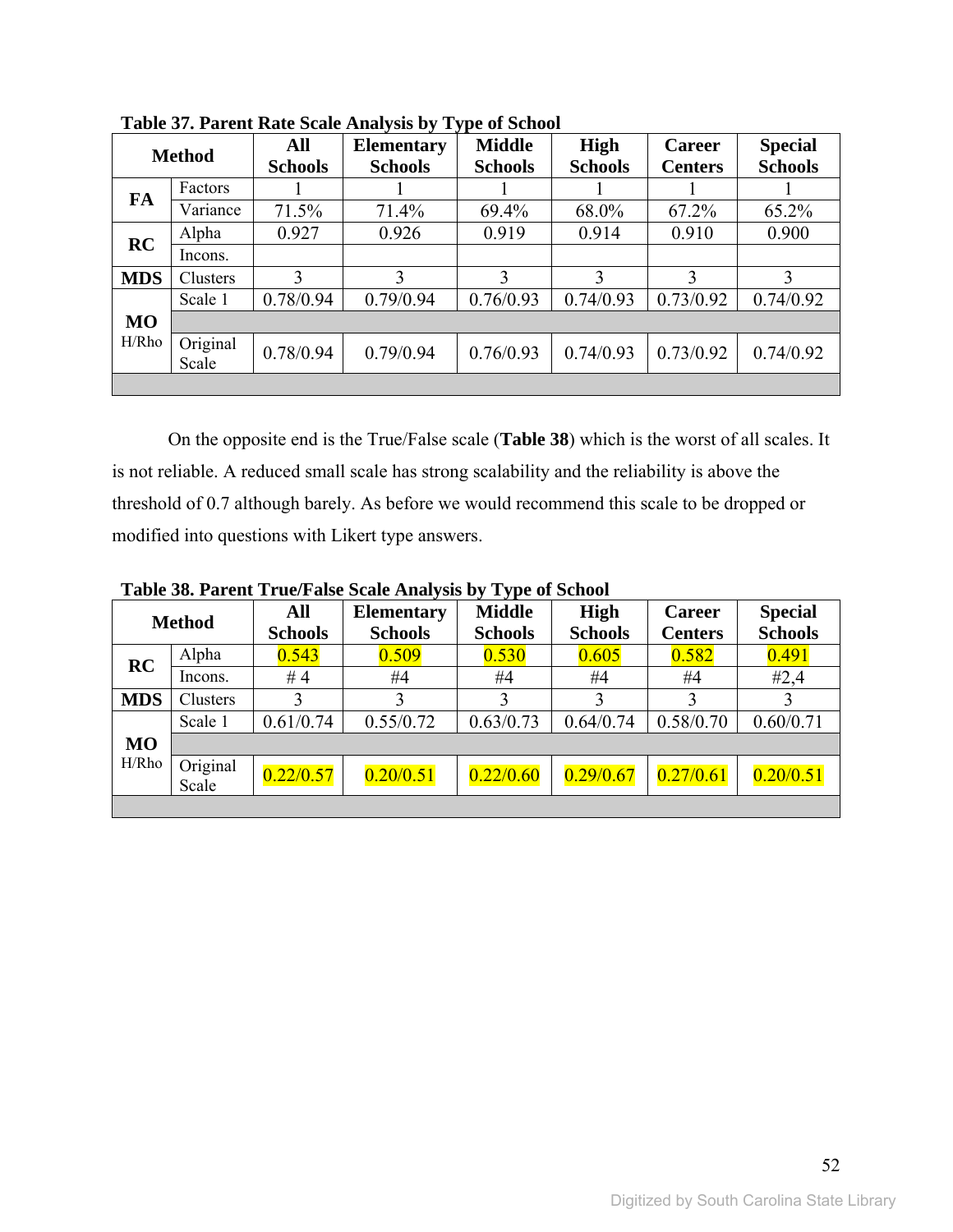## **CONCLUSION**

The analysis based on the combined data and by school type showed that in general the scales used in the South Carolina Card Surveys **have very good qualities**. The analysis also suggested some small changes in some of the scales and they are listed below:

| <b>Survey</b>  | <b>Scale</b>                       | <b>Suggested Modifications</b>                         |
|----------------|------------------------------------|--------------------------------------------------------|
|                | Overall School<br>Environment      | Exclude item #1                                        |
| <b>Student</b> | LE                                 | Exclude item #1                                        |
|                | <b>SPE</b>                         | None                                                   |
|                | <b>HSR</b>                         | None                                                   |
|                | Overall School<br>Environment      | Exclude items $# 15, 16, 31$                           |
| <b>Teacher</b> | LE                                 | Exclude items 15 and 16                                |
|                | <b>SPE</b>                         | Exclude item $#31$                                     |
|                | <b>HSR</b>                         | None                                                   |
|                | Overall                            | Drop and replace with 2 combined and one single scale. |
|                | (All items)<br>Overall School      | Include Items LE 1-5, SPE 1-5, HSR 1-11                |
|                | Environment                        |                                                        |
|                | Parent                             | Include items Section 4: 1-8 and Section 5: 1-5        |
|                | Activities                         |                                                        |
|                | LE                                 | None                                                   |
| <b>Parent</b>  | <b>SPE</b>                         | None                                                   |
|                | <b>HSR</b>                         | None                                                   |
|                | <b>School Rating</b><br>by Parents | Include items Rate 1-5                                 |
|                | Parent                             | 1. Drop the scale altogether, or                       |
|                | Involvement                        | Reduce the scale to include only items 5-7, or<br>2.   |
|                | (True/False)                       | Modify the scale by changing the questions and<br>3.   |
|                |                                    | transforming the answers from Yes/No to a              |
|                |                                    | Likert-type scale.                                     |
|                |                                    |                                                        |

## **Table 39. Suggested Scale Modifications**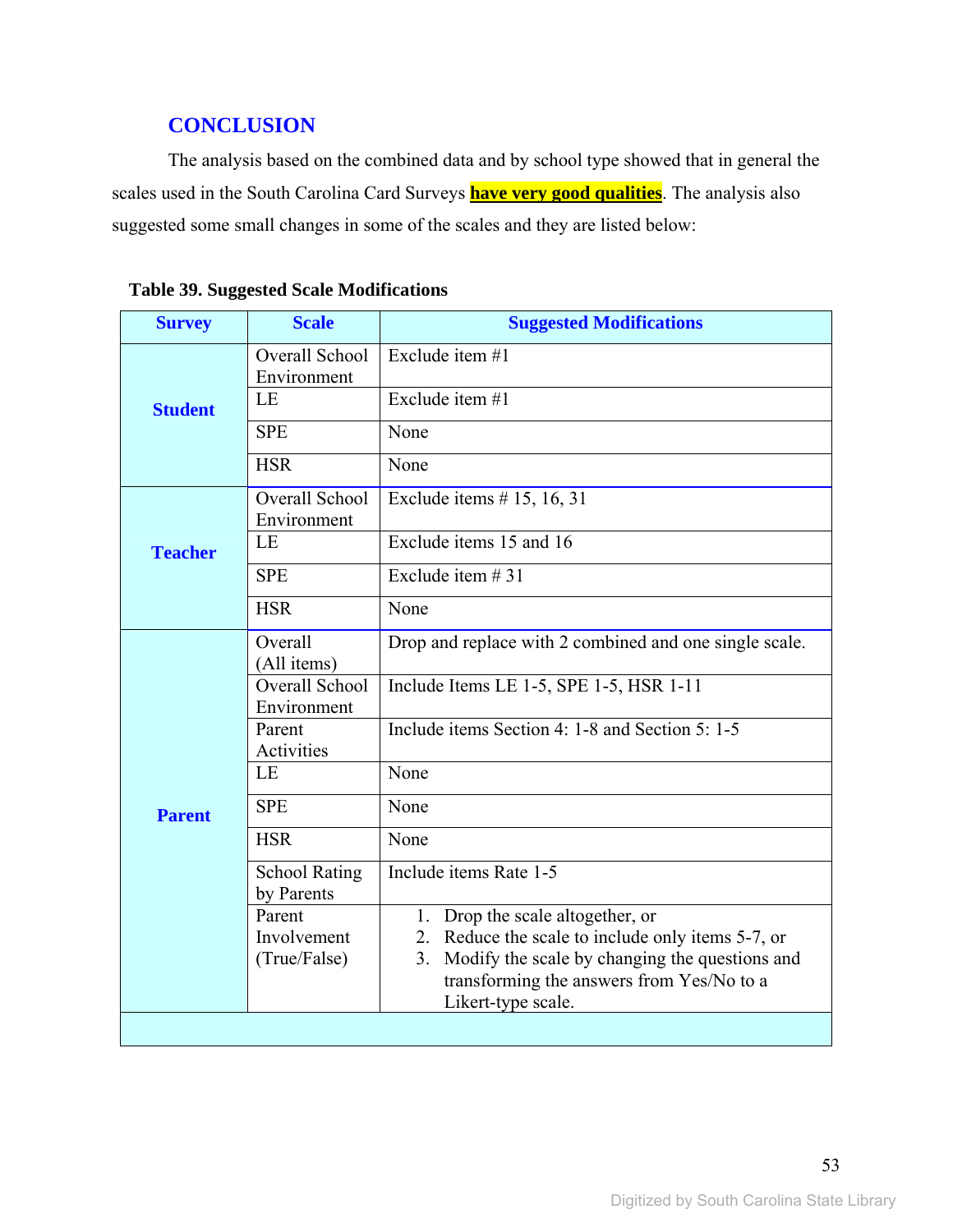Based on the conclusions from the scale analyses we would suggest that the total score for each scale is generated and published on the web. The score will be a simple sum of the numerical value of the valid answers. If there is at least one missing answer or answer of "Don't Know" this survey should be excluded from the score generation.

Let us for example produce a possible report on the student scale. The overall modified scale has 42 items, each with four possible valid answers: 1,2,3,4:

For students and teachers they are: 1 =Disagree 2=Mostly Disagree 3=Mostly Agree 4=Agree. For parents they are: 1 =Strongly Disagree 2=Disagree 3=Agree 4=Strongly Agree. Although slightly different they are still comparable.

This way the minimum score will be 42 and the maximum  $42*4 = 168$ . We could also produce a proportion of the maximum score so the ideal school will have a score of 100 and the minimum will be  $25 ((42/168) *100)$ .

|               | <b>Overall School Environment</b> |                 |                |  |
|---------------|-----------------------------------|-----------------|----------------|--|
| <b>School</b> | <b>Students</b>                   | <b>Teachers</b> | <b>Parents</b> |  |
| A             | 76                                | 78              | 70             |  |
| В             | 75                                |                 | 65             |  |
| Etc.          |                                   |                 |                |  |
|               |                                   |                 |                |  |

**Table 40. School Environment Ratings for 2003/2004 School Year**   $M_{\text{avimum}}$  score of  $100$ 

Similar tables can be produced for **Learning Environment, Social and Physical Environment, and Home-School Relations**.

In addition to the total scores for each scale a **ranking** can be produced based on the total scores. For example, based on students surveys we can calculate the total score for the overall school environment. Then, we can sort the schools by the total score and give the best school with the highest score rank 1. This will be the school in South Carolina with the most favorable school environment. The school with the next to high score will get rank 2, etc. Schools with equal scores will get the same rank.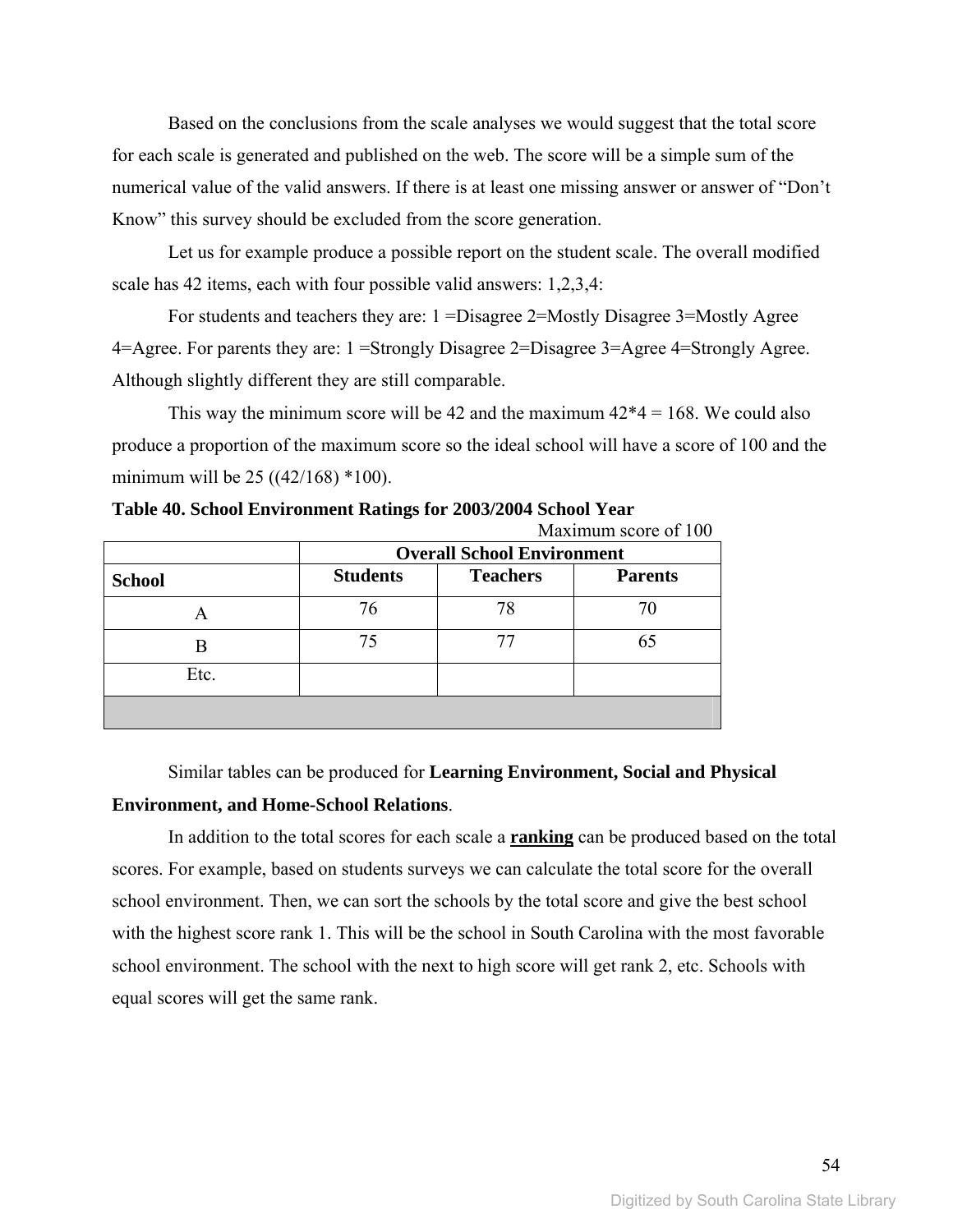Similar ranking could be done using the teachers and parents surveys.

| Table 41. School Rankings for 2003/2004 School Year. |  |
|------------------------------------------------------|--|
|------------------------------------------------------|--|

|               | <b>Overall School Environment</b> |                 |                |  |
|---------------|-----------------------------------|-----------------|----------------|--|
| <b>School</b> | <b>Students</b>                   | <b>Teachers</b> | <b>Parents</b> |  |
|               | 12                                |                 |                |  |
|               |                                   |                 |                |  |
| Etc.          |                                   |                 |                |  |
|               |                                   |                 |                |  |

Similar tables can be produced for Learning Environment, Social and Physical Environment, and Home-School Relations.

From the parent survey we can calculate the total score for a few additional scales. The first is the **Parent Activity** scale which combines Sections 4 and 5. First we have to reverse the scoring because people usually expect a bigger score to mean better. For this scale the original answers are: 1 =I do this; 2=I don't do this, but I would like to; 3=I don't do this, and I don't care to. The recoding should be "old answer  $1 =$  new answer  $3$ ",  $2=2$ , and "old answer  $3 =$  new answer 1." So the maximum total score for Parent Activity will be 45 (15\*3) and the minimum will be 15 and the higher the score the better the parent activity in this school.

The next scale is the **School Rating** by the parents (the Rate scale). It also has to be reverse coded because the current coding is: 1 =Very good 2=Good 3=Okay 4=Bad 5=Very bad. After the recoding the bigger the total score the better the school with a minimum score of 5 and maximum of 25.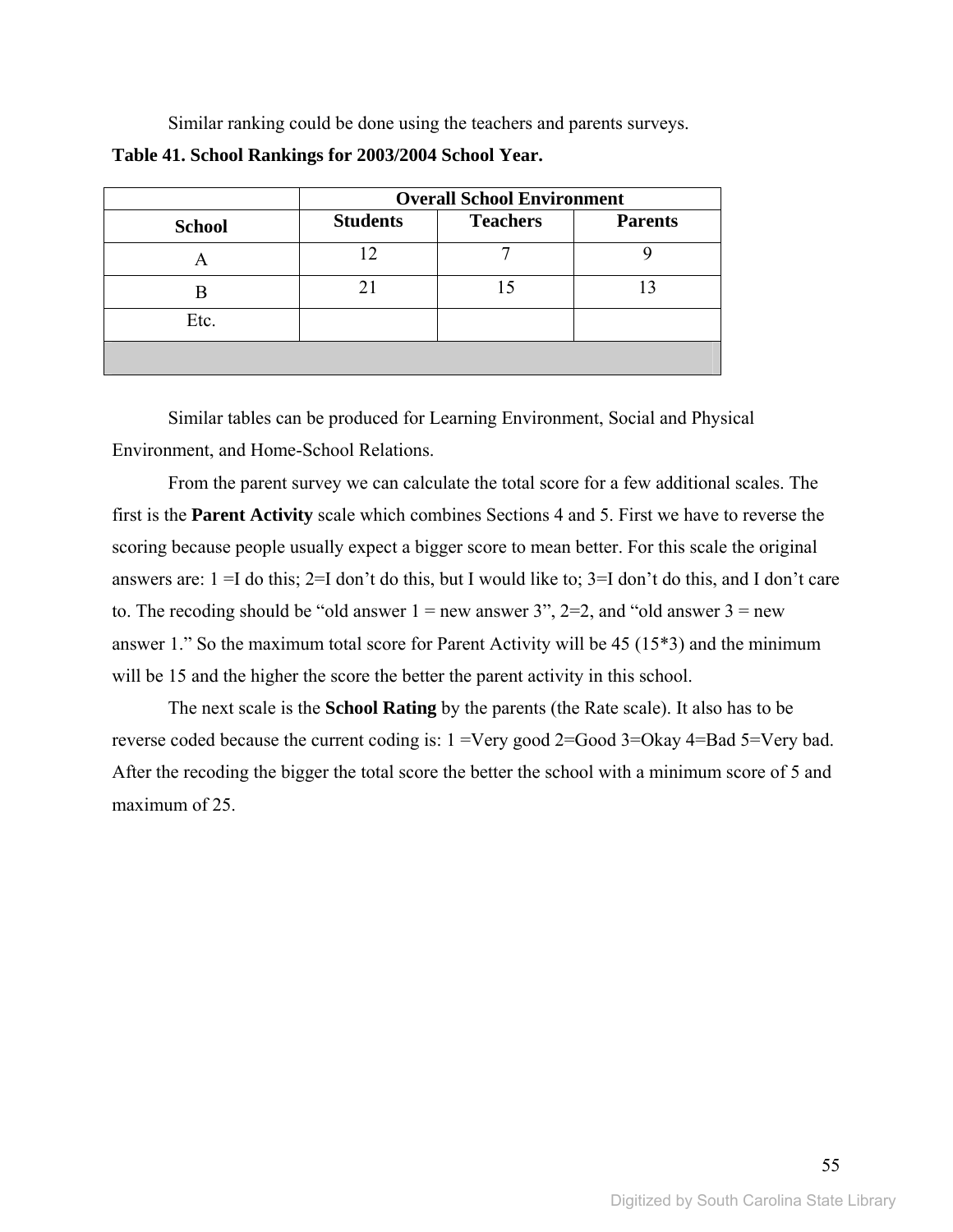## **RECOMENDATIONS**

- 1. **Modify the scales** as suggested in Table 39.
- 2. **Calculate the total scores for overall scale, and for LE, SPE, and HSR scales** from student, teacher, and parent surveys. An example of possible report is given in Table 42.

|               | <b>Overall School Environment</b> |                                        |                |  |  |
|---------------|-----------------------------------|----------------------------------------|----------------|--|--|
| <b>School</b> | <b>Students</b>                   | <b>Teachers</b>                        | <b>Parents</b> |  |  |
| $\mathbf{A}$  | 76                                | 78                                     | 70             |  |  |
| B             | 75                                | 77                                     | $65*$          |  |  |
|               |                                   | <b>Learning Environment</b>            |                |  |  |
| <b>School</b> | <b>Students</b>                   | <b>Teachers</b>                        | <b>Parents</b> |  |  |
| A             | $NA**$                            | 73                                     | 65             |  |  |
| B             | 70                                | 72                                     | $60*$          |  |  |
|               |                                   | <b>Social and Physical Environment</b> |                |  |  |
| <b>School</b> | <b>Students</b>                   | <b>Teachers</b>                        | <b>Parents</b> |  |  |
| $\mathbf{A}$  | 81                                | 83                                     | 75             |  |  |
| B             | 80                                | 82                                     | $70*$          |  |  |
|               | <b>Home-School Relations</b>      |                                        |                |  |  |
| <b>School</b> | <b>Students</b>                   | <b>Teachers</b>                        | <b>Parents</b> |  |  |
| $\mathbf{A}$  | 74                                | 80                                     | $NA**$         |  |  |
| B             | 73                                | 80                                     | $65*$          |  |  |
|               |                                   |                                        |                |  |  |

|  |  |  | Table 42. School Environment Ratings by Students, Teachers, and Parents. |  |
|--|--|--|--------------------------------------------------------------------------|--|
|  |  |  | Maximum score of 100                                                     |  |

\* Evaluation based on less than 30 surveys and might not be reliable.

\*\* Insufficient number of surveys for evaluation to be valid.

The "insufficient" number in general can be about 10 surveys but it may depend on the total number of possible surveys, e.g. if a school has only 9 teachers all together.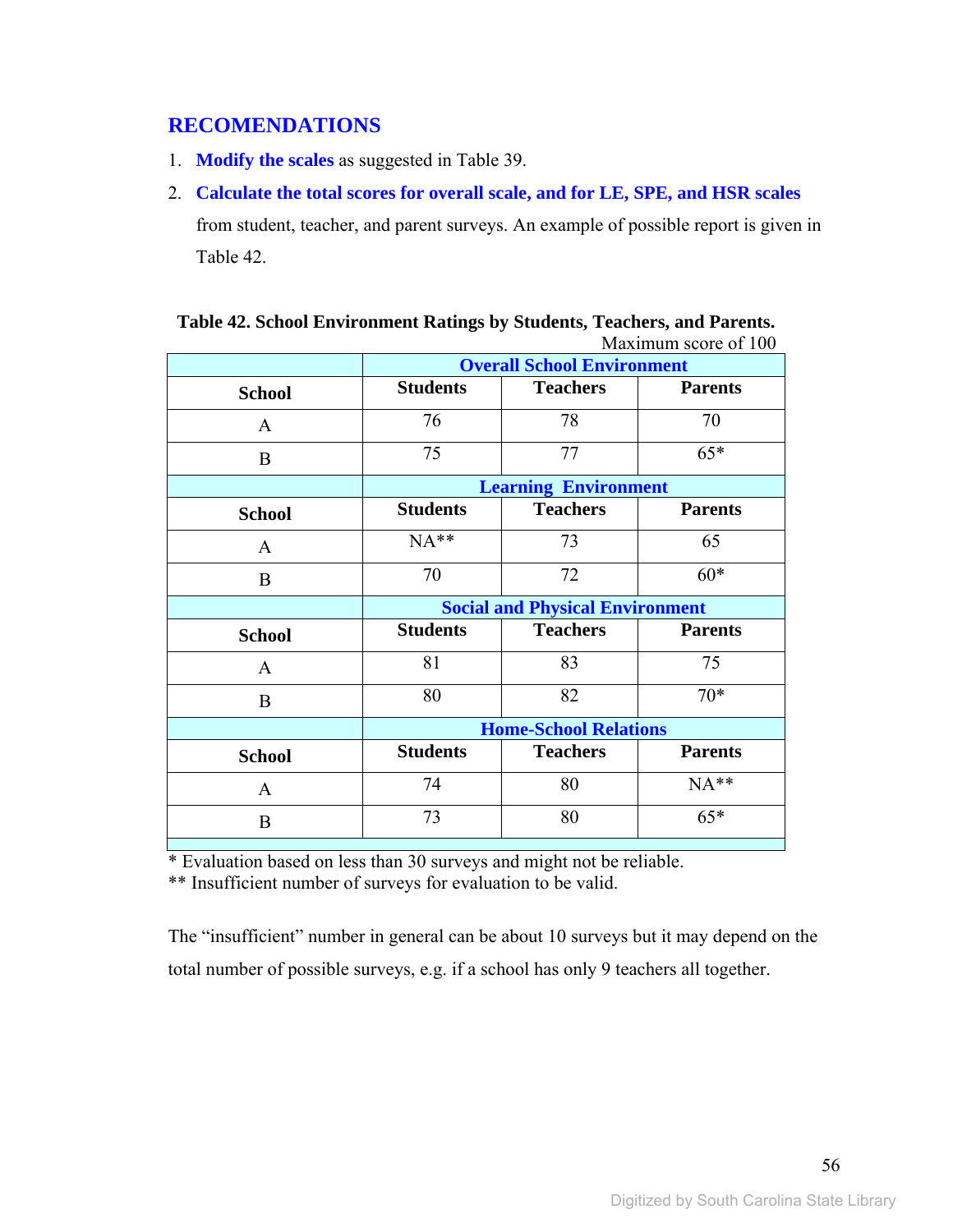3. **Calculate the total score for parent activity and parent involvement and the school rating by the parents**. A possible report is presented in Table 43.

|               | Maximum score of 100      |  |  |
|---------------|---------------------------|--|--|
|               | <b>School Rating</b>      |  |  |
| <b>School</b> | <b>Parents</b>            |  |  |
| $\mathbf{A}$  | 70                        |  |  |
| B             | $65*$                     |  |  |
|               | <b>Parent Activities</b>  |  |  |
| <b>School</b> | <b>Parents</b>            |  |  |
| A             | 65                        |  |  |
| B             | $60*$                     |  |  |
|               | <b>Parent Involvement</b> |  |  |
| <b>School</b> | <b>Parents</b>            |  |  |
| $\mathbf{A}$  | 65                        |  |  |
| B             | NA**                      |  |  |
|               |                           |  |  |

**Table 43. School Ratings and Evaluation by Parents.**

 \* Evaluation based on less than 30 surveys might not be reliable. \*\* Insufficient number of surveys for evaluation to be valid.

## 4. **One item from a subscale should not be used as a substitute for the total score** of a scale. For example, item # 18 from student survey Learning Environment scale should not be used instead of the total score based on all 17 items (2-18).

Our analysis showed that the full scales and subscales have very good scalability and reliability which means that they should be used as scales, i.e. by calculating total scale scores. In addition in some cases the most difficult items were inconsistent with the other items of the scale. It is not fair for example, the whole learning environment to be judged just by one question disregarding the other 16 questions.

If the current practice of using only one item per scale is very desirable, the practice could continue but the total scores for all the scales should also be available in addition to the single question.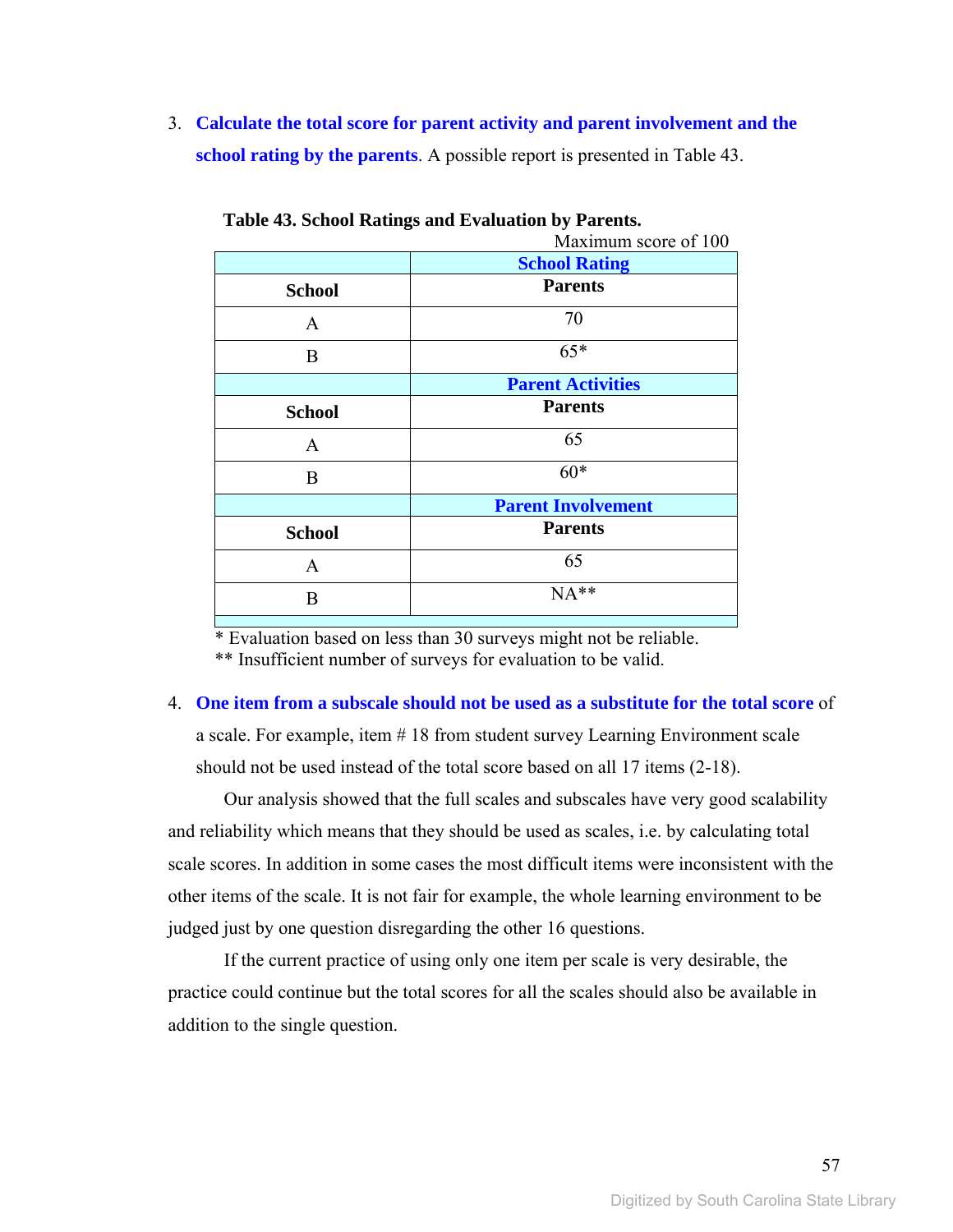- 5. **Sample size of 30 should be used as a guideline** for including the results for each school. In other words if there are less than 30 responses from a school the total scores and ranks should be either not published or published with a footnote saying that less than 30 surveys were received from this school and the result may not be reliable. Schools with less than 10 valid surveys should not get total score.
- 6. **The surveys should be filled out correctly and completely** which would reduce the missing data problem significantly. Schools that receive less than **30 valid** surveys for any of the 3 groups: student, teacher and parent surveys should be contacted and urged to work more to increase the number of surveys received and work particularly with parents, and Elementary and Middle school students.
- 7. **Additional statistical techniques can be used to fill in the missing data** if the sufficient number of valid surveys per school remains a problem**.** For example, when just a few items are missing from a scale they can be replaced by the means for this scale. In complicated cases more rigorous statistical approach like multiple imputations could be applied. The bottom line is to avoid at all cost giving an evaluation of a school based only on a few surveys as opposed to other school that has 300 responses.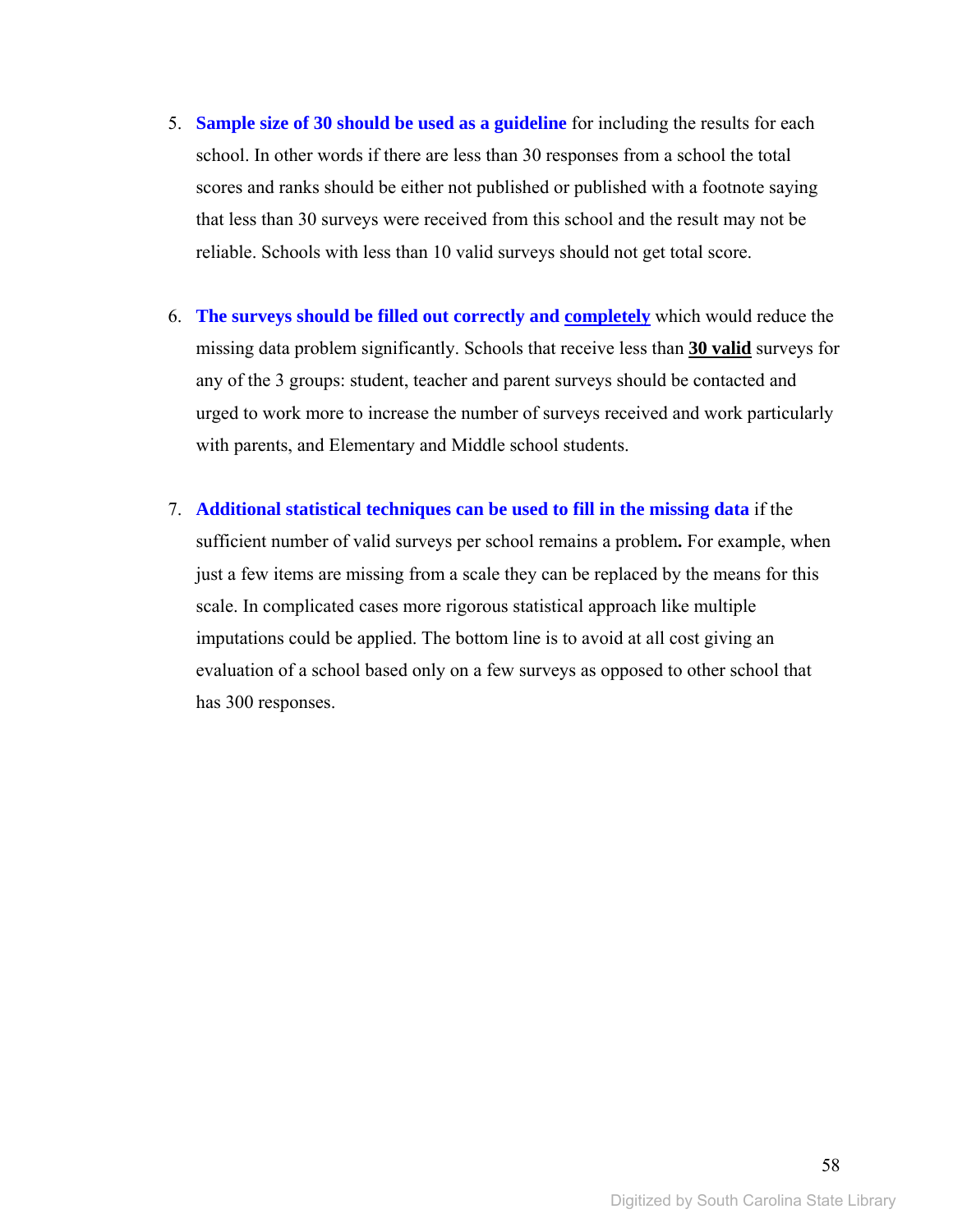## **FURTHER ANALYSIS**

After establishing the quality of the scales and being able to compute the total scores for each scale and subscales the next step is to analyze the results from the SC Report Card surveys. We think that the following analyses will enrich the understanding of the school environment and its factors.

#### **1. Producing an annual report.**

Annually produce the total scores for the 3 overall scales for students, teachers and parents, and the 3 main subscales: Learning Environment, Social and Physical Environment, and Home-School Relations. Also, from the parent surveys, present the 2 additional scales: Parents Activities, and Parents School Ratings. This would require aggregating the data files by BEDS (School ID), creating the scale scores and counting the number of surveys from student, teachers, and parents for each school. The information based on less than 30 surveys per school should be footnoted as possibly not reliable. Certainly, if the number of surveys for a particular school is very low (e.g. less than 10) the scores should not be produced. These schools should be informed of the lack of surveys and they should encourage their students, teachers and parents to participate.

#### **2. Analyzing the quality of the data.**

Our **preliminary studies** on a limited basis show that from the valid student surveys, i.e. with no missing data, about 10-12% of the schools have less than 30 valid surveys. On the other hand some schools have as high as 472 valid student surveys. The lack of enough surveys seems to be disproportionately distributed by school type. High schools have the greatest number of valid student surveys. Elementary, Middle school and Special schools have very few valid surveys.

There are problems with the teacher surveys as well. More than 30% of the schools have less than 30 valid teachers' surveys per school. On the other hand there does not seem to be a difference by school type as was the case with the students.

For the parent surveys the situation is also difficult. More than 50% of the schools have less than 30 parents' surveys available per school. In contrast to the student surveys here the majority of the surveys come from parents of Elementary school students not High School students. These differences need to be addressed and further investigated.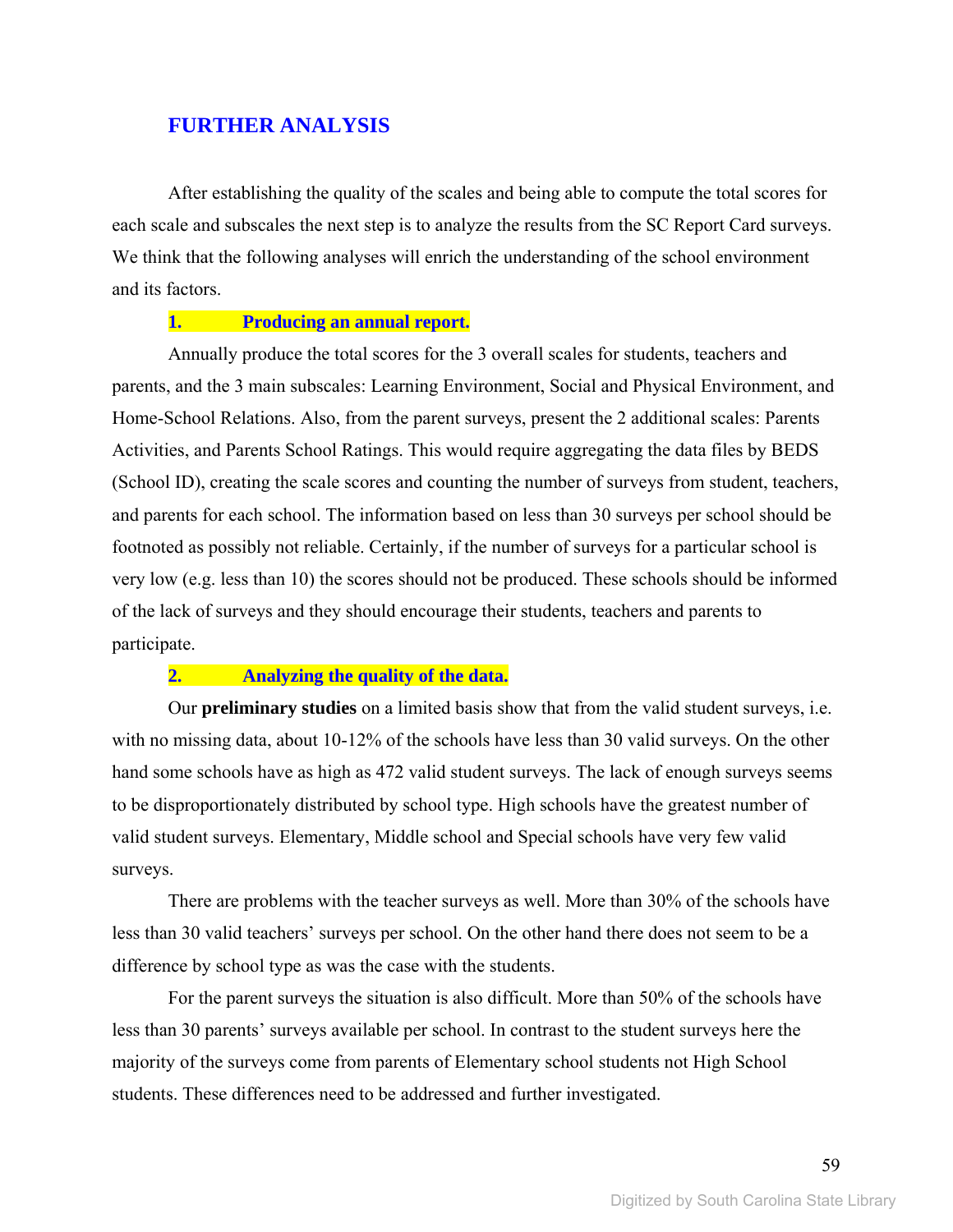If the sufficient number of valid surveys per schools remains a problem additional techniques might be used to fill in the missing data**.** For example, when just a few items are missing from a scale they can be replaced by the means for this scale. In more complicated cases more rigorous statistical approach like multiple imputations could be applied.

#### **3. Analysis of the data from SC Report Card Surveys.**

Having available the total scores for different scales the next logical thing is to analyze the results. Some of the possible research questions here are as follows:

- 1. What are the average scores by type of school for the different scales?
- 2. Are there any relationships between student, teacher, and parent survey results?
- 3. Are there any differences in the school environment by school type?
- 4. Are there any relationships between the overall scales and between the subscales?
- 5. Are there any differences between school districts?

Aggregating the results by school districts should be done carefully and additional factors might be considered relevant and important in explaining possible differences. Such factors included Urban/Rural setting, school size, etc. and other clusters deemed relevant.

Some *preliminary* results based only on the valid surveys are presented below.

#### **Table 44. SC Report Card Surveys Results for 2003/4 School Year**

|               | Maximum score of 100              |                 |                |  |
|---------------|-----------------------------------|-----------------|----------------|--|
|               | <b>Overall School Environment</b> |                 |                |  |
| <b>School</b> | <b>Students</b>                   | <b>Teachers</b> | <b>Parents</b> |  |
| A             | 80.3                              | 82.7            | 73.0           |  |
| B             | 74.6                              | 82.3            | 68.8           |  |
|               | 79.7                              | 83.9            | 71.8           |  |
|               | 73.3                              | 74.7            | 63.8           |  |
| Etc.          |                                   |                 |                |  |
|               |                                   |                 |                |  |

These are <u>actual ratings</u> for some of the best schools with 3 valid overall scales.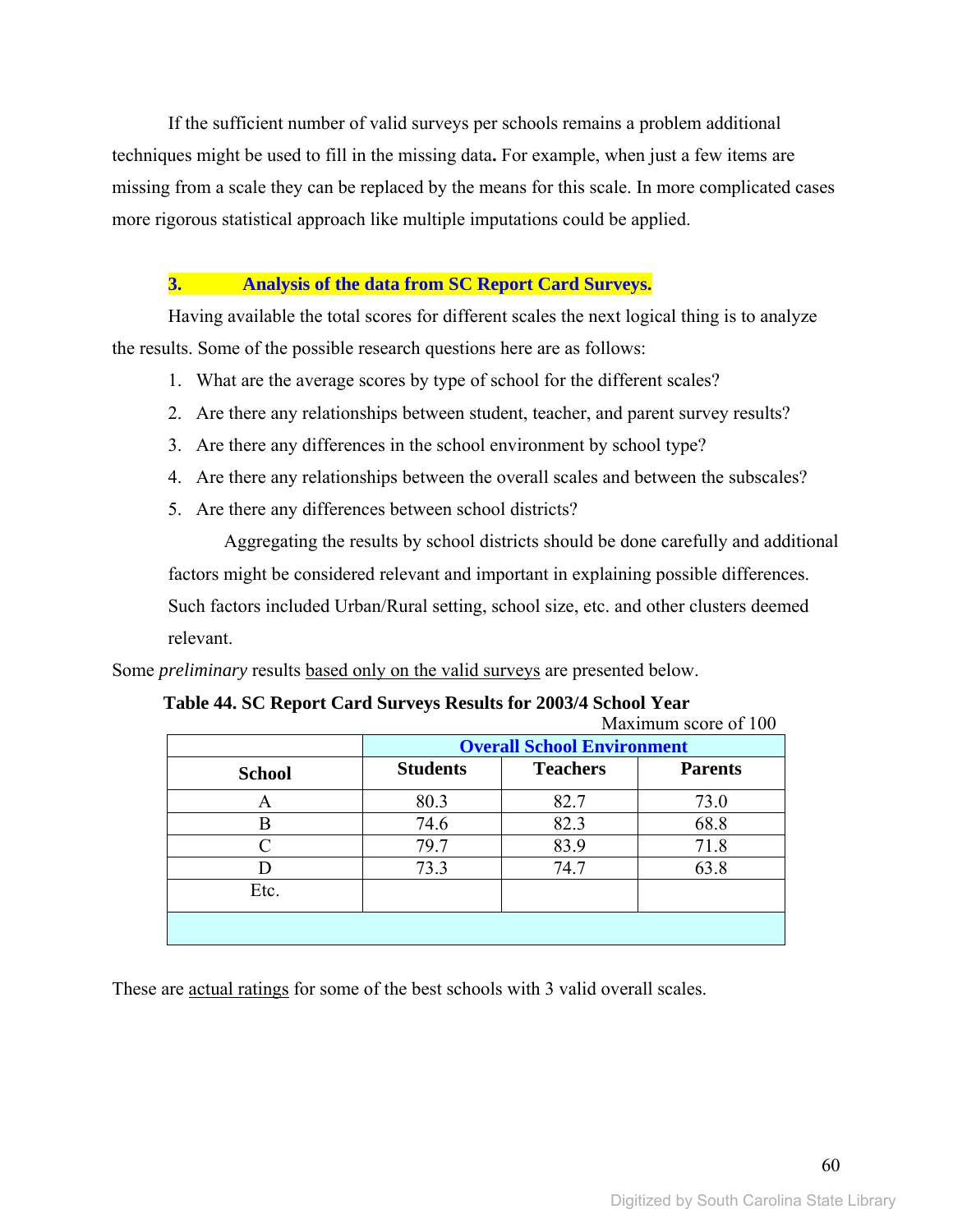#### **Figure 1. Overall School Environment Rating Distribution**



**Student Surveys: Overall School Environment Rating for All Schools**

#### **4. Analysis of school environment and school performance.**

For this analysis the aggregated scale files have to be merged with the school performance files. The later contain very valuable information about the students, teachers and the school: overall school rating, number of students, students' GPA, graduation rates, student/teacher ratio, teachers with degree, returning teachers, etc. These files also contain some of the scale questions but as we showed in the previous analysis this information is inadequate and it should be replaced by the total scores and only from valid surveys.

This is very valuable information by itself but additional questions might be interesting to answer.

1. What are the factors that determine the school ranking? What is their influence?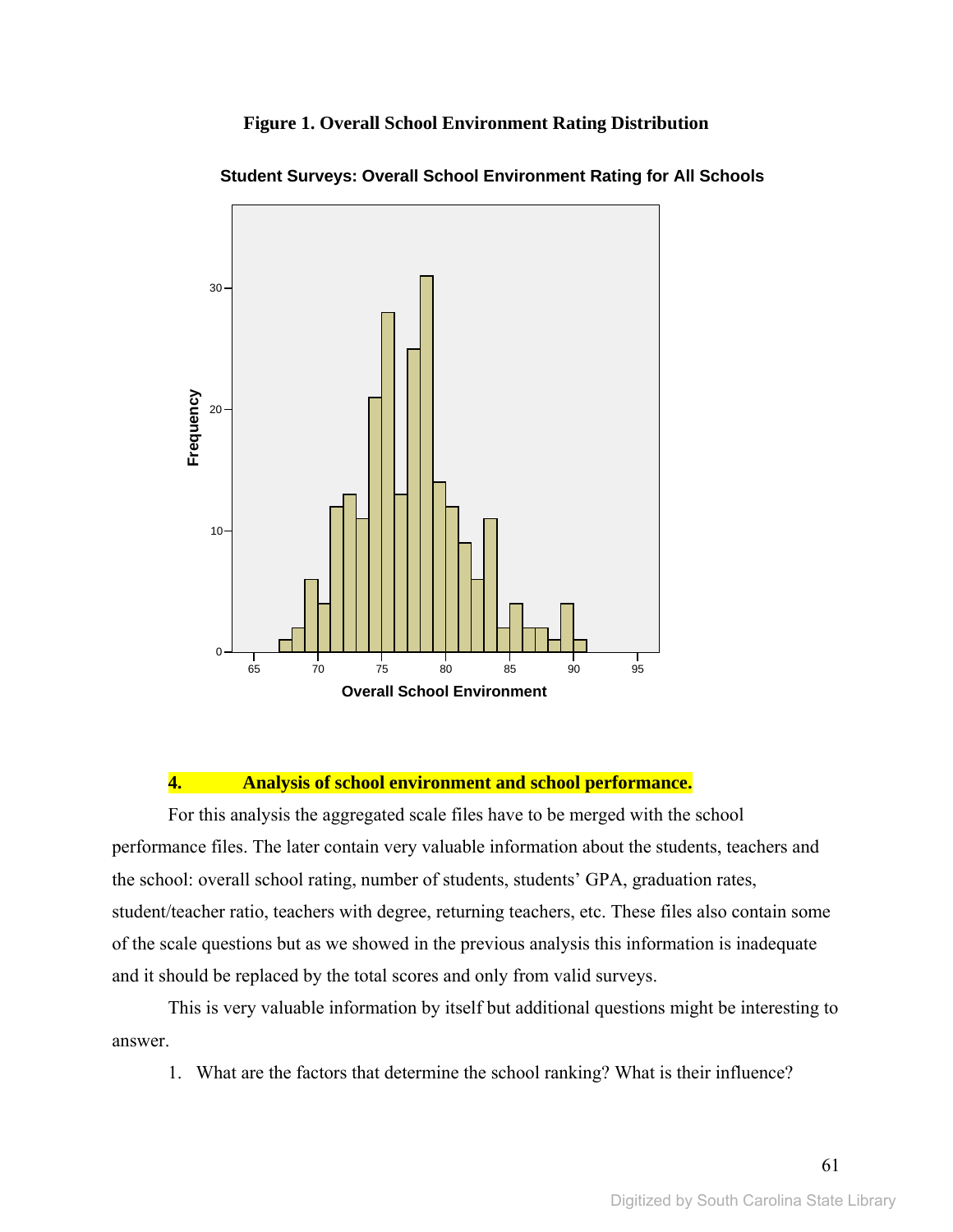- 2. What are the differences between schools with high ranking and schools with low ranking regarding the school environment?
- 3. What are the differences between schools with high ranking and schools with low ranking regarding the students, teachers and other school characteristics?
- 4. Are there any relationships between the students' characteristics and the students' evaluation of the school environment?
- 5. Are there any relationships between the teachers' characteristics and the teachers' evaluation of the school environment?

## **5. Analysis of the dynamics of the school environment and school performance.**

In order to perform this analysis a new database has to be created with the SC Card Report surveys and school performance data for the last several years if possible. At least 5 years' data are necessary for meaningful analysis of the dynamics.

The relevant research questions here are as follows:

- 1. Are there any significant trends for the overall school environment and school performance? Are the performance and environment improving over time?
- 2. Are there any differences in the trends for school environment and school performance?
- 3. Is there any lag in the performance results in relation to school environment? For example, is it the case that first the environment improves and it later leads to better performance? How many years is the lag, if any?
- 4. Is there any lag in the performance results in relation to teachers' characteristics? For example, is it the case that first the teachers improve (more teachers with degree, more experience, etc.) which later leads to better performance?
- 5. Are there any differences in dynamics for different school districts?